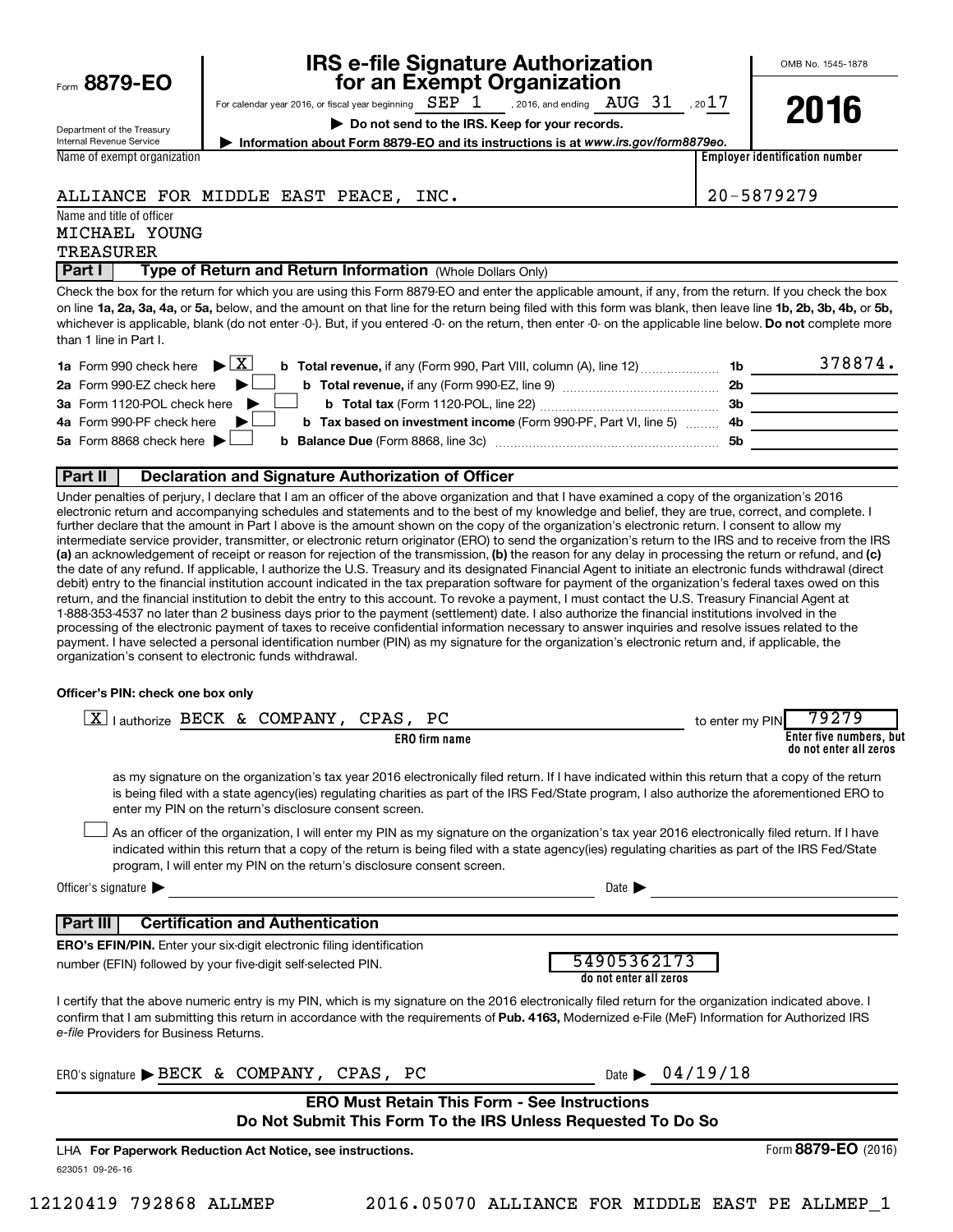|                                |                               | EXTENDED TO JULY 16, 2018                                                                                                                                                  |            |                                                     |                                                                                             |
|--------------------------------|-------------------------------|----------------------------------------------------------------------------------------------------------------------------------------------------------------------------|------------|-----------------------------------------------------|---------------------------------------------------------------------------------------------|
|                                |                               | <b>Return of Organization Exempt From Income Tax</b>                                                                                                                       |            |                                                     | OMB No. 1545-0047                                                                           |
| Form                           |                               | Under section 501(c), 527, or 4947(a)(1) of the Internal Revenue Code (except private foundations)                                                                         |            |                                                     |                                                                                             |
|                                |                               | Do not enter social security numbers on this form as it may be made public.<br>Department of the Treasury                                                                  |            |                                                     | <b>Open to Public</b>                                                                       |
|                                |                               | Internal Revenue Service<br>Information about Form 990 and its instructions is at www.irs.gov/form990.                                                                     |            |                                                     | Inspection                                                                                  |
|                                |                               | SEP 1, 2016<br>A For the 2016 calendar year, or tax year beginning                                                                                                         |            | and ending AUG 31, 2017                             |                                                                                             |
|                                | <b>B</b> Check if applicable: | <b>C</b> Name of organization                                                                                                                                              |            | D Employer identification number                    |                                                                                             |
|                                | Address<br>change             | ALLIANCE FOR MIDDLE EAST PEACE, INC.                                                                                                                                       |            |                                                     |                                                                                             |
|                                | Name<br> change               | Doing business as                                                                                                                                                          |            |                                                     | 20-5879279                                                                                  |
|                                | Initial<br>return             | Number and street (or P.O. box if mail is not delivered to street address)                                                                                                 | Room/suite | E Telephone number                                  |                                                                                             |
|                                | Final<br>return/              | 1725 I STREET NW                                                                                                                                                           | 300        |                                                     | $202 - 618 - 4600$                                                                          |
|                                | termin-<br>ated               | City or town, state or province, country, and ZIP or foreign postal code                                                                                                   |            | G Gross receipts \$                                 | 378874.                                                                                     |
|                                | Amended<br>İreturn            | 20006<br>WASHINGTON, DC                                                                                                                                                    |            | H(a) Is this a group return                         |                                                                                             |
|                                | Applica-<br>Ition<br>pending  | F Name and address of principal officer: MICHAEL YOUNG                                                                                                                     |            | for subordinates?                                   | $\left\vert \mathsf{Yes}\right\vert \overline{\mathsf{X}}\left\vert \mathsf{No}\right\vert$ |
|                                |                               | SAME AS C ABOVE                                                                                                                                                            |            | $H(b)$ Are all subordinates included? $\Box$ Yes    | l No                                                                                        |
|                                |                               | Tax-exempt status: $X \over 301(c)(3)$<br>$501(c)$ (<br>$\sqrt{\frac{1}{1}}$ (insert no.)<br>$4947(a)(1)$ or<br>J Website: WWW.ALLMEP.ORG                                  | 527        |                                                     | If "No," attach a list. (see instructions)                                                  |
|                                |                               | <b>K</b> Form of organization: $\boxed{\mathbf{X}}$ Corporation<br>Trust<br>Other $\blacktriangleright$<br>Association                                                     |            | $H(c)$ Group exemption number $\blacktriangleright$ | L Year of formation: $2006$ M State of legal domicile: DC                                   |
|                                | Part I                        | <b>Summary</b>                                                                                                                                                             |            |                                                     |                                                                                             |
|                                | 1.                            | Briefly describe the organization's mission or most significant activities: ALLMEP IS A GROWING COALITION OF                                                               |            |                                                     |                                                                                             |
| Activities & Governance        |                               | SOME 90 NON-GOVERNMENTAL ORGANIZATIONS WORKING ON PEACE AND                                                                                                                |            |                                                     |                                                                                             |
|                                | 2                             | Check this box $\blacktriangleright$ $\Box$ if the organization discontinued its operations or disposed of more than 25% of its net assets.                                |            |                                                     |                                                                                             |
|                                | З                             | Number of voting members of the governing body (Part VI, line 1a)                                                                                                          |            | 3                                                   | 18                                                                                          |
|                                | 4                             |                                                                                                                                                                            |            | $\overline{\mathbf{4}}$                             | $\overline{18}$                                                                             |
|                                | 5                             |                                                                                                                                                                            |            | 5                                                   | 2                                                                                           |
|                                |                               |                                                                                                                                                                            |            | $6\phantom{a}$                                      | $\overline{0}$                                                                              |
|                                |                               |                                                                                                                                                                            |            | 7a                                                  | $\overline{0}$ .<br>$\overline{0}$ .                                                        |
|                                |                               |                                                                                                                                                                            |            | 7b                                                  |                                                                                             |
|                                |                               |                                                                                                                                                                            |            | <b>Prior Year</b><br>286898.                        | <b>Current Year</b><br>378874.                                                              |
| Revenue                        | 8<br>9                        | Contributions and grants (Part VIII, line 1h)<br>Program service revenue (Part VIII, line 2g)                                                                              |            | 0.                                                  | Ο.                                                                                          |
|                                | 10                            |                                                                                                                                                                            |            | 0.                                                  | 0.                                                                                          |
|                                | 11                            | Other revenue (Part VIII, column (A), lines 5, 6d, 8c, 9c, 10c, and 11e)                                                                                                   |            | $\overline{0}$ .                                    | 0.                                                                                          |
|                                | 12                            | Total revenue - add lines 8 through 11 (must equal Part VIII, column (A), line 12)                                                                                         |            | 286898.                                             | 378874.                                                                                     |
|                                | 13                            | Grants and similar amounts paid (Part IX, column (A), lines 1-3)                                                                                                           |            | 0.                                                  | о.                                                                                          |
|                                | 14                            | Benefits paid to or for members (Part IX, column (A), line 4)                                                                                                              |            | 0.                                                  | 0.                                                                                          |
|                                | 15                            | Salaries, other compensation, employee benefits (Part IX, column (A), lines 5-10)                                                                                          |            | 219072.                                             | 329860.                                                                                     |
| Expenses                       |                               |                                                                                                                                                                            |            | о.                                                  | Ο.                                                                                          |
|                                |                               | <b>b</b> Total fundraising expenses (Part IX, column (D), line 25)                                                                                                         | 66163.     | 109336.                                             |                                                                                             |
|                                |                               |                                                                                                                                                                            |            | 328408.                                             | 157479.<br>487339.                                                                          |
|                                | 18                            | Total expenses. Add lines 13-17 (must equal Part IX, column (A), line 25)                                                                                                  |            | $-41510.$                                           | $-108465.$                                                                                  |
|                                | 19                            |                                                                                                                                                                            |            | <b>Beginning of Current Year</b>                    | <b>End of Year</b>                                                                          |
| Net Assets or<br>Fund Balances | 20                            | Total assets (Part X, line 16)                                                                                                                                             |            | 356271.                                             | 251267.                                                                                     |
|                                | 21                            | Total liabilities (Part X, line 26)                                                                                                                                        |            | 8203.                                               | 11664.                                                                                      |
|                                | 22                            |                                                                                                                                                                            |            | 348068.                                             | 239603.                                                                                     |
|                                | Part II                       | <b>Signature Block</b>                                                                                                                                                     |            |                                                     |                                                                                             |
|                                |                               | Under penalties of perjury, I declare that I have examined this return, including accompanying schedules and statements, and to the best of my knowledge and belief, it is |            |                                                     |                                                                                             |
|                                |                               | true, correct, and complete. Declaration of preparer (other than officer) is based on all information of which preparer has any knowledge.                                 |            |                                                     |                                                                                             |
|                                |                               | Signature of officer                                                                                                                                                       |            | Date                                                |                                                                                             |
| Sign<br>Here                   |                               | MICHAEL YOUNG,<br>TREASURER                                                                                                                                                |            |                                                     |                                                                                             |
|                                |                               | Type or print name and title                                                                                                                                               |            |                                                     |                                                                                             |
|                                |                               | Print/Type preparer's name<br>Preparer's signature                                                                                                                         |            | Date<br>Check                                       | <b>PTIN</b>                                                                                 |
| Paid                           |                               | KATHLEEN BECK, CPA<br>KATHLEEN BECK, CPA                                                                                                                                   |            | $04/19/18$ self-employed                            | P00433889                                                                                   |
|                                | Preparer                      | BECK & COMPANY, CPAS, PC<br>Firm's name                                                                                                                                    |            | Firm's EIN                                          | 54-1837722                                                                                  |
|                                | Use Only                      | Firm's address > 447 A CARLISLE DRIVE<br>HERNDON VA 20170                                                                                                                  |            |                                                     | Phone no $(703)834 - 0776$                                                                  |
|                                |                               |                                                                                                                                                                            |            |                                                     |                                                                                             |

| VA 20170<br><b>HERNDON</b>                                                                | 703)834-0776<br>Phone no. |    |                 |       |
|-------------------------------------------------------------------------------------------|---------------------------|----|-----------------|-------|
| May the IRS discuss this return with the preparer shown above? (see instructions)         |                           | Δ. | Yes             | ່ N∩∶ |
| LHA For Paperwork Reduction Act Notice, see the separate instructions.<br>632001 11-11-16 |                           |    | Form 990 (2016) |       |

SEE SCHEDULE O FOR ORGANIZATION MISSION STATEMENT CONTINUATION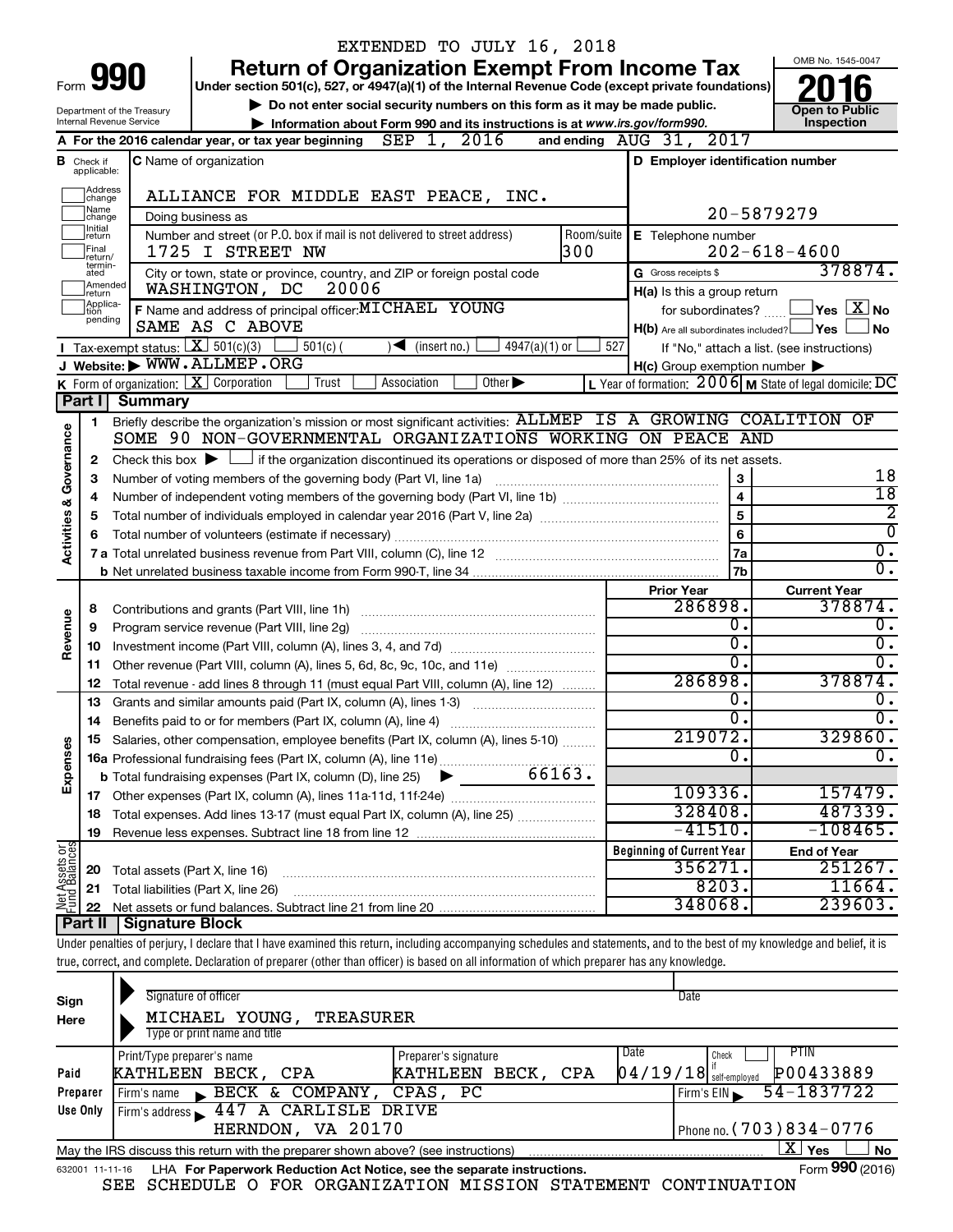|              | Part III   Statement of Program Service Accomplishments                                                                                                                                                     |
|--------------|-------------------------------------------------------------------------------------------------------------------------------------------------------------------------------------------------------------|
|              |                                                                                                                                                                                                             |
| 1            | Briefly describe the organization's mission:<br>THE ALLIANCE IS A NETWORK OF NGO'S THAT CONDUCT CIVIL SOCIETY WORK IN                                                                                       |
|              | CONFLICT TRANSFORMATION, DEVELOPMENT, COEXISTENCE AND COOPERATIVE<br>ACTIVITIES ON THE GROUND IN THE MIDDLE EAST AMONG ISRAELIS,                                                                            |
|              | PALESTINIANS, ARABS AND JEWS.                                                                                                                                                                               |
| $\mathbf{2}$ | Did the organization undertake any significant program services during the year which were not listed on the<br>$\sqrt{\mathsf{Yes}\ \mathbf{X}}$ No<br>prior Form 990 or 990-EZ?                           |
| З            | If "Yes," describe these new services on Schedule O.<br>$\overline{Y}$ es $\overline{X}$ No<br>Did the organization cease conducting, or make significant changes in how it conducts, any program services? |
| 4            | If "Yes," describe these changes on Schedule O.<br>Describe the organization's program service accomplishments for each of its three largest program services, as measured by expenses.                     |
|              | Section 501(c)(3) and 501(c)(4) organizations are required to report the amount of grants and allocations to others, the total expenses, and<br>revenue, if any, for each program service reported.         |
| 4a l         | 44161.<br>including grants of \$<br>(Expenses \$<br>(Code:<br>) (Revenue \$<br>POLICY ANALYSIS, EDUCATION, AND ADVOCACY - ALLMEP HELPS DECISION                                                             |
|              | MAKERS, OPINION LEADERS AND THE WIDER PUBLIC UNDERSTAND THAT THE WORK                                                                                                                                       |
|              |                                                                                                                                                                                                             |
|              | OF ITS COALITION IS NOT JUST NICE, BUT NECESSARY FOR ANY HOPE FOR PEACE                                                                                                                                     |
|              | IN THE REGION.                                                                                                                                                                                              |
|              |                                                                                                                                                                                                             |
|              |                                                                                                                                                                                                             |
|              |                                                                                                                                                                                                             |
|              |                                                                                                                                                                                                             |
|              |                                                                                                                                                                                                             |
|              |                                                                                                                                                                                                             |
|              |                                                                                                                                                                                                             |
|              |                                                                                                                                                                                                             |
| 4b           | 49266.<br>including grants of \$<br>(Expenses \$<br>) (Revenue \$<br>(Code:                                                                                                                                 |
|              | PUBLIC VISIBILITY AND EDUCATION - ALLMEP HELPS DECISION MAKERS, OPINION                                                                                                                                     |
|              | LEADERS AND THE WIDER PUBLIC UNDERSTAND THAT THE WORK OF ITS COALITION                                                                                                                                      |
|              | IS NOT JUST NICE, BUT NECESSARY FOR ANY HOPE FOR PEACE IN THE REGION.                                                                                                                                       |
|              |                                                                                                                                                                                                             |
|              |                                                                                                                                                                                                             |
|              |                                                                                                                                                                                                             |
|              |                                                                                                                                                                                                             |
|              |                                                                                                                                                                                                             |
|              |                                                                                                                                                                                                             |
|              |                                                                                                                                                                                                             |
|              |                                                                                                                                                                                                             |
|              |                                                                                                                                                                                                             |
|              |                                                                                                                                                                                                             |
| 4с           | 245724.<br>including grants of \$<br>(Code:<br>(Expenses \$<br>) (Revenue \$                                                                                                                                |
|              | ALLMEP HAS A REGIONAL OFFICE THAT WORKS WITH MEMBERS<br>MEMBER NEEDS -                                                                                                                                      |
|              | BUILDING THEIR HUMAN CAPITAL AND ACTING AS A NEUTRAL CONVENOR. WE WORK                                                                                                                                      |
|              | ON NETWORKING, CAPACITY BUILDING, SHARING BEST PRACTICES AND CONSULTING                                                                                                                                     |
|              | TO OUR MEMBERS ON THEIR VARIOUS NEEDS.                                                                                                                                                                      |
|              |                                                                                                                                                                                                             |
|              |                                                                                                                                                                                                             |
|              |                                                                                                                                                                                                             |
|              |                                                                                                                                                                                                             |
|              |                                                                                                                                                                                                             |
|              |                                                                                                                                                                                                             |
|              |                                                                                                                                                                                                             |
|              |                                                                                                                                                                                                             |
|              |                                                                                                                                                                                                             |
|              | Other program services (Describe in Schedule O.)                                                                                                                                                            |
| 4d.          |                                                                                                                                                                                                             |
|              | Expenses \$<br>including grants of \$<br>(Revenue \$                                                                                                                                                        |
| 4е           | 339151.<br>Total program service expenses                                                                                                                                                                   |
|              | Form 990 (2016)                                                                                                                                                                                             |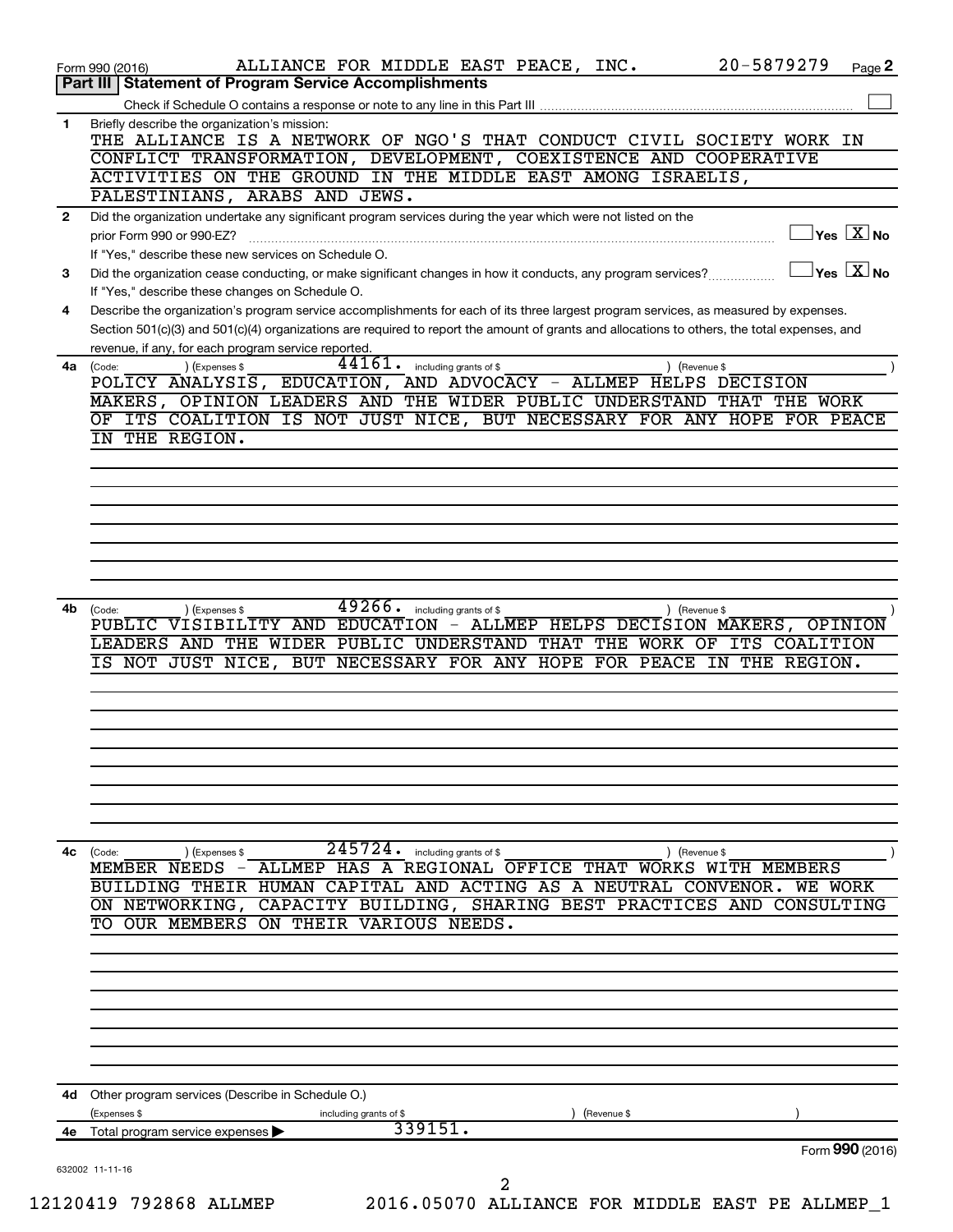|  |  | Form 990 (201 |  |  |
|--|--|---------------|--|--|
|  |  |               |  |  |

Form 990 (2016) Page ALLIANCE FOR MIDDLE EAST PEACE, INC. 20-5879279

|    | Part IV   Checklist of Required Schedules                                                                                                                                                                                          |                 |                         |    |
|----|------------------------------------------------------------------------------------------------------------------------------------------------------------------------------------------------------------------------------------|-----------------|-------------------------|----|
|    |                                                                                                                                                                                                                                    |                 | Yes                     | No |
| 1  | Is the organization described in section 501(c)(3) or $4947(a)(1)$ (other than a private foundation)?                                                                                                                              |                 |                         |    |
|    |                                                                                                                                                                                                                                    | 1               | х                       |    |
| 2  |                                                                                                                                                                                                                                    | $\mathbf{2}$    | $\overline{\textbf{x}}$ |    |
| 3  | Did the organization engage in direct or indirect political campaign activities on behalf of or in opposition to candidates for                                                                                                    |                 |                         |    |
|    |                                                                                                                                                                                                                                    | 3               |                         | x  |
| 4  | Section 501(c)(3) organizations. Did the organization engage in lobbying activities, or have a section 501(h) election in effect                                                                                                   |                 |                         |    |
|    |                                                                                                                                                                                                                                    | 4               | х                       |    |
| 5  | Is the organization a section 501(c)(4), 501(c)(5), or 501(c)(6) organization that receives membership dues, assessments, or                                                                                                       |                 |                         |    |
|    |                                                                                                                                                                                                                                    | 5               |                         | x  |
| 6  | Did the organization maintain any donor advised funds or any similar funds or accounts for which donors have the right to                                                                                                          |                 |                         |    |
|    | provide advice on the distribution or investment of amounts in such funds or accounts? If "Yes," complete Schedule D, Part I                                                                                                       | 6               |                         | х  |
| 7  |                                                                                                                                                                                                                                    |                 |                         |    |
|    | Did the organization receive or hold a conservation easement, including easements to preserve open space,                                                                                                                          | $\overline{7}$  |                         | x  |
|    | the environment, historic land areas, or historic structures? If "Yes," complete Schedule D, Part II                                                                                                                               |                 |                         |    |
| 8  | Did the organization maintain collections of works of art, historical treasures, or other similar assets? If "Yes," complete                                                                                                       |                 |                         | х  |
|    | Schedule D, Part III <b>Marting Community</b> Contract of the Community Contract of the Community Contract of the Community Contract of the Community Contract of the Community Contract of the Community Contract of the Contract | 8               |                         |    |
| 9  | Did the organization report an amount in Part X, line 21, for escrow or custodial account liability, serve as a custodian for                                                                                                      |                 |                         |    |
|    | amounts not listed in Part X; or provide credit counseling, debt management, credit repair, or debt negotiation services?                                                                                                          |                 |                         |    |
|    | If "Yes," complete Schedule D, Part IV                                                                                                                                                                                             | 9               |                         | X  |
| 10 | Did the organization, directly or through a related organization, hold assets in temporarily restricted endowments, permanent                                                                                                      |                 |                         |    |
|    |                                                                                                                                                                                                                                    | 10              |                         | x  |
| 11 | If the organization's answer to any of the following questions is "Yes," then complete Schedule D, Parts VI, VII, VIII, IX, or X                                                                                                   |                 |                         |    |
|    | as applicable.                                                                                                                                                                                                                     |                 |                         |    |
|    | a Did the organization report an amount for land, buildings, and equipment in Part X, line 10? If "Yes," complete Schedule D,                                                                                                      |                 |                         |    |
|    | Part VI                                                                                                                                                                                                                            | 11a             | X                       |    |
|    | <b>b</b> Did the organization report an amount for investments - other securities in Part X, line 12 that is 5% or more of its total                                                                                               |                 |                         |    |
|    |                                                                                                                                                                                                                                    | 11 <sub>b</sub> |                         | x  |
|    | c Did the organization report an amount for investments - program related in Part X, line 13 that is 5% or more of its total                                                                                                       |                 |                         |    |
|    |                                                                                                                                                                                                                                    | 11c             |                         | x  |
|    | d Did the organization report an amount for other assets in Part X, line 15 that is 5% or more of its total assets reported in                                                                                                     |                 |                         |    |
|    |                                                                                                                                                                                                                                    | 11d             |                         | x  |
|    | Did the organization report an amount for other liabilities in Part X, line 25? If "Yes," complete Schedule D, Part X                                                                                                              | 11e             |                         | X  |
| f  | Did the organization's separate or consolidated financial statements for the tax year include a footnote that addresses                                                                                                            |                 |                         |    |
|    | the organization's liability for uncertain tax positions under FIN 48 (ASC 740)? If "Yes," complete Schedule D, Part X                                                                                                             | 11f             | х                       |    |
|    | 12a Did the organization obtain separate, independent audited financial statements for the tax year? If "Yes," complete                                                                                                            |                 |                         |    |
|    | Schedule D, Parts XI and XII                                                                                                                                                                                                       | 12a             | X                       |    |
|    | <b>b</b> Was the organization included in consolidated, independent audited financial statements for the tax year?                                                                                                                 |                 |                         |    |
|    | If "Yes," and if the organization answered "No" to line 12a, then completing Schedule D, Parts XI and XII is optional                                                                                                              | 12b             |                         | x  |
| 13 |                                                                                                                                                                                                                                    | 13              |                         | X  |
|    | 14a Did the organization maintain an office, employees, or agents outside of the United States?                                                                                                                                    | 14a             | X                       |    |
|    | <b>b</b> Did the organization have aggregate revenues or expenses of more than \$10,000 from grantmaking, fundraising, business,                                                                                                   |                 |                         |    |
|    | investment, and program service activities outside the United States, or aggregate foreign investments valued at \$100,000                                                                                                         |                 |                         |    |
|    |                                                                                                                                                                                                                                    | 14b             | X                       |    |
| 15 | Did the organization report on Part IX, column (A), line 3, more than \$5,000 of grants or other assistance to or for any                                                                                                          |                 |                         |    |
|    |                                                                                                                                                                                                                                    | 15              |                         | x  |
| 16 | Did the organization report on Part IX, column (A), line 3, more than \$5,000 of aggregate grants or other assistance to                                                                                                           |                 |                         |    |
|    |                                                                                                                                                                                                                                    | 16              |                         | х  |
| 17 | Did the organization report a total of more than \$15,000 of expenses for professional fundraising services on Part IX,                                                                                                            |                 |                         |    |
|    |                                                                                                                                                                                                                                    | 17              |                         | х  |
| 18 | Did the organization report more than \$15,000 total of fundraising event gross income and contributions on Part VIII, lines                                                                                                       |                 |                         |    |
|    |                                                                                                                                                                                                                                    | 18              |                         | х  |
| 19 | Did the organization report more than \$15,000 of gross income from gaming activities on Part VIII, line 9a? If "Yes,"                                                                                                             |                 |                         |    |
|    |                                                                                                                                                                                                                                    | 19              |                         | х  |

Form (2016) **990**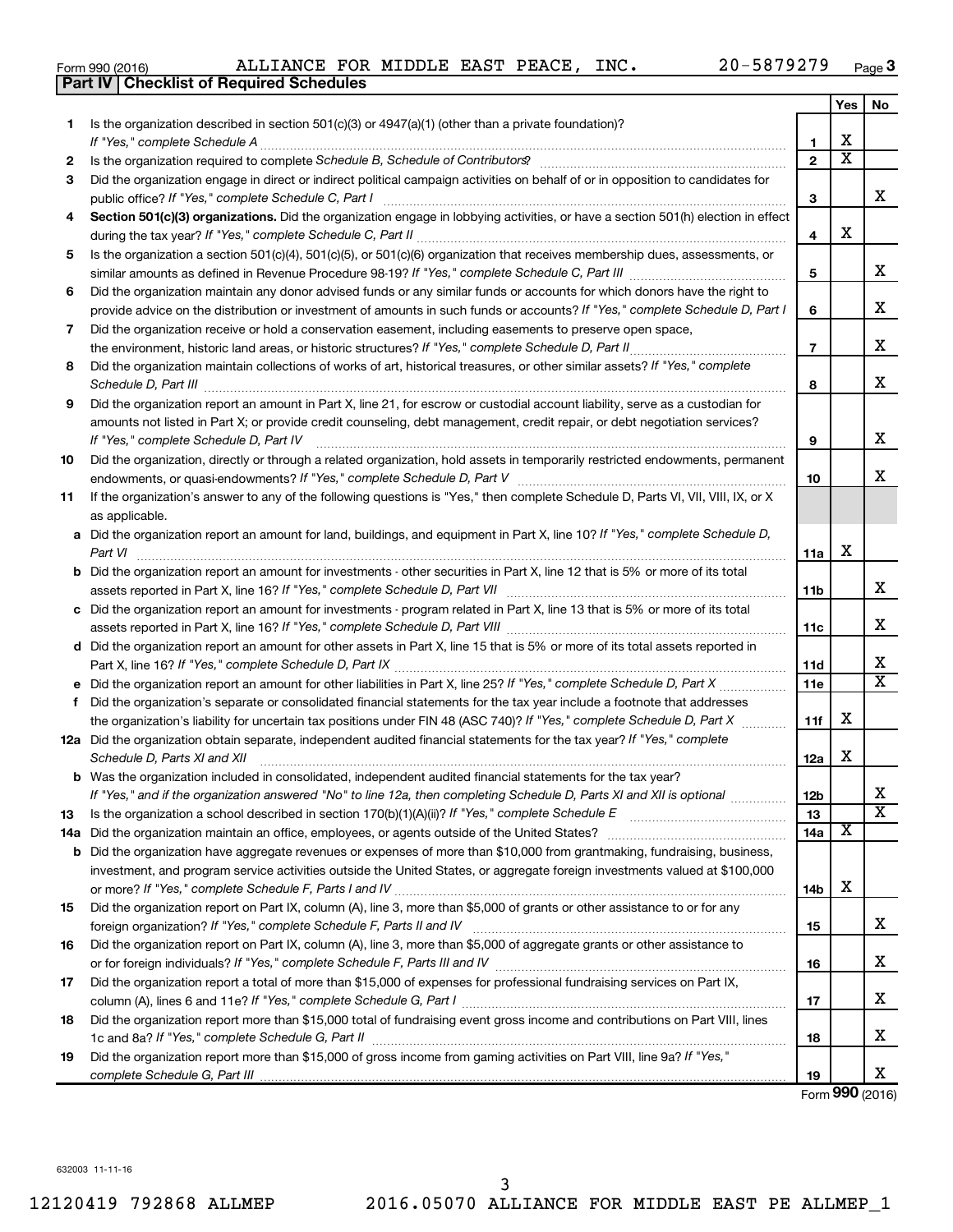| Form 990 (2016) |  | ALLIANCE FOR MIDDLE EAST PEACE, I |  |  |  |  | INC. | 20-5879279 | Page |  |
|-----------------|--|-----------------------------------|--|--|--|--|------|------------|------|--|
|-----------------|--|-----------------------------------|--|--|--|--|------|------------|------|--|

|    | <b>Part IV   Checklist of Required Schedules (continued)</b>                                                                      |                 |     |                         |
|----|-----------------------------------------------------------------------------------------------------------------------------------|-----------------|-----|-------------------------|
|    |                                                                                                                                   |                 | Yes | No                      |
|    | 20a Did the organization operate one or more hospital facilities? If "Yes," complete Schedule H                                   | 20a             |     | x                       |
| b  |                                                                                                                                   | 20 <sub>b</sub> |     |                         |
| 21 | Did the organization report more than \$5,000 of grants or other assistance to any domestic organization or                       |                 |     |                         |
|    |                                                                                                                                   | 21              |     | x                       |
| 22 | Did the organization report more than \$5,000 of grants or other assistance to or for domestic individuals on                     |                 |     |                         |
|    |                                                                                                                                   | 22              |     | х                       |
| 23 | Did the organization answer "Yes" to Part VII, Section A, line 3, 4, or 5 about compensation of the organization's current        |                 |     |                         |
|    | and former officers, directors, trustees, key employees, and highest compensated employees? If "Yes," complete                    |                 |     |                         |
|    | Schedule J                                                                                                                        | 23              |     | x                       |
|    | 24a Did the organization have a tax-exempt bond issue with an outstanding principal amount of more than \$100,000 as of the       |                 |     |                         |
|    | last day of the year, that was issued after December 31, 2002? If "Yes," answer lines 24b through 24d and complete                |                 |     |                         |
|    | Schedule K. If "No", go to line 25a                                                                                               | 24a             |     | x                       |
| b  |                                                                                                                                   | 24 <sub>b</sub> |     |                         |
|    | Did the organization maintain an escrow account other than a refunding escrow at any time during the year to defease              |                 |     |                         |
|    |                                                                                                                                   | 24c             |     |                         |
|    |                                                                                                                                   | 24d             |     |                         |
|    | 25a Section 501(c)(3), 501(c)(4), and 501(c)(29) organizations. Did the organization engage in an excess benefit                  |                 |     |                         |
|    |                                                                                                                                   | 25a             |     | x                       |
| b  | Is the organization aware that it engaged in an excess benefit transaction with a disqualified person in a prior year, and        |                 |     |                         |
|    | that the transaction has not been reported on any of the organization's prior Forms 990 or 990-EZ? If "Yes," complete             |                 |     |                         |
|    | Schedule L, Part I                                                                                                                | 25b             |     | х                       |
| 26 | Did the organization report any amount on Part X, line 5, 6, or 22 for receivables from or payables to any current or             |                 |     |                         |
|    | former officers, directors, trustees, key employees, highest compensated employees, or disqualified persons? If "Yes,"            |                 |     |                         |
|    | complete Schedule L, Part II                                                                                                      | 26              |     | х                       |
| 27 | Did the organization provide a grant or other assistance to an officer, director, trustee, key employee, substantial              |                 |     |                         |
|    | contributor or employee thereof, a grant selection committee member, or to a 35% controlled entity or family member               |                 |     |                         |
|    |                                                                                                                                   | 27              |     | x                       |
| 28 | Was the organization a party to a business transaction with one of the following parties (see Schedule L, Part IV                 |                 |     |                         |
|    | instructions for applicable filing thresholds, conditions, and exceptions):                                                       |                 |     |                         |
| а  | A current or former officer, director, trustee, or key employee? If "Yes," complete Schedule L, Part IV                           | 28a             |     | х                       |
| b  | A family member of a current or former officer, director, trustee, or key employee? If "Yes," complete Schedule L, Part IV        | 28 <sub>b</sub> |     | X                       |
|    | c An entity of which a current or former officer, director, trustee, or key employee (or a family member thereof) was an officer, |                 |     |                         |
|    | director, trustee, or direct or indirect owner? If "Yes," complete Schedule L, Part IV                                            | 28c             |     | X                       |
| 29 |                                                                                                                                   | 29              |     | $\overline{\textbf{X}}$ |
| 30 | Did the organization receive contributions of art, historical treasures, or other similar assets, or qualified conservation       |                 |     |                         |
|    |                                                                                                                                   | 30              |     | Χ                       |
| 31 | Did the organization liquidate, terminate, or dissolve and cease operations?                                                      |                 |     |                         |
|    |                                                                                                                                   | 31              |     | x                       |
| 32 | Did the organization sell, exchange, dispose of, or transfer more than 25% of its net assets? If "Yes," complete                  |                 |     |                         |
|    |                                                                                                                                   | 32              |     | x                       |
| 33 | Did the organization own 100% of an entity disregarded as separate from the organization under Regulations                        |                 |     |                         |
|    |                                                                                                                                   | 33              |     | x                       |
| 34 | Was the organization related to any tax-exempt or taxable entity? If "Yes," complete Schedule R, Part II, III, or IV, and         |                 |     |                         |
|    | Part V, line 1                                                                                                                    | 34              |     | х                       |
|    |                                                                                                                                   | 35a             |     | X                       |
|    | b If "Yes" to line 35a, did the organization receive any payment from or engage in any transaction with a controlled entity       |                 |     |                         |
|    |                                                                                                                                   | 35 <sub>b</sub> |     |                         |
| 36 | Section 501(c)(3) organizations. Did the organization make any transfers to an exempt non-charitable related organization?        |                 |     |                         |
|    |                                                                                                                                   | 36              |     | x                       |
| 37 | Did the organization conduct more than 5% of its activities through an entity that is not a related organization                  |                 |     |                         |
|    |                                                                                                                                   | 37              |     | x                       |
| 38 | Did the organization complete Schedule O and provide explanations in Schedule O for Part VI, lines 11b and 19?                    |                 |     |                         |
|    |                                                                                                                                   | 38              | X   |                         |

Form (2016) **990**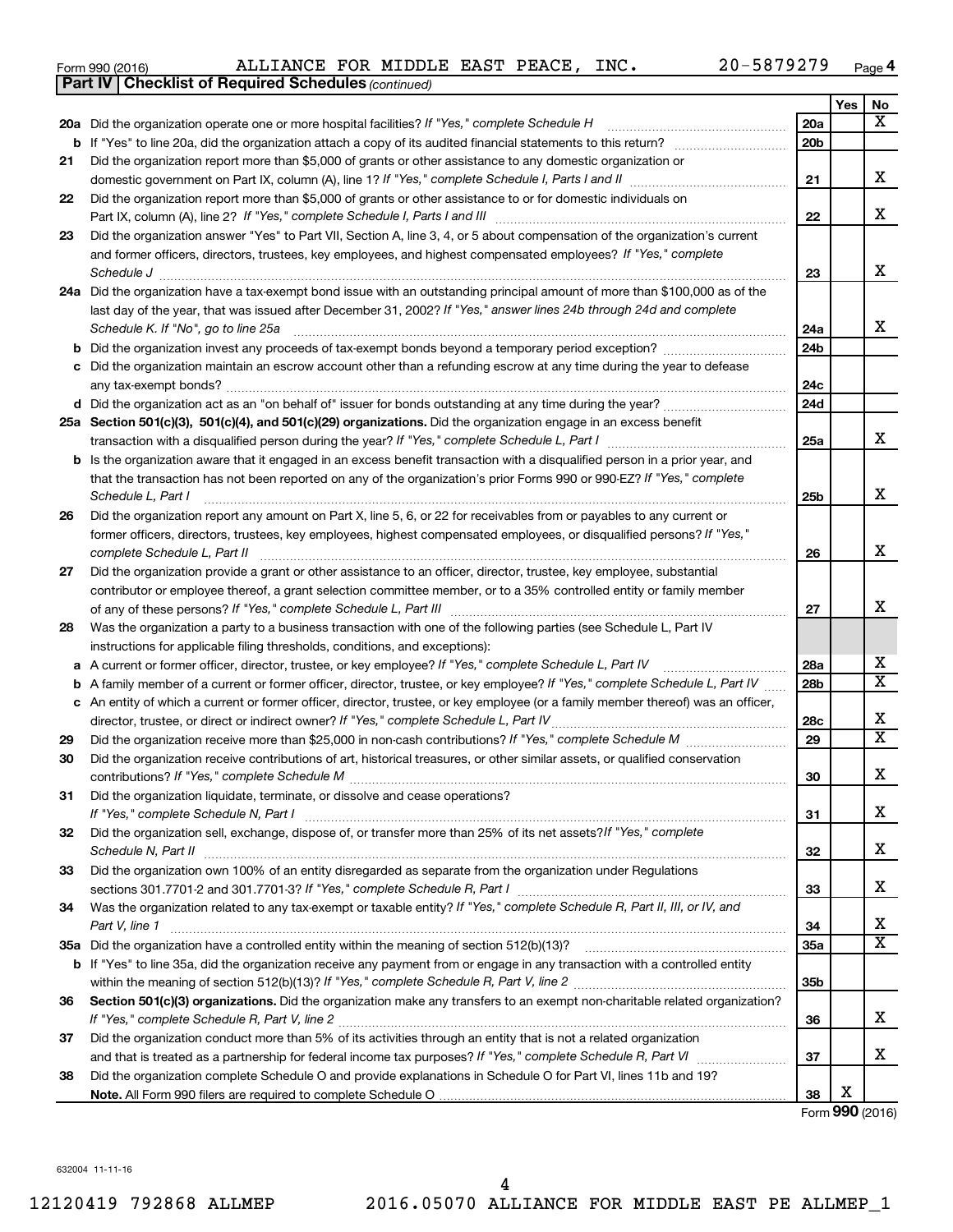|    | <b>Part V</b><br><b>Statements Regarding Other IRS Filings and Tax Compliance</b>                                                                          |                      |                |                     |                         |
|----|------------------------------------------------------------------------------------------------------------------------------------------------------------|----------------------|----------------|---------------------|-------------------------|
|    | Check if Schedule O contains a response or note to any line in this Part V                                                                                 |                      |                |                     |                         |
|    |                                                                                                                                                            |                      | 2              | Yes                 | No                      |
|    | Enter the number of Forms W-2G included in line 1a. Enter -0- if not applicable                                                                            | 1a<br>1 <sub>b</sub> | U              |                     |                         |
|    | Did the organization comply with backup withholding rules for reportable payments to vendors and reportable gaming                                         |                      |                |                     |                         |
|    |                                                                                                                                                            |                      | 1c             | X                   |                         |
|    | 2a Enter the number of employees reported on Form W-3, Transmittal of Wage and Tax Statements,                                                             |                      |                |                     |                         |
|    | filed for the calendar year ending with or within the year covered by this return <i>manumumumum</i>                                                       | 2a                   | $\overline{a}$ |                     |                         |
|    |                                                                                                                                                            |                      | 2 <sub>b</sub> | X                   |                         |
|    |                                                                                                                                                            |                      |                |                     |                         |
|    | 3a Did the organization have unrelated business gross income of \$1,000 or more during the year?                                                           |                      | За             |                     | х                       |
|    |                                                                                                                                                            |                      | 3b             |                     |                         |
|    | 4a At any time during the calendar year, did the organization have an interest in, or a signature or other authority over, a                               |                      |                |                     |                         |
|    | financial account in a foreign country (such as a bank account, securities account, or other financial account)?                                           |                      | 4a             |                     | x                       |
|    | <b>b</b> If "Yes," enter the name of the foreign country: $\blacktriangleright$                                                                            |                      |                |                     |                         |
|    | See instructions for filing requirements for FinCEN Form 114, Report of Foreign Bank and Financial Accounts (FBAR).                                        |                      |                |                     |                         |
|    |                                                                                                                                                            |                      | 5a             |                     | x                       |
|    | Did any taxable party notify the organization that it was or is a party to a prohibited tax shelter transaction?                                           |                      | 5b             |                     | $\overline{\mathtt{x}}$ |
|    |                                                                                                                                                            |                      | 5c             |                     |                         |
|    | 6a Does the organization have annual gross receipts that are normally greater than \$100,000, and did the organization solicit                             |                      |                |                     |                         |
|    |                                                                                                                                                            |                      | 6a             |                     | х                       |
|    | <b>b</b> If "Yes," did the organization include with every solicitation an express statement that such contributions or gifts                              |                      |                |                     |                         |
|    |                                                                                                                                                            |                      | 6b             |                     |                         |
| 7  | Organizations that may receive deductible contributions under section 170(c).                                                                              |                      |                |                     |                         |
|    | Did the organization receive a payment in excess of \$75 made partly as a contribution and partly for goods and services provided to the payor?            |                      | 7a             |                     | x                       |
|    |                                                                                                                                                            |                      | 7b             |                     |                         |
|    | c Did the organization sell, exchange, or otherwise dispose of tangible personal property for which it was required                                        |                      |                |                     | X                       |
|    |                                                                                                                                                            | <b>7d</b>            | 7c             |                     |                         |
|    |                                                                                                                                                            |                      | 7е             |                     | х                       |
| f. | Did the organization, during the year, pay premiums, directly or indirectly, on a personal benefit contract?                                               |                      | 7f             |                     | $\overline{\texttt{x}}$ |
|    | If the organization received a contribution of qualified intellectual property, did the organization file Form 8899 as required?                           |                      | 7g             |                     |                         |
| h. | If the organization received a contribution of cars, boats, airplanes, or other vehicles, did the organization file a Form 1098-C?                         |                      | 7h             |                     |                         |
| 8  | Sponsoring organizations maintaining donor advised funds. Did a donor advised fund maintained by the                                                       |                      |                |                     |                         |
|    |                                                                                                                                                            |                      | 8              |                     |                         |
| 9  | Sponsoring organizations maintaining donor advised funds.                                                                                                  |                      |                |                     |                         |
|    |                                                                                                                                                            |                      | эа             |                     |                         |
|    | Did the sponsoring organization make a distribution to a donor, donor advisor, or related person?                                                          |                      | 9b             |                     |                         |
| 10 | Section 501(c)(7) organizations. Enter:                                                                                                                    |                      |                |                     |                         |
| а  |                                                                                                                                                            | 10a                  |                |                     |                         |
| b  | Gross receipts, included on Form 990, Part VIII, line 12, for public use of club facilities                                                                | 10 <sub>b</sub>      |                |                     |                         |
| 11 | Section 501(c)(12) organizations. Enter:                                                                                                                   |                      |                |                     |                         |
| а  |                                                                                                                                                            | 11a                  |                |                     |                         |
| b  | Gross income from other sources (Do not net amounts due or paid to other sources against                                                                   |                      |                |                     |                         |
|    | amounts due or received from them.)                                                                                                                        | 11b                  |                |                     |                         |
|    | 12a Section 4947(a)(1) non-exempt charitable trusts. Is the organization filing Form 990 in lieu of Form 1041?                                             | 12b                  | 12a            |                     |                         |
|    | <b>b</b> If "Yes," enter the amount of tax-exempt interest received or accrued during the year                                                             |                      |                |                     |                         |
| 13 | Section 501(c)(29) qualified nonprofit health insurance issuers.<br>a Is the organization licensed to issue qualified health plans in more than one state? |                      | 1За            |                     |                         |
|    | Note. See the instructions for additional information the organization must report on Schedule O.                                                          |                      |                |                     |                         |
|    | <b>b</b> Enter the amount of reserves the organization is required to maintain by the states in which the                                                  |                      |                |                     |                         |
|    |                                                                                                                                                            | 13b                  |                |                     |                         |
| c  |                                                                                                                                                            | 13с                  |                |                     |                         |
|    | 14a Did the organization receive any payments for indoor tanning services during the tax year?                                                             |                      | 14a            |                     | х                       |
|    |                                                                                                                                                            |                      | 14b            |                     |                         |
|    |                                                                                                                                                            |                      |                | $Form$ QQQ $(2016)$ |                         |

Form 990 (2016) Page ALLIANCE FOR MIDDLE EAST PEACE, INC. 20-5879279

| Form 990 (2016) |  |
|-----------------|--|
|-----------------|--|

20-5879279 <sub>Page 5</sub>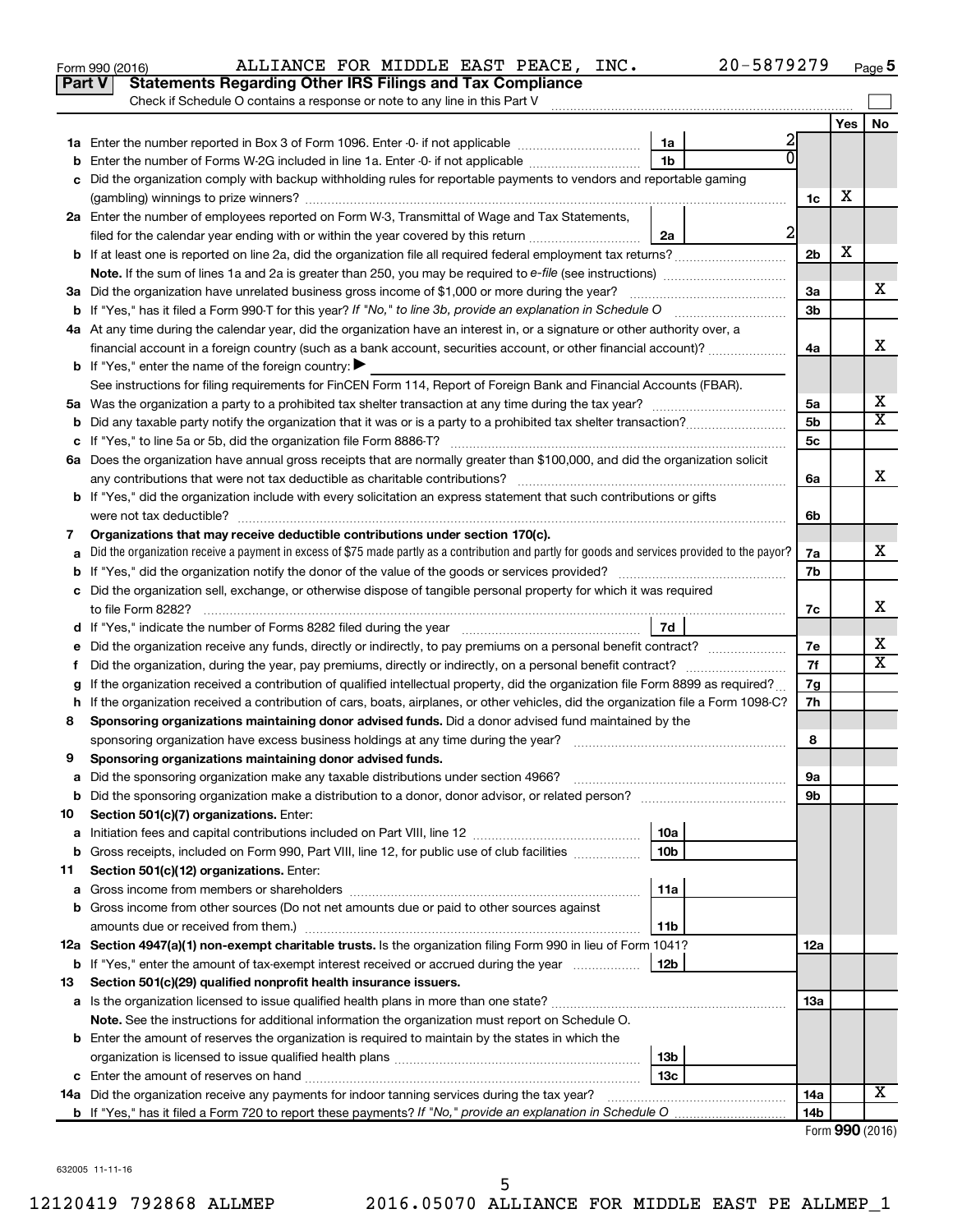| Form 990 (2016) |  |
|-----------------|--|
|-----------------|--|

### Form 990 (2016) Page ALLIANCE FOR MIDDLE EAST PEACE, INC. 20-5879279

**Part VI** Governance, Management, and Disclosure For each "Yes" response to lines 2 through 7b below, and for a "No" response *to line 8a, 8b, or 10b below, describe the circumstances, processes, or changes in Schedule O. See instructions.*

|    | Check if Schedule O contains a response or note to any line in this Part VI [1] [1] [1] [1] [1] [1] [1] [1] [1<br><b>Section A. Governing Body and Management</b> |    |                 |                         |    |
|----|-------------------------------------------------------------------------------------------------------------------------------------------------------------------|----|-----------------|-------------------------|----|
|    |                                                                                                                                                                   |    |                 | Yes                     | No |
|    | 1a Enter the number of voting members of the governing body at the end of the tax year                                                                            | 1a | 18              |                         |    |
|    | If there are material differences in voting rights among members of the governing body, or if the governing                                                       |    |                 |                         |    |
|    | body delegated broad authority to an executive committee or similar committee, explain in Schedule O.                                                             |    |                 |                         |    |
|    |                                                                                                                                                                   |    | 18              |                         |    |
|    | <b>b</b> Enter the number of voting members included in line 1a, above, who are independent                                                                       | 1b |                 |                         |    |
| 2  | Did any officer, director, trustee, or key employee have a family relationship or a business relationship with any other                                          |    |                 |                         |    |
|    | officer, director, trustee, or key employee?                                                                                                                      |    | $\mathbf{2}$    |                         |    |
| 3  | Did the organization delegate control over management duties customarily performed by or under the direct supervision                                             |    |                 |                         |    |
|    | of officers, directors, or trustees, or key employees to a management company or other person?                                                                    |    | 3               |                         |    |
| 4  | Did the organization make any significant changes to its governing documents since the prior Form 990 was filed?                                                  |    | 4               |                         |    |
| 5  |                                                                                                                                                                   |    | 5               |                         |    |
| 6  |                                                                                                                                                                   |    | 6               |                         |    |
| 7a | Did the organization have members, stockholders, or other persons who had the power to elect or appoint one or                                                    |    |                 |                         |    |
|    |                                                                                                                                                                   |    | 7а              |                         |    |
|    | <b>b</b> Are any governance decisions of the organization reserved to (or subject to approval by) members, stockholders, or                                       |    |                 |                         |    |
|    |                                                                                                                                                                   |    | 7b              |                         |    |
| 8  | Did the organization contemporaneously document the meetings held or written actions undertaken during the year by the following:                                 |    |                 |                         |    |
|    |                                                                                                                                                                   |    | 8а              | х                       |    |
|    |                                                                                                                                                                   |    | 8b              | $\overline{\textbf{x}}$ |    |
| 9  | Is there any officer, director, trustee, or key employee listed in Part VII, Section A, who cannot be reached at the                                              |    |                 |                         |    |
|    |                                                                                                                                                                   |    | 9               |                         |    |
|    | Section B. Policies (This Section B requests information about policies not required by the Internal Revenue Code.)                                               |    |                 |                         |    |
|    |                                                                                                                                                                   |    |                 | Yes                     |    |
|    |                                                                                                                                                                   |    | 10a             |                         |    |
|    |                                                                                                                                                                   |    |                 |                         |    |
|    | b If "Yes," did the organization have written policies and procedures governing the activities of such chapters, affiliates,                                      |    |                 |                         |    |
|    |                                                                                                                                                                   |    | 10 <sub>b</sub> |                         |    |
|    | 11a Has the organization provided a complete copy of this Form 990 to all members of its governing body before filing the form?                                   |    | 11a             | X                       |    |
|    | <b>b</b> Describe in Schedule O the process, if any, used by the organization to review this Form 990.                                                            |    |                 |                         |    |
|    | 12a Did the organization have a written conflict of interest policy? If "No," go to line 13                                                                       |    | 12a             | X                       |    |
|    | <b>b</b> Were officers, directors, or trustees, and key employees required to disclose annually interests that could give rise to conflicts?                      |    | 12 <sub>b</sub> | х                       |    |
|    | c Did the organization regularly and consistently monitor and enforce compliance with the policy? If "Yes," describe                                              |    |                 |                         |    |
|    |                                                                                                                                                                   |    | 12c             | X                       |    |
| 13 |                                                                                                                                                                   |    | 13              |                         |    |
| 14 |                                                                                                                                                                   |    | 14              |                         |    |
| 15 | Did the process for determining compensation of the following persons include a review and approval by independent                                                |    |                 |                         |    |
|    | persons, comparability data, and contemporaneous substantiation of the deliberation and decision?                                                                 |    |                 |                         |    |
|    |                                                                                                                                                                   |    | 15a             | х                       |    |
|    |                                                                                                                                                                   |    | <b>15b</b>      |                         |    |
|    | If "Yes" to line 15a or 15b, describe the process in Schedule O (see instructions).                                                                               |    |                 |                         |    |
|    | 16a Did the organization invest in, contribute assets to, or participate in a joint venture or similar arrangement with a                                         |    |                 |                         |    |
|    | taxable entity during the year?                                                                                                                                   |    | 16a             |                         |    |
|    | b If "Yes," did the organization follow a written policy or procedure requiring the organization to evaluate its participation                                    |    |                 |                         |    |
|    |                                                                                                                                                                   |    |                 |                         |    |
|    | in joint venture arrangements under applicable federal tax law, and take steps to safeguard the organization's                                                    |    |                 |                         |    |
|    | exempt status with respect to such arrangements?                                                                                                                  |    | 16 <sub>b</sub> |                         |    |
|    | <b>Section C. Disclosure</b>                                                                                                                                      |    |                 |                         |    |
| 17 | List the states with which a copy of this Form 990 is required to be filed $\blacktriangleright$ DE, IL, NY                                                       |    |                 |                         |    |
| 18 | Section 6104 requires an organization to make its Forms 1023 (or 1024 if applicable), 990, and 990-T (Section 501(c)(3)s only) available                          |    |                 |                         |    |
|    | for public inspection. Indicate how you made these available. Check all that apply.                                                                               |    |                 |                         |    |
|    | $\lfloor x \rfloor$ Upon request<br>Own website<br>Another's website<br>Other (explain in Schedule O)                                                             |    |                 |                         |    |
| 19 | Describe in Schedule O whether (and if so, how) the organization made its governing documents, conflict of interest policy, and financial                         |    |                 |                         |    |
|    | statements available to the public during the tax year.                                                                                                           |    |                 |                         |    |
|    |                                                                                                                                                                   |    |                 |                         |    |
|    | State the name, address, and telephone number of the person who possesses the organization's books and records:                                                   |    |                 |                         |    |
|    | THE ORGANIZATION - 202-618-4600                                                                                                                                   |    |                 |                         |    |
| 20 | 1725 I STREET NW, NO. 300, WASHINGTON, DC<br>20006                                                                                                                |    |                 |                         |    |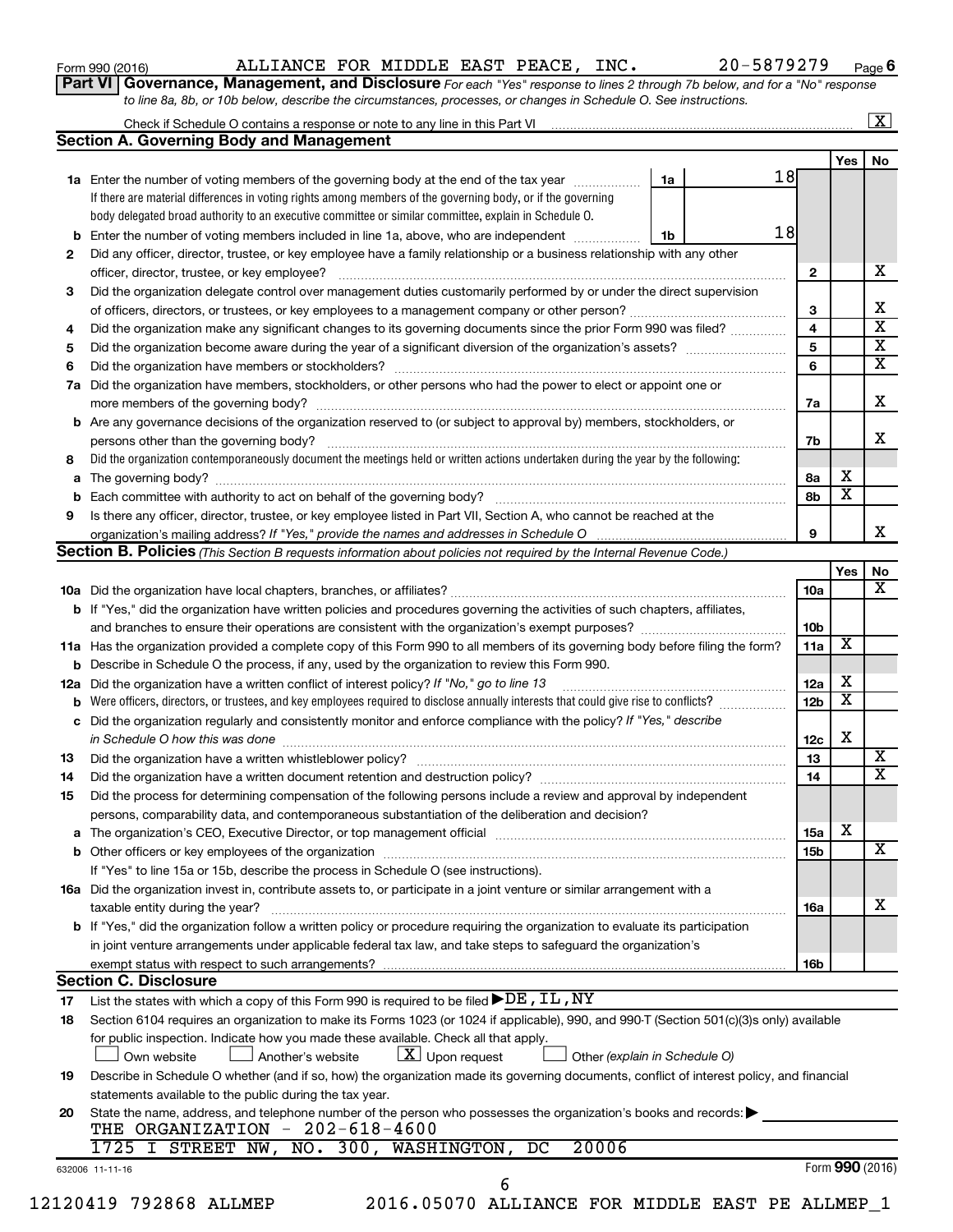$\Box$ 

| Part VII Compensation of Officers, Directors, Trustees, Key Employees, Highest Compensated |
|--------------------------------------------------------------------------------------------|
| <b>Employees, and Independent Contractors</b>                                              |

### Check if Schedule O contains a response or note to any line in this Part VII

**Section A. Officers, Directors, Trustees, Key Employees, and Highest Compensated Employees**

**1a**  Complete this table for all persons required to be listed. Report compensation for the calendar year ending with or within the organization's tax year.

**•** List all of the organization's current officers, directors, trustees (whether individuals or organizations), regardless of amount of compensation.

**•** List all of the organization's **current** key employees, if any. See instructions for definition of "key employee." Enter -0- in columns  $(D)$ ,  $(E)$ , and  $(F)$  if no compensation was paid.

**•** List the organization's five current highest compensated employees (other than an officer, director, trustee, or key employee) who received report-

**•** List all of the organization's former officers, key employees, and highest compensated employees who received more than \$100,000 of able compensation (Box 5 of Form W-2 and/or Box 7 of Form 1099-MISC) of more than \$100,000 from the organization and any related organizations. reportable compensation from the organization and any related organizations.

**•** List all of the organization's former directors or trustees that received, in the capacity as a former director or trustee of the organization, more than \$10,000 of reportable compensation from the organization and any related organizations.

List persons in the following order: individual trustees or directors; institutional trustees; officers; key employees; highest compensated employees; and former such persons.

Check this box if neither the organization nor any related organization compensated any current officer, director, or trustee.  $\Box$ 

| (A)                             | (B)                    |                                |                                                              | (C)         |              |                                 |        | (D)                        | (E)                        | (F)                    |
|---------------------------------|------------------------|--------------------------------|--------------------------------------------------------------|-------------|--------------|---------------------------------|--------|----------------------------|----------------------------|------------------------|
| Name and Title                  | Average<br>hours per   |                                | (do not check more than one<br>box, unless person is both an |             | Position     |                                 |        | Reportable<br>compensation | Reportable<br>compensation | Estimated<br>amount of |
|                                 | week                   |                                | officer and a director/trustee)                              |             |              |                                 |        | from                       | from related               | other                  |
|                                 | (list any              |                                |                                                              |             |              |                                 |        | the                        | organizations              | compensation           |
|                                 | hours for              |                                |                                                              |             |              |                                 |        | organization               | (W-2/1099-MISC)            | from the               |
|                                 | related                |                                |                                                              |             |              |                                 |        | (W-2/1099-MISC)            |                            | organization           |
|                                 | organizations<br>below |                                |                                                              |             |              |                                 |        |                            |                            | and related            |
|                                 | line)                  | Individual trustee or director | Institutional trustee                                        | Officer     | Key employee | Highest compensated<br>employee | Former |                            |                            | organizations          |
| (1)<br>MAYSA BARANSI-SINIORA    | 0.50                   |                                |                                                              |             |              |                                 |        |                            |                            |                        |
| <b>DIRECTOR</b>                 |                        | $\mathbf X$                    |                                                              |             |              |                                 |        | 0.                         | $\mathbf 0$ .              | $\mathbf 0$ .          |
| (2)<br>AVI MEYERSTEIN           | 4.00                   |                                |                                                              |             |              |                                 |        |                            |                            |                        |
| PRESIDENT AND FOUNDER           |                        | $\mathbf X$                    |                                                              | $\rm X$     |              |                                 |        | 0                          | $\mathbf 0$ .              | $\mathbf 0$ .          |
| CARL PERKAL<br>(3)              | 0.50                   |                                |                                                              |             |              |                                 |        |                            |                            |                        |
| RESOURCE DIRECTOR               |                        | X                              |                                                              | $\mathbf X$ |              |                                 |        | $\mathbf 0$                | $\mathbf 0$ .              | $\mathbf 0$ .          |
| <b>GIDON BROMBERG</b><br>(4)    | 0.50                   |                                |                                                              |             |              |                                 |        |                            |                            |                        |
| <b>ISRAEL DIRECTOR</b>          |                        | $\mathbf X$                    |                                                              | $\rm X$     |              |                                 |        | $\mathbf 0$                | 0.                         | $\mathbf 0$ .          |
| (5) MICHAL CASPI                | 0.50                   |                                |                                                              |             |              |                                 |        |                            |                            |                        |
| <b>DIRECTOR</b>                 |                        | X                              |                                                              |             |              |                                 |        | $\mathbf 0$                | $\mathbf 0$ .              | $\mathbf 0$ .          |
| (6)<br>GIORGIO GOMEL            | 0.50                   |                                |                                                              |             |              |                                 |        |                            |                            |                        |
| <b>DIRECTOR</b>                 |                        | $\mathbf X$                    |                                                              |             |              |                                 |        | 0                          | $\mathbf 0$                | $\mathbf 0$ .          |
| (7)<br><b>DEANNA ARMBRUSTER</b> | 1.50                   |                                |                                                              |             |              |                                 |        |                            |                            |                        |
| <b>BOARD CHAIR</b>              |                        | X                              |                                                              | $\rm X$     |              |                                 |        | $\mathbf 0$                | $\mathbf 0$                | $\mathbf 0$ .          |
| JOANNA GOODWIN FRIEDMAN<br>(8)  | 1.50                   |                                |                                                              |             |              |                                 |        |                            |                            |                        |
| <b>DIRECTOR</b>                 |                        | $\mathbf X$                    |                                                              |             |              |                                 |        | 0.                         | $\mathbf 0$                | $\mathbf 0$ .          |
| RIMAN BARAKAT<br>(9)            | 0.50                   |                                |                                                              |             |              |                                 |        |                            |                            |                        |
| <b>DIRECTOR</b>                 |                        | $\mathbf X$                    |                                                              |             |              |                                 |        | 0                          | $\mathbf 0$ .              | 0.                     |
| (10) MICHAEL D YOUNG ESQ        | 3.00                   |                                |                                                              |             |              |                                 |        |                            |                            |                        |
| <b>DIRECTOR</b>                 |                        | X                              |                                                              |             |              |                                 |        | $\mathbf 0$                | 0                          | $\mathbf 0$ .          |
| (11) ANNIE KAPLAN SPAR          | 1.50                   |                                |                                                              |             |              |                                 |        |                            |                            |                        |
| <b>DIRECTOR</b>                 |                        | X                              |                                                              |             |              |                                 |        | $\mathbf 0$                | $\mathbf 0$                | $\mathbf 0$ .          |
| (12) JOSH THOMAS                | 0.50                   |                                |                                                              |             |              |                                 |        |                            |                            |                        |
| <b>DIRECTOR</b>                 |                        | $\mathbf X$                    |                                                              |             |              |                                 |        | $\mathbf 0$                | $\mathbf 0$                | $\mathbf 0$ .          |
| (13) RAFIQ MASRI                | 0.50                   |                                |                                                              |             |              |                                 |        |                            |                            |                        |
| <b>DIRECTOR</b>                 |                        | X                              |                                                              |             |              |                                 |        | 0                          | $\mathbf 0$ .              | $\mathbf 0$ .          |
| (14) RUTH JARMUL                | 1.50                   |                                |                                                              |             |              |                                 |        |                            |                            |                        |
| <b>DIRECTOR</b>                 |                        | $\mathbf X$                    |                                                              |             |              |                                 |        | $\mathbf 0$                | $\mathbf 0$ .              | 0.                     |
| (15) FORSAN HUSSEIN             | 0.50                   |                                |                                                              |             |              |                                 |        |                            |                            |                        |
| <b>DIRECTOR</b>                 |                        | $\mathbf X$                    |                                                              |             |              |                                 |        | $\mathbf 0$                | $\mathbf 0$ .              | $\boldsymbol{0}$ .     |
| (16) DAVID SHERMAN              | 0.50                   |                                |                                                              |             |              |                                 |        | $\mathbf 0$ .              |                            |                        |
| <b>DIRECTOR</b>                 |                        | $\mathbf X$                    |                                                              |             |              |                                 |        |                            | $\mathbf 0$ .              | $0$ .                  |
| (17) MAX SHULMAN                | 0.50                   |                                |                                                              |             |              |                                 |        | $\mathbf 0$                |                            |                        |
| <b>DIRECTOR</b>                 |                        | X                              |                                                              |             |              |                                 |        |                            | $\mathbf 0$ .              | $\boldsymbol{0}$ .     |

632007 11-11-16

12120419 792868 ALLMEP 2016.05070 ALLIANCE FOR MIDDLE EAST PE ALLMEP\_1

7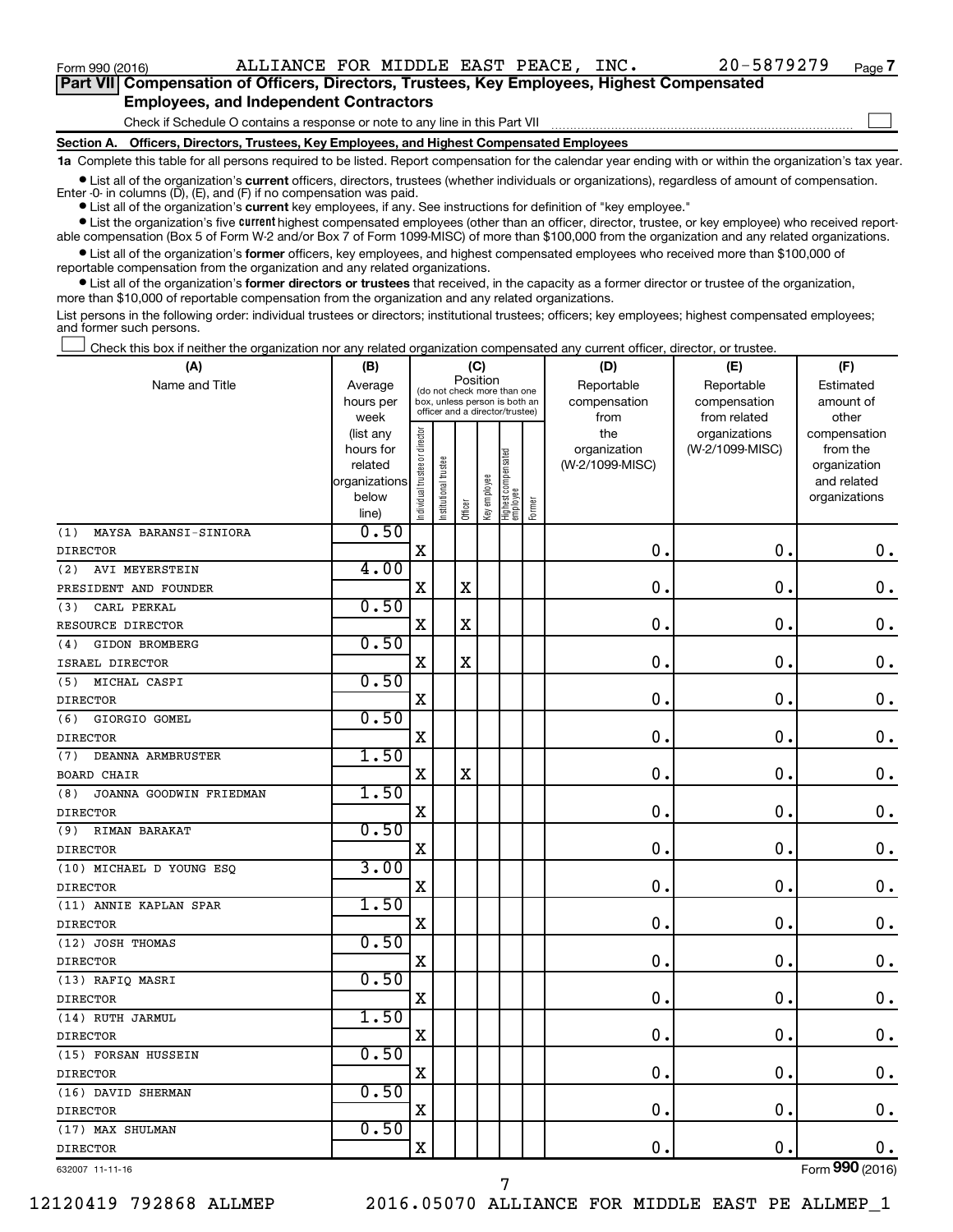| ALLIANCE FOR MIDDLE EAST PEACE, INC.<br>Form 990 (2016)                                                                                                                                                                                                                   |                                                               |                                |                                                                                                 |         |              |                                   |        |  |                                 | 20-5879279      |                  |                                   |                                                          | Page 8                 |                 |  |  |  |  |                                           |     |                                                                    |  |  |                                                        |  |
|---------------------------------------------------------------------------------------------------------------------------------------------------------------------------------------------------------------------------------------------------------------------------|---------------------------------------------------------------|--------------------------------|-------------------------------------------------------------------------------------------------|---------|--------------|-----------------------------------|--------|--|---------------------------------|-----------------|------------------|-----------------------------------|----------------------------------------------------------|------------------------|-----------------|--|--|--|--|-------------------------------------------|-----|--------------------------------------------------------------------|--|--|--------------------------------------------------------|--|
| <b>Part VII</b><br>Section A. Officers, Directors, Trustees, Key Employees, and Highest Compensated Employees (continued)                                                                                                                                                 |                                                               |                                |                                                                                                 |         |              |                                   |        |  |                                 |                 |                  |                                   |                                                          |                        |                 |  |  |  |  |                                           |     |                                                                    |  |  |                                                        |  |
| (A)<br>Name and title                                                                                                                                                                                                                                                     | (B)<br>Average<br>hours per<br>week<br>(list any<br>hours for |                                | (do not check more than one<br>box, unless person is both an<br>officer and a director/trustee) |         |              |                                   |        |  |                                 |                 |                  |                                   |                                                          |                        | (C)<br>Position |  |  |  |  | Reportable<br>compensation<br>from<br>the | (D) | (E)<br>Reportable<br>compensation<br>from related<br>organizations |  |  | (F)<br>Estimated<br>amount of<br>other<br>compensation |  |
|                                                                                                                                                                                                                                                                           | related<br>organizations<br>below<br>line)                    | Individual trustee or director | Institutional trustee                                                                           | Officer | Key employee | Highest compensated<br>  employee | Former |  | organization<br>(W-2/1099-MISC) | (W-2/1099-MISC) |                  |                                   | from the<br>organization<br>and related<br>organizations |                        |                 |  |  |  |  |                                           |     |                                                                    |  |  |                                                        |  |
| (18) DR. IZZELDIN ABUELAISH<br><b>DIRECTOR</b>                                                                                                                                                                                                                            | 0.50                                                          | $\mathbf X$                    |                                                                                                 |         |              |                                   |        |  | 0.                              |                 | 0.               |                                   |                                                          | $0$ .                  |                 |  |  |  |  |                                           |     |                                                                    |  |  |                                                        |  |
| (19) JOEL BRAUNOLD                                                                                                                                                                                                                                                        | 40.00                                                         |                                |                                                                                                 |         |              |                                   |        |  |                                 |                 |                  |                                   |                                                          |                        |                 |  |  |  |  |                                           |     |                                                                    |  |  |                                                        |  |
| EXECUTIVE DIRECTOR                                                                                                                                                                                                                                                        |                                                               | X                              |                                                                                                 |         |              |                                   |        |  | 113200.                         |                 | 0.               |                                   |                                                          | $0$ .                  |                 |  |  |  |  |                                           |     |                                                                    |  |  |                                                        |  |
|                                                                                                                                                                                                                                                                           |                                                               |                                |                                                                                                 |         |              |                                   |        |  |                                 |                 |                  |                                   |                                                          |                        |                 |  |  |  |  |                                           |     |                                                                    |  |  |                                                        |  |
|                                                                                                                                                                                                                                                                           |                                                               |                                |                                                                                                 |         |              |                                   |        |  |                                 |                 |                  |                                   |                                                          |                        |                 |  |  |  |  |                                           |     |                                                                    |  |  |                                                        |  |
|                                                                                                                                                                                                                                                                           |                                                               |                                |                                                                                                 |         |              |                                   |        |  |                                 |                 |                  |                                   |                                                          |                        |                 |  |  |  |  |                                           |     |                                                                    |  |  |                                                        |  |
|                                                                                                                                                                                                                                                                           |                                                               |                                |                                                                                                 |         |              |                                   |        |  |                                 |                 |                  |                                   |                                                          |                        |                 |  |  |  |  |                                           |     |                                                                    |  |  |                                                        |  |
|                                                                                                                                                                                                                                                                           |                                                               |                                |                                                                                                 |         |              |                                   |        |  |                                 |                 |                  |                                   |                                                          |                        |                 |  |  |  |  |                                           |     |                                                                    |  |  |                                                        |  |
|                                                                                                                                                                                                                                                                           |                                                               |                                |                                                                                                 |         |              |                                   |        |  |                                 |                 |                  |                                   |                                                          |                        |                 |  |  |  |  |                                           |     |                                                                    |  |  |                                                        |  |
|                                                                                                                                                                                                                                                                           |                                                               |                                |                                                                                                 |         |              |                                   |        |  |                                 |                 |                  |                                   |                                                          |                        |                 |  |  |  |  |                                           |     |                                                                    |  |  |                                                        |  |
|                                                                                                                                                                                                                                                                           |                                                               |                                |                                                                                                 |         |              |                                   |        |  |                                 |                 |                  |                                   |                                                          |                        |                 |  |  |  |  |                                           |     |                                                                    |  |  |                                                        |  |
| 1b Sub-total                                                                                                                                                                                                                                                              |                                                               |                                |                                                                                                 |         |              |                                   |        |  | 113200.                         |                 | $\overline{0}$ . |                                   |                                                          | $\overline{0}$ .       |                 |  |  |  |  |                                           |     |                                                                    |  |  |                                                        |  |
| c Total from continuation sheets to Part VII, Section A [11, 11, 11, 11, 11]                                                                                                                                                                                              |                                                               |                                |                                                                                                 |         |              |                                   |        |  | $\mathbf 0$<br>113200.          |                 | σ.<br>σ.         |                                   |                                                          | $\overline{0}$ .<br>σ. |                 |  |  |  |  |                                           |     |                                                                    |  |  |                                                        |  |
| Total number of individuals (including but not limited to those listed above) who received more than \$100,000 of reportable<br>$\mathbf{2}$                                                                                                                              |                                                               |                                |                                                                                                 |         |              |                                   |        |  |                                 |                 |                  |                                   |                                                          |                        |                 |  |  |  |  |                                           |     |                                                                    |  |  |                                                        |  |
| compensation from the organization $\blacktriangleright$                                                                                                                                                                                                                  |                                                               |                                |                                                                                                 |         |              |                                   |        |  |                                 |                 |                  |                                   | Yes                                                      | 1<br>No                |                 |  |  |  |  |                                           |     |                                                                    |  |  |                                                        |  |
| Did the organization list any former officer, director, or trustee, key employee, or highest compensated employee on<br>3                                                                                                                                                 |                                                               |                                |                                                                                                 |         |              |                                   |        |  |                                 |                 |                  |                                   |                                                          |                        |                 |  |  |  |  |                                           |     |                                                                    |  |  |                                                        |  |
| line 1a? If "Yes," complete Schedule J for such individual [11] manufacture manufacture 1a? If "Yes," complete Schedule J for such individual<br>For any individual listed on line 1a, is the sum of reportable compensation and other compensation from the organization |                                                               |                                |                                                                                                 |         |              |                                   |        |  |                                 |                 |                  | 3                                 |                                                          | x                      |                 |  |  |  |  |                                           |     |                                                                    |  |  |                                                        |  |
| and related organizations greater than \$150,000? If "Yes," complete Schedule J for such individual                                                                                                                                                                       |                                                               |                                |                                                                                                 |         |              |                                   |        |  |                                 |                 |                  | 4                                 |                                                          | х                      |                 |  |  |  |  |                                           |     |                                                                    |  |  |                                                        |  |
| Did any person listed on line 1a receive or accrue compensation from any unrelated organization or individual for services<br>5<br>rendered to the organization? If "Yes," complete Schedule J for such person                                                            |                                                               |                                |                                                                                                 |         |              |                                   |        |  |                                 |                 |                  | 5                                 |                                                          | x                      |                 |  |  |  |  |                                           |     |                                                                    |  |  |                                                        |  |
| <b>Section B. Independent Contractors</b>                                                                                                                                                                                                                                 |                                                               |                                |                                                                                                 |         |              |                                   |        |  |                                 |                 |                  |                                   |                                                          |                        |                 |  |  |  |  |                                           |     |                                                                    |  |  |                                                        |  |
| Complete this table for your five highest compensated independent contractors that received more than \$100,000 of compensation from<br>1<br>the organization. Report compensation for the calendar year ending with or within the organization's tax year.               |                                                               |                                |                                                                                                 |         |              |                                   |        |  |                                 |                 |                  |                                   |                                                          |                        |                 |  |  |  |  |                                           |     |                                                                    |  |  |                                                        |  |
| (A)<br>Name and business address                                                                                                                                                                                                                                          |                                                               |                                | <b>NONE</b>                                                                                     |         |              |                                   |        |  | (B)<br>Description of services  |                 |                  | (C)<br>Compensation               |                                                          |                        |                 |  |  |  |  |                                           |     |                                                                    |  |  |                                                        |  |
|                                                                                                                                                                                                                                                                           |                                                               |                                |                                                                                                 |         |              |                                   |        |  |                                 |                 |                  |                                   |                                                          |                        |                 |  |  |  |  |                                           |     |                                                                    |  |  |                                                        |  |
|                                                                                                                                                                                                                                                                           |                                                               |                                |                                                                                                 |         |              |                                   |        |  |                                 |                 |                  |                                   |                                                          |                        |                 |  |  |  |  |                                           |     |                                                                    |  |  |                                                        |  |
|                                                                                                                                                                                                                                                                           |                                                               |                                |                                                                                                 |         |              |                                   |        |  |                                 |                 |                  |                                   |                                                          |                        |                 |  |  |  |  |                                           |     |                                                                    |  |  |                                                        |  |
|                                                                                                                                                                                                                                                                           |                                                               |                                |                                                                                                 |         |              |                                   |        |  |                                 |                 |                  |                                   |                                                          |                        |                 |  |  |  |  |                                           |     |                                                                    |  |  |                                                        |  |
|                                                                                                                                                                                                                                                                           |                                                               |                                |                                                                                                 |         |              |                                   |        |  |                                 |                 |                  |                                   |                                                          |                        |                 |  |  |  |  |                                           |     |                                                                    |  |  |                                                        |  |
|                                                                                                                                                                                                                                                                           |                                                               |                                |                                                                                                 |         |              |                                   |        |  |                                 |                 |                  |                                   |                                                          |                        |                 |  |  |  |  |                                           |     |                                                                    |  |  |                                                        |  |
| 2<br>Total number of independent contractors (including but not limited to those listed above) who received more than<br>\$100,000 of compensation from the organization                                                                                                  |                                                               |                                |                                                                                                 |         |              | 0                                 |        |  |                                 |                 |                  |                                   |                                                          |                        |                 |  |  |  |  |                                           |     |                                                                    |  |  |                                                        |  |
|                                                                                                                                                                                                                                                                           |                                                               |                                |                                                                                                 |         |              |                                   |        |  |                                 |                 |                  | $F_{\alpha r}$ QQ $\Omega$ (2016) |                                                          |                        |                 |  |  |  |  |                                           |     |                                                                    |  |  |                                                        |  |

632008 11-11-16

Form (2016) **990**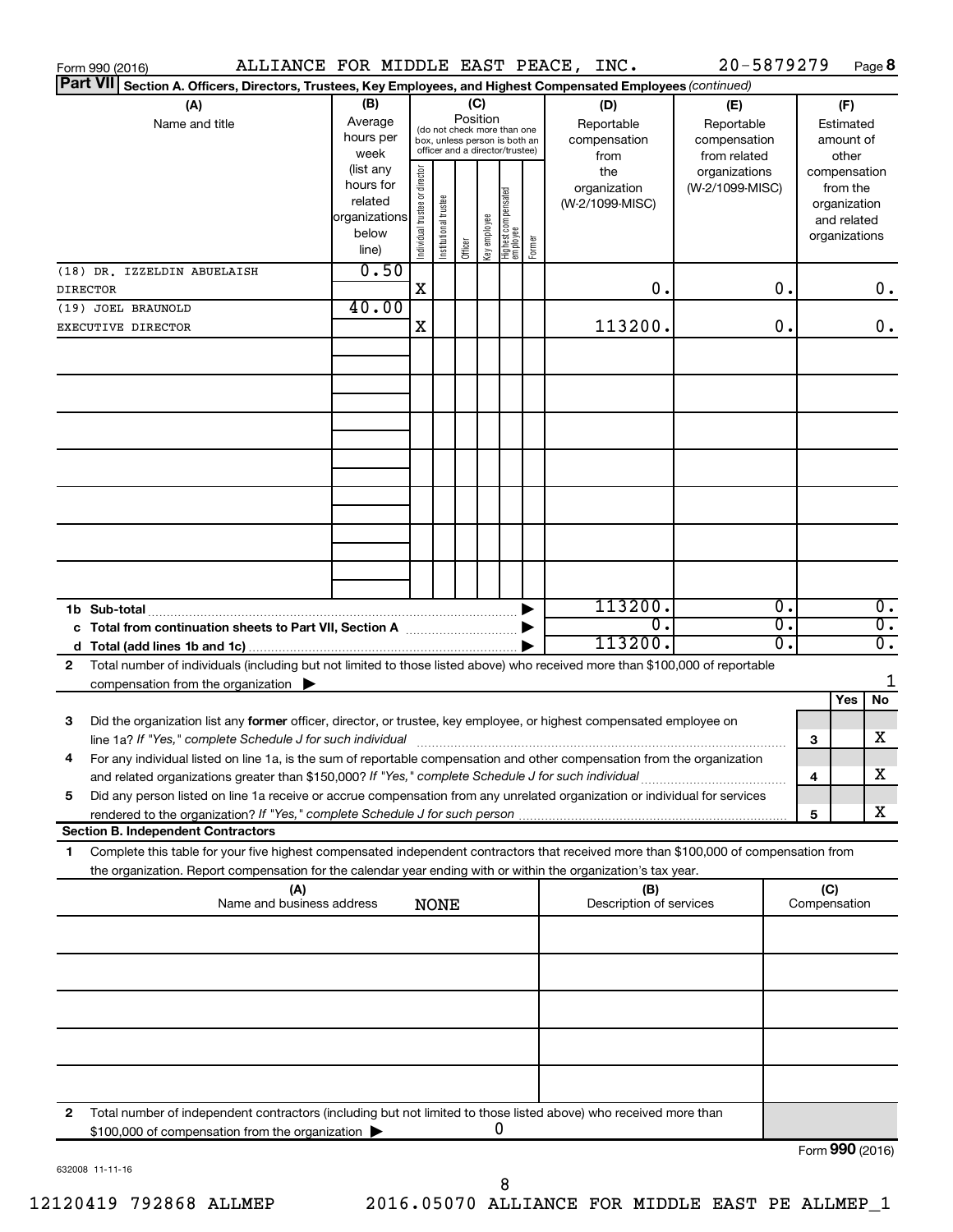|                                                           |      |   | Form 990 (2016)                                                            |                |                      | ALLIANCE FOR MIDDLE EAST PEACE, INC. |                                                 | 20-5879279                              | Page 9                                                      |
|-----------------------------------------------------------|------|---|----------------------------------------------------------------------------|----------------|----------------------|--------------------------------------|-------------------------------------------------|-----------------------------------------|-------------------------------------------------------------|
| <b>Part VIII</b>                                          |      |   | <b>Statement of Revenue</b>                                                |                |                      |                                      |                                                 |                                         |                                                             |
|                                                           |      |   |                                                                            |                |                      |                                      |                                                 |                                         |                                                             |
|                                                           |      |   |                                                                            |                |                      | (A)<br>Total revenue                 | (B)<br>Related or<br>exempt function<br>revenue | (C)<br>Unrelated<br>business<br>revenue | Revenue excluded<br>from tax under<br>sections<br>512 - 514 |
|                                                           |      |   | 1 a Federated campaigns                                                    | 1a             |                      |                                      |                                                 |                                         |                                                             |
| Contributions, Gifts, Grants<br>and Other Similar Amounts |      |   |                                                                            | $\overline{1}$ | 46335.               |                                      |                                                 |                                         |                                                             |
|                                                           |      |   |                                                                            | 1c             |                      |                                      |                                                 |                                         |                                                             |
|                                                           |      |   | d Related organizations                                                    | 1 <sub>d</sub> |                      |                                      |                                                 |                                         |                                                             |
|                                                           |      |   | e Government grants (contributions)                                        | 1e             |                      |                                      |                                                 |                                         |                                                             |
|                                                           |      |   | f All other contributions, gifts, grants, and                              |                |                      |                                      |                                                 |                                         |                                                             |
|                                                           |      |   | similar amounts not included above                                         | 1f             | 332539.              |                                      |                                                 |                                         |                                                             |
|                                                           |      |   | <b>g</b> Noncash contributions included in lines 1a-1f: \$                 |                |                      |                                      |                                                 |                                         |                                                             |
|                                                           |      |   |                                                                            |                |                      | 378874.                              |                                                 |                                         |                                                             |
|                                                           |      |   |                                                                            |                | <b>Business Code</b> |                                      |                                                 |                                         |                                                             |
| Program Service<br>Revenue                                | 2a   | b | the control of the control of the control of the control of the control of |                |                      |                                      |                                                 |                                         |                                                             |
|                                                           |      | c | <u> 1989 - Johann Barn, fransk politik (d. 1989)</u>                       |                |                      |                                      |                                                 |                                         |                                                             |
|                                                           |      | d |                                                                            |                |                      |                                      |                                                 |                                         |                                                             |
|                                                           |      | e | the control of the control of the control of the control of the control of |                |                      |                                      |                                                 |                                         |                                                             |
|                                                           |      |   |                                                                            |                |                      |                                      |                                                 |                                         |                                                             |
|                                                           |      | g |                                                                            |                |                      |                                      |                                                 |                                         |                                                             |
|                                                           | З    |   | Investment income (including dividends, interest, and                      |                |                      |                                      |                                                 |                                         |                                                             |
|                                                           |      |   |                                                                            |                | ▶                    |                                      |                                                 |                                         |                                                             |
|                                                           | 4    |   | Income from investment of tax-exempt bond proceeds                         |                |                      |                                      |                                                 |                                         |                                                             |
|                                                           | 5    |   |                                                                            |                |                      |                                      |                                                 |                                         |                                                             |
|                                                           |      |   |                                                                            | (i) Real       | (ii) Personal        |                                      |                                                 |                                         |                                                             |
|                                                           |      |   | 6 a Gross rents                                                            |                |                      |                                      |                                                 |                                         |                                                             |
|                                                           |      |   | <b>b</b> Less: rental expenses                                             |                |                      |                                      |                                                 |                                         |                                                             |
|                                                           |      |   | c Rental income or (loss)                                                  |                |                      |                                      |                                                 |                                         |                                                             |
|                                                           |      |   | 7 a Gross amount from sales of                                             |                |                      |                                      |                                                 |                                         |                                                             |
|                                                           |      |   | assets other than inventory                                                | (i) Securities | (ii) Other           |                                      |                                                 |                                         |                                                             |
|                                                           |      |   | <b>b</b> Less: cost or other basis                                         |                |                      |                                      |                                                 |                                         |                                                             |
|                                                           |      |   | and sales expenses                                                         |                |                      |                                      |                                                 |                                         |                                                             |
|                                                           |      |   | c Gain or (loss)                                                           |                |                      |                                      |                                                 |                                         |                                                             |
|                                                           |      |   |                                                                            |                |                      |                                      |                                                 |                                         |                                                             |
|                                                           |      |   | 8 a Gross income from fundraising events (not                              |                |                      |                                      |                                                 |                                         |                                                             |
| <b>Other Revenue</b>                                      |      |   | including \$<br><u>state of</u> the state of the state of                  |                |                      |                                      |                                                 |                                         |                                                             |
|                                                           |      |   | contributions reported on line 1c). See                                    |                |                      |                                      |                                                 |                                         |                                                             |
|                                                           |      |   |                                                                            |                |                      |                                      |                                                 |                                         |                                                             |
|                                                           |      |   |                                                                            | b              |                      |                                      |                                                 |                                         |                                                             |
|                                                           |      |   |                                                                            |                |                      |                                      |                                                 |                                         |                                                             |
|                                                           |      |   | 9 a Gross income from gaming activities. See                               |                |                      |                                      |                                                 |                                         |                                                             |
|                                                           |      |   |                                                                            |                |                      |                                      |                                                 |                                         |                                                             |
|                                                           |      |   |                                                                            | b              |                      |                                      |                                                 |                                         |                                                             |
|                                                           |      |   | <b>10 a</b> Gross sales of inventory, less returns                         |                |                      |                                      |                                                 |                                         |                                                             |
|                                                           |      |   |                                                                            |                |                      |                                      |                                                 |                                         |                                                             |
|                                                           |      |   |                                                                            | $\mathbf b$    |                      |                                      |                                                 |                                         |                                                             |
|                                                           |      |   | c Net income or (loss) from sales of inventory                             |                |                      |                                      |                                                 |                                         |                                                             |
|                                                           |      |   | Miscellaneous Revenue                                                      |                | <b>Business Code</b> |                                      |                                                 |                                         |                                                             |
|                                                           | 11 a |   | the control of the control of the control of the control of the control of |                |                      |                                      |                                                 |                                         |                                                             |
|                                                           |      | b |                                                                            |                |                      |                                      |                                                 |                                         |                                                             |
|                                                           |      | с |                                                                            |                |                      |                                      |                                                 |                                         |                                                             |
|                                                           |      | d |                                                                            |                |                      |                                      |                                                 |                                         |                                                             |
|                                                           |      |   |                                                                            |                |                      |                                      |                                                 | $\overline{0}$ .                        |                                                             |
|                                                           | 12   |   |                                                                            |                |                      | 378874.                              | 0.                                              |                                         | 0.<br>Form 990 (2016)                                       |
| 632009 11-11-16                                           |      |   |                                                                            |                |                      |                                      |                                                 |                                         |                                                             |

9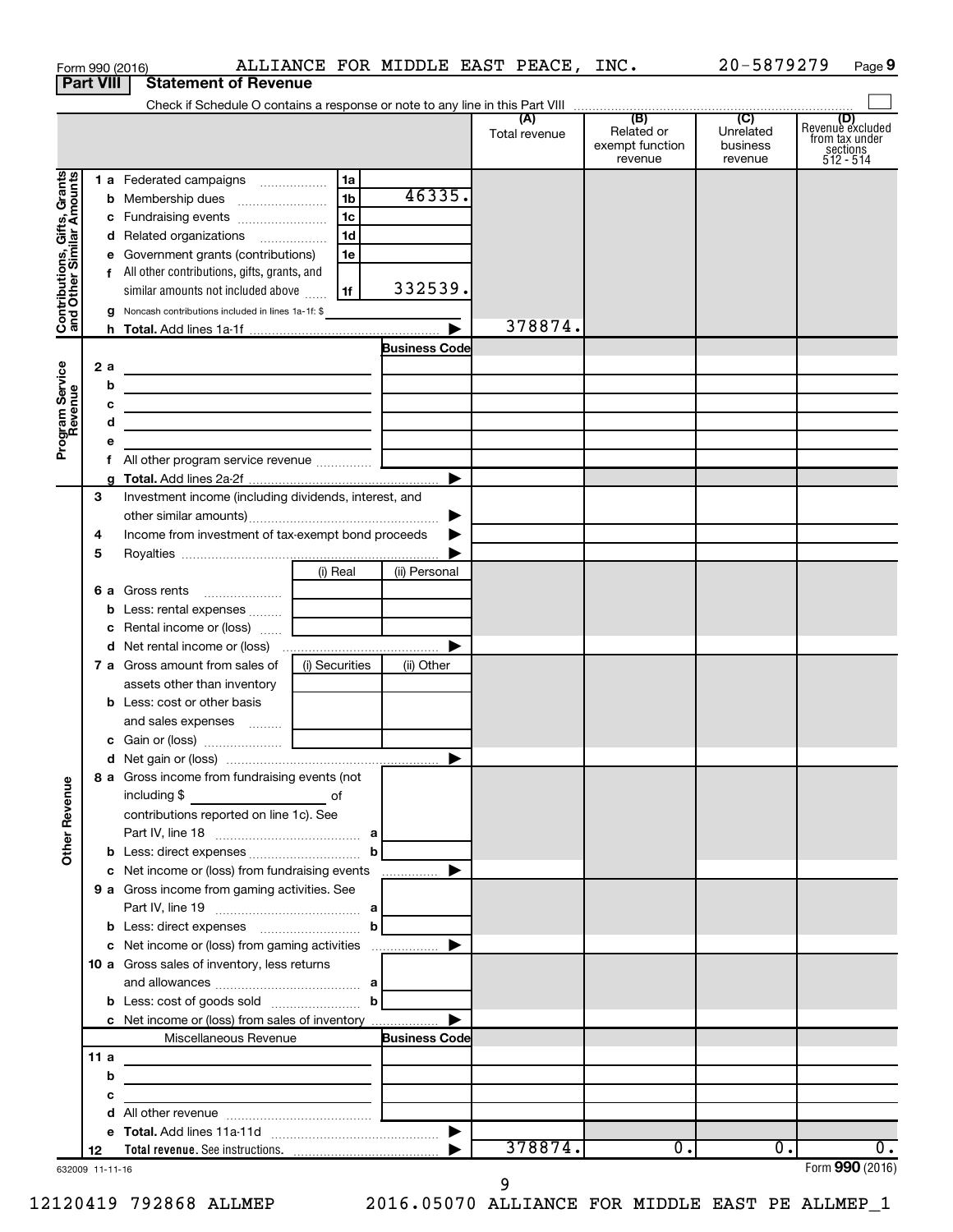**Part IX | Statement of Functional Expenses** 

Form 990 (2016) Page ALLIANCE FOR MIDDLE EAST PEACE, INC. 20-5879279

|    | Section 501(c)(3) and 501(c)(4) organizations must complete all columns. All other organizations must complete column (A).                                                                                  |                |                             |                                    |                         |
|----|-------------------------------------------------------------------------------------------------------------------------------------------------------------------------------------------------------------|----------------|-----------------------------|------------------------------------|-------------------------|
|    | Do not include amounts reported on lines 6b,                                                                                                                                                                |                | (B)                         |                                    | (D)                     |
|    | 7b, 8b, 9b, and 10b of Part VIII.                                                                                                                                                                           | Total expenses | Program service<br>expenses | Management and<br>general expenses | Fundraising<br>expenses |
| 1. | Grants and other assistance to domestic organizations                                                                                                                                                       |                |                             |                                    |                         |
|    | and domestic governments. See Part IV, line 21                                                                                                                                                              |                |                             |                                    |                         |
| 2  | Grants and other assistance to domestic                                                                                                                                                                     |                |                             |                                    |                         |
|    | individuals. See Part IV, line 22                                                                                                                                                                           |                |                             |                                    |                         |
| 3  | Grants and other assistance to foreign                                                                                                                                                                      |                |                             |                                    |                         |
|    | organizations, foreign governments, and foreign                                                                                                                                                             |                |                             |                                    |                         |
|    | individuals. See Part IV, lines 15 and 16                                                                                                                                                                   |                |                             |                                    |                         |
| 4  | Benefits paid to or for members                                                                                                                                                                             |                |                             |                                    |                         |
| 5  | Compensation of current officers, directors,                                                                                                                                                                |                |                             |                                    |                         |
|    | trustees, and key employees                                                                                                                                                                                 | 115000.        | 57500.                      | 23000.                             | 34500.                  |
| 6  | Compensation not included above, to disqualified                                                                                                                                                            |                |                             |                                    |                         |
|    | persons (as defined under section 4958(f)(1)) and                                                                                                                                                           |                |                             |                                    |                         |
|    | persons described in section 4958(c)(3)(B)                                                                                                                                                                  |                |                             |                                    |                         |
| 7  |                                                                                                                                                                                                             | 160984.        | 154284.                     | 4700.                              | 2000.                   |
| 8  | Pension plan accruals and contributions (include                                                                                                                                                            |                |                             |                                    |                         |
|    | section 401(k) and 403(b) employer contributions)                                                                                                                                                           |                |                             |                                    |                         |
| 9  |                                                                                                                                                                                                             |                |                             |                                    |                         |
| 10 |                                                                                                                                                                                                             | 53876.         | 36578.                      | 6919.                              | 10379.                  |
| 11 | Fees for services (non-employees):                                                                                                                                                                          |                |                             |                                    |                         |
| a  |                                                                                                                                                                                                             |                |                             |                                    |                         |
| b  |                                                                                                                                                                                                             | 178.           | 178.                        |                                    |                         |
| c  |                                                                                                                                                                                                             | 8050.          |                             | 8050.                              |                         |
| d  |                                                                                                                                                                                                             |                |                             |                                    |                         |
| е  | Professional fundraising services. See Part IV, line 17                                                                                                                                                     |                |                             |                                    |                         |
| f  | Investment management fees                                                                                                                                                                                  |                |                             |                                    |                         |
| g  | Other. (If line 11g amount exceeds 10% of line 25,                                                                                                                                                          |                |                             |                                    |                         |
|    | column (A) amount, list line 11g expenses on Sch O.)                                                                                                                                                        | 3180.          | 3180.                       |                                    |                         |
| 12 |                                                                                                                                                                                                             |                |                             |                                    |                         |
| 13 |                                                                                                                                                                                                             | 8224.          | 5998.                       | <b>1608.</b>                       | 618.                    |
| 14 |                                                                                                                                                                                                             | 2958.          | 225.                        | 1556.                              | 1177.                   |
| 15 |                                                                                                                                                                                                             |                |                             |                                    |                         |
| 16 |                                                                                                                                                                                                             | 2025.          |                             | 2025.                              |                         |
| 17 |                                                                                                                                                                                                             | 64516.         | 47128.                      | 5927.                              | 11461.                  |
| 18 | Payments of travel or entertainment expenses                                                                                                                                                                |                |                             |                                    |                         |
|    | for any federal, state, or local public officials                                                                                                                                                           |                |                             |                                    |                         |
| 19 | Conferences, conventions, and meetings                                                                                                                                                                      | 48309.         | 25508.                      | 17271.                             | 5530.                   |
| 20 | Interest                                                                                                                                                                                                    |                |                             |                                    |                         |
| 21 |                                                                                                                                                                                                             |                |                             |                                    |                         |
| 22 | Depreciation, depletion, and amortization                                                                                                                                                                   |                |                             |                                    |                         |
| 23 | Insurance                                                                                                                                                                                                   | 6256.          |                             | 6256.                              |                         |
| 24 | Other expenses. Itemize expenses not covered<br>above. (List miscellaneous expenses in line 24e. If line<br>24e amount exceeds 10% of line 25, column (A)<br>amount, list line 24e expenses on Schedule O.) |                |                             |                                    |                         |
| a  | TRAININGS                                                                                                                                                                                                   | 6595.          | 6595.                       |                                    |                         |
| b  | <b>MISCELLANEOUS</b>                                                                                                                                                                                        | 4713.          |                             | 4713.                              |                         |
| C  | MEALS AND ENTERTAINMENT                                                                                                                                                                                     | 2475.          | 1977.                       |                                    | 498.                    |
| d  |                                                                                                                                                                                                             |                |                             |                                    |                         |
|    | e All other expenses                                                                                                                                                                                        |                |                             |                                    |                         |
| 25 | Total functional expenses. Add lines 1 through 24e                                                                                                                                                          | 487339.        | 339151.                     | 82025.                             | 66163.                  |
| 26 | Joint costs. Complete this line only if the organization                                                                                                                                                    |                |                             |                                    |                         |
|    | reported in column (B) joint costs from a combined                                                                                                                                                          |                |                             |                                    |                         |
|    | educational campaign and fundraising solicitation.                                                                                                                                                          |                |                             |                                    |                         |
|    | Check here $\blacktriangleright$<br>if following SOP 98-2 (ASC 958-720)                                                                                                                                     |                |                             |                                    |                         |

632010 11-11-16

12120419 792868 ALLMEP 2016.05070 ALLIANCE FOR MIDDLE EAST PE ALLMEP\_1 10

Form (2016) **990**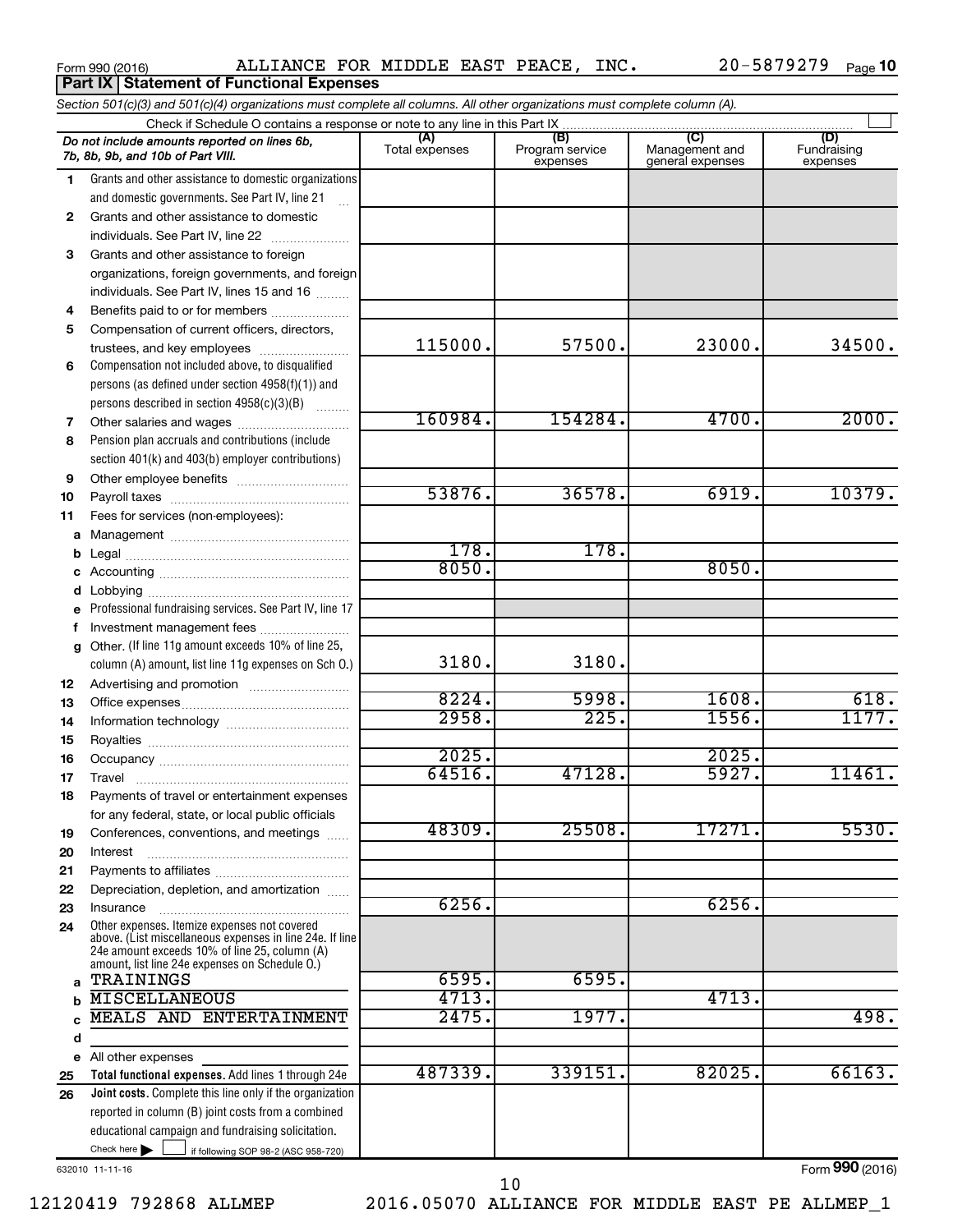20-5879279 Page 11

**(A) (B)**

|                             |    |                                                                                                                                                                                                                                |                 |      | Beginning of year |                 | End of year      |
|-----------------------------|----|--------------------------------------------------------------------------------------------------------------------------------------------------------------------------------------------------------------------------------|-----------------|------|-------------------|-----------------|------------------|
|                             | 1  |                                                                                                                                                                                                                                |                 |      | 218440.           | $\mathbf{1}$    | 178483.          |
|                             | 2  |                                                                                                                                                                                                                                |                 |      |                   | $\mathbf{2}$    |                  |
|                             | З  |                                                                                                                                                                                                                                |                 |      | 135000.           | 3               | 57000.           |
|                             | 4  |                                                                                                                                                                                                                                |                 |      |                   | 4               |                  |
|                             | 5  | Loans and other receivables from current and former officers, directors,                                                                                                                                                       |                 |      |                   |                 |                  |
|                             |    | trustees, key employees, and highest compensated employees. Complete                                                                                                                                                           |                 |      |                   |                 |                  |
|                             |    |                                                                                                                                                                                                                                |                 | 5    |                   |                 |                  |
|                             | 6  | Loans and other receivables from other disqualified persons (as defined under                                                                                                                                                  |                 |      |                   |                 |                  |
|                             |    | section 4958(f)(1)), persons described in section 4958(c)(3)(B), and contributing                                                                                                                                              |                 |      |                   |                 |                  |
|                             |    | employers and sponsoring organizations of section 501(c)(9) voluntary                                                                                                                                                          |                 |      |                   |                 |                  |
|                             |    | employees' beneficiary organizations (see instr). Complete Part II of Sch L                                                                                                                                                    |                 |      |                   | 6               |                  |
| Assets                      | 7  |                                                                                                                                                                                                                                |                 |      |                   | $\overline{7}$  |                  |
|                             | 8  |                                                                                                                                                                                                                                |                 |      |                   | 8               |                  |
|                             | 9  | Prepaid expenses and deferred charges [11] [11] prepaid expenses and deferred charges [11] [11] minimum and the Prepaid expenses and deferred charges [11] minimum and the Prepaid expenses and the Prepaid experiment of Prep |                 |      | 2831.             | 9               | 15784.           |
|                             |    | 10a Land, buildings, and equipment: cost or other                                                                                                                                                                              |                 |      |                   |                 |                  |
|                             |    | basis. Complete Part VI of Schedule D  10a                                                                                                                                                                                     |                 | 684. |                   |                 |                  |
|                             |    |                                                                                                                                                                                                                                | 10 <sub>b</sub> | 684. | 0.                | 10 <sub>c</sub> | 0.               |
|                             | 11 |                                                                                                                                                                                                                                |                 |      |                   | 11              |                  |
|                             | 12 |                                                                                                                                                                                                                                |                 |      |                   | 12              |                  |
|                             | 13 |                                                                                                                                                                                                                                |                 |      |                   | 13              |                  |
|                             | 14 |                                                                                                                                                                                                                                |                 |      |                   | 14              |                  |
|                             | 15 |                                                                                                                                                                                                                                |                 |      | 15                |                 |                  |
|                             | 16 |                                                                                                                                                                                                                                |                 |      | 356271.           | 16              | 251267.          |
|                             | 17 |                                                                                                                                                                                                                                | 8203.           | 17   | 11664.            |                 |                  |
|                             | 18 |                                                                                                                                                                                                                                |                 | 18   |                   |                 |                  |
|                             | 19 |                                                                                                                                                                                                                                |                 | 19   |                   |                 |                  |
|                             | 20 |                                                                                                                                                                                                                                |                 |      |                   | 20              |                  |
|                             | 21 | Escrow or custodial account liability. Complete Part IV of Schedule D                                                                                                                                                          |                 |      |                   | 21              |                  |
|                             | 22 | Loans and other payables to current and former officers, directors, trustees,                                                                                                                                                  |                 |      |                   |                 |                  |
| Liabilities                 |    | key employees, highest compensated employees, and disqualified persons.                                                                                                                                                        |                 |      |                   |                 |                  |
|                             |    |                                                                                                                                                                                                                                |                 |      |                   | 22              |                  |
|                             | 23 | Secured mortgages and notes payable to unrelated third parties                                                                                                                                                                 |                 |      |                   | 23              |                  |
|                             | 24 | Unsecured notes and loans payable to unrelated third parties                                                                                                                                                                   |                 |      |                   | 24              |                  |
|                             | 25 | Other liabilities (including federal income tax, payables to related third                                                                                                                                                     |                 |      |                   |                 |                  |
|                             |    | parties, and other liabilities not included on lines 17-24). Complete Part X of                                                                                                                                                |                 |      |                   |                 |                  |
|                             |    | Schedule D                                                                                                                                                                                                                     |                 |      |                   | 25              |                  |
|                             | 26 |                                                                                                                                                                                                                                |                 |      | 8203.             | 26              | 11664 <b>.</b>   |
|                             |    | Organizations that follow SFAS 117 (ASC 958), check here $\blacktriangleright \begin{array}{c} \perp X \end{array}$ and                                                                                                        |                 |      |                   |                 |                  |
|                             |    | complete lines 27 through 29, and lines 33 and 34.                                                                                                                                                                             |                 |      |                   |                 |                  |
|                             | 27 |                                                                                                                                                                                                                                |                 |      | 203068.           | 27              | 239603.          |
|                             | 28 |                                                                                                                                                                                                                                |                 |      | 145000.           | 28              | $\overline{0}$ . |
|                             | 29 | Permanently restricted net assets                                                                                                                                                                                              |                 |      |                   | 29              |                  |
|                             |    | Organizations that do not follow SFAS 117 (ASC 958), check here ▶ □                                                                                                                                                            |                 |      |                   |                 |                  |
|                             |    | and complete lines 30 through 34.                                                                                                                                                                                              |                 |      |                   |                 |                  |
|                             | 30 |                                                                                                                                                                                                                                |                 |      |                   | 30              |                  |
|                             | 31 | Paid-in or capital surplus, or land, building, or equipment fund                                                                                                                                                               |                 |      |                   | 31              |                  |
| Net Assets or Fund Balances | 32 | Retained earnings, endowment, accumulated income, or other funds                                                                                                                                                               |                 |      | 348068.           | 32              | 239603.          |
|                             | 33 |                                                                                                                                                                                                                                |                 |      | 356271.           | 33              |                  |
|                             | 34 |                                                                                                                                                                                                                                |                 |      |                   | 34              | 251267.          |
|                             |    |                                                                                                                                                                                                                                |                 |      |                   |                 | Form 990 (2016)  |

 $\perp$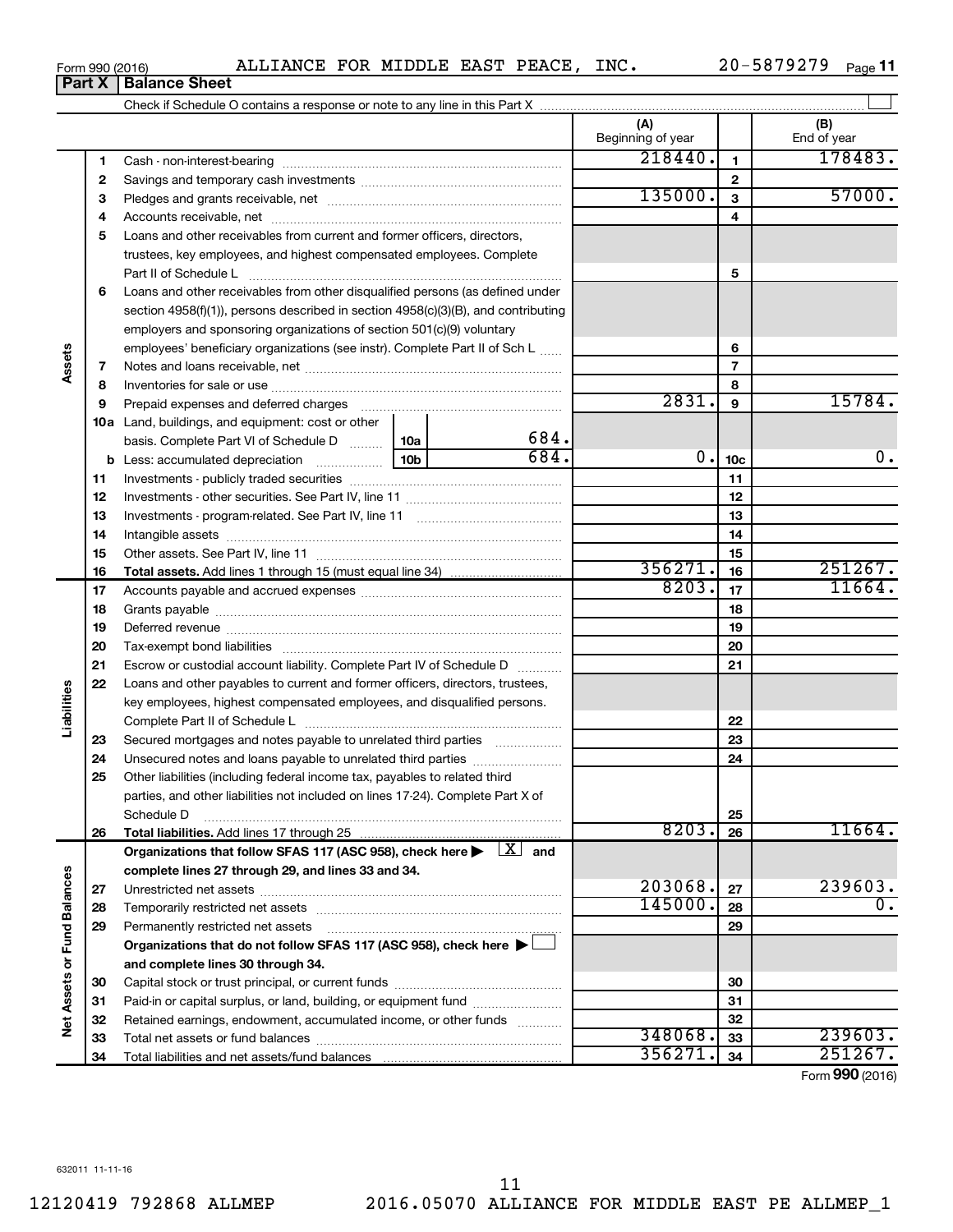|    | ALLIANCE FOR MIDDLE EAST PEACE, INC.<br>Form 990 (2016)                                                                                                                                                                        |                         | 20-5879279     |               | Page 12          |
|----|--------------------------------------------------------------------------------------------------------------------------------------------------------------------------------------------------------------------------------|-------------------------|----------------|---------------|------------------|
|    | Part XI<br><b>Reconciliation of Net Assets</b>                                                                                                                                                                                 |                         |                |               |                  |
|    |                                                                                                                                                                                                                                |                         |                |               |                  |
|    |                                                                                                                                                                                                                                |                         |                |               |                  |
| 1  |                                                                                                                                                                                                                                | $\mathbf{1}$            |                | 378874.       |                  |
| 2  |                                                                                                                                                                                                                                | $\overline{2}$          |                | 487339.       |                  |
| 3  | Revenue less expenses. Subtract line 2 from line 1                                                                                                                                                                             | 3                       |                |               | $-108465$ .      |
| 4  |                                                                                                                                                                                                                                | $\overline{\mathbf{4}}$ |                |               | 348068.          |
| 5  | Net unrealized gains (losses) on investments [11] matter contracts and the state of the state of the state of the state of the state of the state of the state of the state of the state of the state of the state of the stat | 5                       |                |               |                  |
| 6  | Donated services and use of facilities                                                                                                                                                                                         | 6                       |                |               |                  |
| 7  | Investment expenses                                                                                                                                                                                                            | $\overline{7}$          |                |               |                  |
| 8  | Prior period adjustments material contents and content and content and content and content and content and content and content and content and content and content and content and content and content and content and content | 8                       |                |               |                  |
| 9  |                                                                                                                                                                                                                                | 9                       |                |               | $\overline{0}$ . |
| 10 | Net assets or fund balances at end of year. Combine lines 3 through 9 (must equal Part X, line 33,                                                                                                                             |                         |                |               |                  |
|    | column (B))                                                                                                                                                                                                                    | 10                      |                | 239603.       |                  |
|    | Part XII Financial Statements and Reporting                                                                                                                                                                                    |                         |                |               |                  |
|    |                                                                                                                                                                                                                                |                         |                |               |                  |
|    |                                                                                                                                                                                                                                |                         |                | Yes           | <b>No</b>        |
| 1. | Accounting method used to prepare the Form 990: $\Box$ Cash $\Box$ Accrual $\Box$ Other                                                                                                                                        |                         |                |               |                  |
|    | If the organization changed its method of accounting from a prior year or checked "Other," explain in Schedule O.                                                                                                              |                         |                |               |                  |
|    |                                                                                                                                                                                                                                |                         | 2a             |               | x                |
|    | If "Yes," check a box below to indicate whether the financial statements for the year were compiled or reviewed on a                                                                                                           |                         |                |               |                  |
|    | separate basis, consolidated basis, or both:                                                                                                                                                                                   |                         |                |               |                  |
|    | Both consolidated and separate basis<br>Separate basis<br>Consolidated basis                                                                                                                                                   |                         |                |               |                  |
|    |                                                                                                                                                                                                                                |                         | 2 <sub>b</sub> | х             |                  |
|    | If "Yes," check a box below to indicate whether the financial statements for the year were audited on a separate basis,                                                                                                        |                         |                |               |                  |
|    | consolidated basis, or both:                                                                                                                                                                                                   |                         |                |               |                  |
|    | $ \mathbf{X} $ Separate basis<br>Consolidated basis<br>Both consolidated and separate basis                                                                                                                                    |                         |                |               |                  |
|    | c If "Yes" to line 2a or 2b, does the organization have a committee that assumes responsibility for oversight of the audit,                                                                                                    |                         |                |               |                  |
|    |                                                                                                                                                                                                                                |                         | 2c             |               | X                |
|    | If the organization changed either its oversight process or selection process during the tax year, explain in Schedule O.                                                                                                      |                         |                |               |                  |
|    | 3a As a result of a federal award, was the organization required to undergo an audit or audits as set forth in the Single Audit                                                                                                |                         |                |               |                  |
|    |                                                                                                                                                                                                                                |                         | За             |               | x                |
|    | b If "Yes," did the organization undergo the required audit or audits? If the organization did not undergo the required audit                                                                                                  |                         |                |               |                  |
|    |                                                                                                                                                                                                                                |                         | 3 <sub>b</sub> | $000 \approx$ |                  |

Form (2016) **990**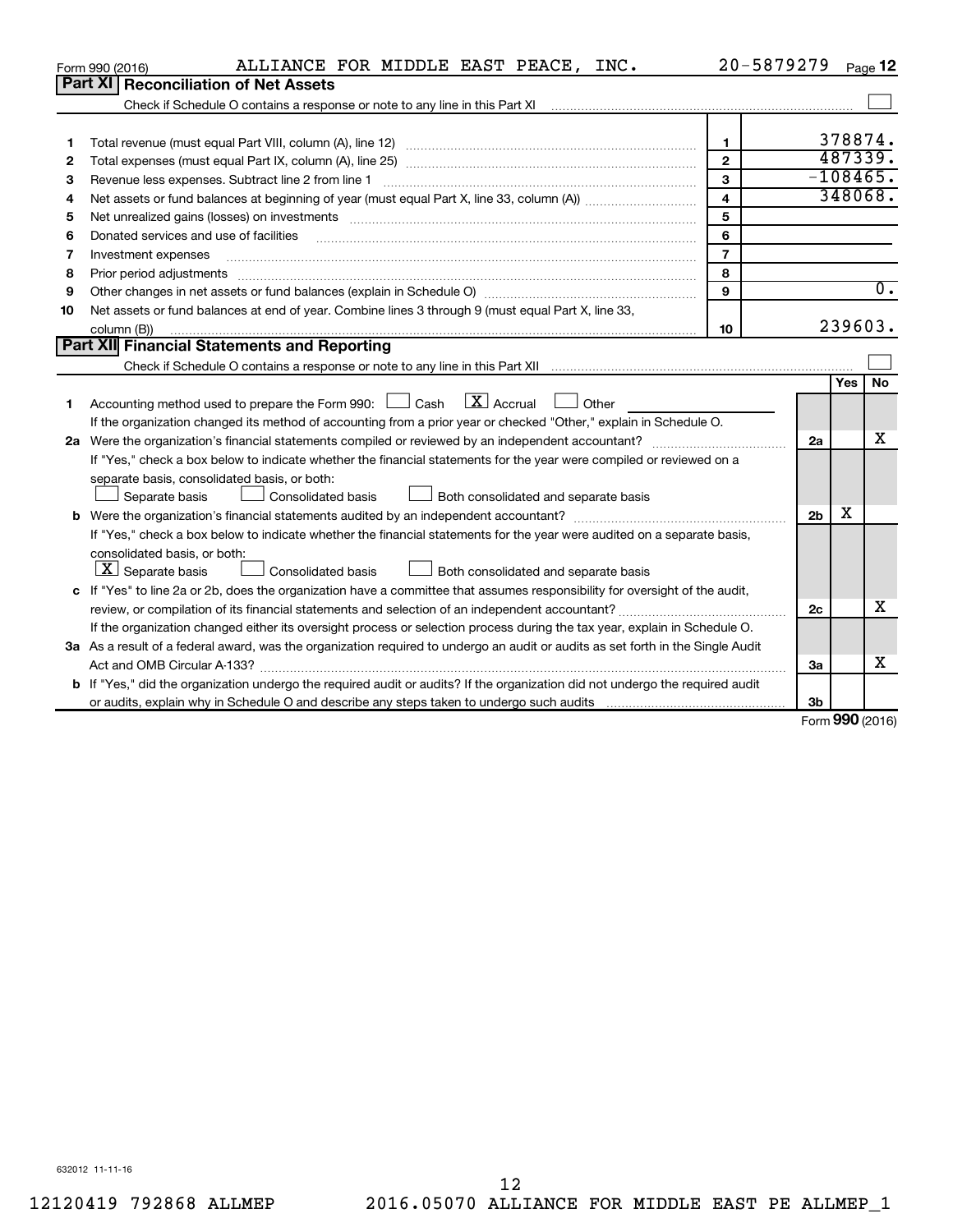| (Form 990 or 990-EZ |  |  |  |  |
|---------------------|--|--|--|--|
|---------------------|--|--|--|--|

## Form 990 or 990-EZ) **Public Charity Status and Public Support**<br>
Complete if the organization is a section 501(c)(3) organization or a section<br> **2016**

**4947(a)(1) nonexempt charitable trust. | Attach to Form 990 or Form 990-EZ.** 

| 10<br>ΖU                                   |  |
|--------------------------------------------|--|
| <b>Open to Public</b><br><b>Inspection</b> |  |

OMB No. 1545-0047

| Department of the Treasury      |  |
|---------------------------------|--|
| <b>Internal Revenue Service</b> |  |

| Internal Revenue Service | Information about Schedule A (Form 990 or 990-EZ) and its instructions is at WWW.irs.gov/form990. | Inspection                     |
|--------------------------|---------------------------------------------------------------------------------------------------|--------------------------------|
| Name of the organization |                                                                                                   | Emplover identification number |
|                          | TNC.<br>ALLIANCE FOR MIDDLE EAST<br>PEACE.                                                        | $20 - 5879279$                 |

|               |                     |                                                                                                                                                                                                                                                                                        |  |          |                           |                                                        | ALLIANCE FOR MIDDLE EAST PEACE, INC. |                                                                |                            |  | 20-5879279                 |  |  |  |  |  |
|---------------|---------------------|----------------------------------------------------------------------------------------------------------------------------------------------------------------------------------------------------------------------------------------------------------------------------------------|--|----------|---------------------------|--------------------------------------------------------|--------------------------------------|----------------------------------------------------------------|----------------------------|--|----------------------------|--|--|--|--|--|
| <b>Part I</b> |                     | Reason for Public Charity Status (All organizations must complete this part.) See instructions.                                                                                                                                                                                        |  |          |                           |                                                        |                                      |                                                                |                            |  |                            |  |  |  |  |  |
|               |                     | The organization is not a private foundation because it is: (For lines 1 through 12, check only one box.)                                                                                                                                                                              |  |          |                           |                                                        |                                      |                                                                |                            |  |                            |  |  |  |  |  |
| 1             |                     | A church, convention of churches, or association of churches described in section 170(b)(1)(A)(i).                                                                                                                                                                                     |  |          |                           |                                                        |                                      |                                                                |                            |  |                            |  |  |  |  |  |
| 2             |                     | A school described in <b>section 170(b)(1)(A)(ii).</b> (Attach Schedule E (Form 990 or 990-EZ).)                                                                                                                                                                                       |  |          |                           |                                                        |                                      |                                                                |                            |  |                            |  |  |  |  |  |
| з             |                     | A hospital or a cooperative hospital service organization described in section 170(b)(1)(A)(iii).                                                                                                                                                                                      |  |          |                           |                                                        |                                      |                                                                |                            |  |                            |  |  |  |  |  |
| 4             |                     | A medical research organization operated in conjunction with a hospital described in section 170(b)(1)(A)(iii). Enter the hospital's name,                                                                                                                                             |  |          |                           |                                                        |                                      |                                                                |                            |  |                            |  |  |  |  |  |
|               |                     | city, and state:                                                                                                                                                                                                                                                                       |  |          |                           |                                                        |                                      |                                                                |                            |  |                            |  |  |  |  |  |
| 5             |                     | An organization operated for the benefit of a college or university owned or operated by a governmental unit described in                                                                                                                                                              |  |          |                           |                                                        |                                      |                                                                |                            |  |                            |  |  |  |  |  |
|               |                     | section 170(b)(1)(A)(iv). (Complete Part II.)                                                                                                                                                                                                                                          |  |          |                           |                                                        |                                      |                                                                |                            |  |                            |  |  |  |  |  |
| 6             |                     | A federal, state, or local government or governmental unit described in section 170(b)(1)(A)(v).                                                                                                                                                                                       |  |          |                           |                                                        |                                      |                                                                |                            |  |                            |  |  |  |  |  |
| 7             |                     | An organization that normally receives a substantial part of its support from a governmental unit or from the general public described in                                                                                                                                              |  |          |                           |                                                        |                                      |                                                                |                            |  |                            |  |  |  |  |  |
|               |                     | section 170(b)(1)(A)(vi). (Complete Part II.)                                                                                                                                                                                                                                          |  |          |                           |                                                        |                                      |                                                                |                            |  |                            |  |  |  |  |  |
| 8             |                     | A community trust described in section 170(b)(1)(A)(vi). (Complete Part II.)                                                                                                                                                                                                           |  |          |                           |                                                        |                                      |                                                                |                            |  |                            |  |  |  |  |  |
| 9             |                     | An agricultural research organization described in section 170(b)(1)(A)(ix) operated in conjunction with a land-grant college                                                                                                                                                          |  |          |                           |                                                        |                                      |                                                                |                            |  |                            |  |  |  |  |  |
|               |                     | or university or a non-land-grant college of agriculture (see instructions). Enter the name, city, and state of the college or                                                                                                                                                         |  |          |                           |                                                        |                                      |                                                                |                            |  |                            |  |  |  |  |  |
|               |                     | university:                                                                                                                                                                                                                                                                            |  |          |                           |                                                        |                                      |                                                                |                            |  |                            |  |  |  |  |  |
| 10            | $\lfloor x \rfloor$ | An organization that normally receives: (1) more than 33 1/3% of its support from contributions, membership fees, and gross receipts from                                                                                                                                              |  |          |                           |                                                        |                                      |                                                                |                            |  |                            |  |  |  |  |  |
|               |                     |                                                                                                                                                                                                                                                                                        |  |          |                           |                                                        |                                      |                                                                |                            |  |                            |  |  |  |  |  |
|               |                     | activities related to its exempt functions - subject to certain exceptions, and (2) no more than 33 1/3% of its support from gross investment<br>income and unrelated business taxable income (less section 511 tax) from businesses acquired by the organization after June 30, 1975. |  |          |                           |                                                        |                                      |                                                                |                            |  |                            |  |  |  |  |  |
|               |                     | See section 509(a)(2). (Complete Part III.)                                                                                                                                                                                                                                            |  |          |                           |                                                        |                                      |                                                                |                            |  |                            |  |  |  |  |  |
| 11            |                     | An organization organized and operated exclusively to test for public safety. See section 509(a)(4).                                                                                                                                                                                   |  |          |                           |                                                        |                                      |                                                                |                            |  |                            |  |  |  |  |  |
| 12            |                     | An organization organized and operated exclusively for the benefit of, to perform the functions of, or to carry out the purposes of one or                                                                                                                                             |  |          |                           |                                                        |                                      |                                                                |                            |  |                            |  |  |  |  |  |
|               |                     | more publicly supported organizations described in section 509(a)(1) or section 509(a)(2). See section 509(a)(3). Check the box in                                                                                                                                                     |  |          |                           |                                                        |                                      |                                                                |                            |  |                            |  |  |  |  |  |
|               |                     | lines 12a through 12d that describes the type of supporting organization and complete lines 12e, 12f, and 12g.                                                                                                                                                                         |  |          |                           |                                                        |                                      |                                                                |                            |  |                            |  |  |  |  |  |
| а             |                     | Type I. A supporting organization operated, supervised, or controlled by its supported organization(s), typically by giving                                                                                                                                                            |  |          |                           |                                                        |                                      |                                                                |                            |  |                            |  |  |  |  |  |
|               |                     | the supported organization(s) the power to regularly appoint or elect a majority of the directors or trustees of the supporting                                                                                                                                                        |  |          |                           |                                                        |                                      |                                                                |                            |  |                            |  |  |  |  |  |
|               |                     | organization. You must complete Part IV, Sections A and B.                                                                                                                                                                                                                             |  |          |                           |                                                        |                                      |                                                                |                            |  |                            |  |  |  |  |  |
| b             |                     | Type II. A supporting organization supervised or controlled in connection with its supported organization(s), by having                                                                                                                                                                |  |          |                           |                                                        |                                      |                                                                |                            |  |                            |  |  |  |  |  |
|               |                     | control or management of the supporting organization vested in the same persons that control or manage the supported                                                                                                                                                                   |  |          |                           |                                                        |                                      |                                                                |                            |  |                            |  |  |  |  |  |
|               |                     | organization(s). You must complete Part IV, Sections A and C.                                                                                                                                                                                                                          |  |          |                           |                                                        |                                      |                                                                |                            |  |                            |  |  |  |  |  |
| с             |                     | Type III functionally integrated. A supporting organization operated in connection with, and functionally integrated with,                                                                                                                                                             |  |          |                           |                                                        |                                      |                                                                |                            |  |                            |  |  |  |  |  |
|               |                     | its supported organization(s) (see instructions). You must complete Part IV, Sections A, D, and E.                                                                                                                                                                                     |  |          |                           |                                                        |                                      |                                                                |                            |  |                            |  |  |  |  |  |
| d             |                     | Type III non-functionally integrated. A supporting organization operated in connection with its supported organization(s)                                                                                                                                                              |  |          |                           |                                                        |                                      |                                                                |                            |  |                            |  |  |  |  |  |
|               |                     | that is not functionally integrated. The organization generally must satisfy a distribution requirement and an attentiveness                                                                                                                                                           |  |          |                           |                                                        |                                      |                                                                |                            |  |                            |  |  |  |  |  |
|               |                     | requirement (see instructions). You must complete Part IV, Sections A and D, and Part V.                                                                                                                                                                                               |  |          |                           |                                                        |                                      |                                                                |                            |  |                            |  |  |  |  |  |
| е             |                     | Check this box if the organization received a written determination from the IRS that it is a Type I, Type II, Type III                                                                                                                                                                |  |          |                           |                                                        |                                      |                                                                |                            |  |                            |  |  |  |  |  |
|               |                     | functionally integrated, or Type III non-functionally integrated supporting organization.                                                                                                                                                                                              |  |          |                           |                                                        |                                      |                                                                |                            |  |                            |  |  |  |  |  |
|               |                     | f Enter the number of supported organizations                                                                                                                                                                                                                                          |  |          |                           |                                                        |                                      |                                                                |                            |  |                            |  |  |  |  |  |
|               |                     | Provide the following information about the supported organization(s).                                                                                                                                                                                                                 |  |          |                           |                                                        |                                      |                                                                |                            |  |                            |  |  |  |  |  |
|               |                     | (i) Name of supported                                                                                                                                                                                                                                                                  |  | (ii) EIN |                           | (iii) Type of organization<br>(described on lines 1-10 |                                      | (iv) Is the organization listed<br>in your governing document? | (v) Amount of monetary     |  | (vi) Amount of other       |  |  |  |  |  |
|               |                     | organization                                                                                                                                                                                                                                                                           |  |          | above (see instructions)) |                                                        | Yes                                  | No                                                             | support (see instructions) |  | support (see instructions) |  |  |  |  |  |
|               |                     |                                                                                                                                                                                                                                                                                        |  |          |                           |                                                        |                                      |                                                                |                            |  |                            |  |  |  |  |  |
|               |                     |                                                                                                                                                                                                                                                                                        |  |          |                           |                                                        |                                      |                                                                |                            |  |                            |  |  |  |  |  |
|               |                     |                                                                                                                                                                                                                                                                                        |  |          |                           |                                                        |                                      |                                                                |                            |  |                            |  |  |  |  |  |
|               |                     |                                                                                                                                                                                                                                                                                        |  |          |                           |                                                        |                                      |                                                                |                            |  |                            |  |  |  |  |  |
|               |                     |                                                                                                                                                                                                                                                                                        |  |          |                           |                                                        |                                      |                                                                |                            |  |                            |  |  |  |  |  |
|               |                     |                                                                                                                                                                                                                                                                                        |  |          |                           |                                                        |                                      |                                                                |                            |  |                            |  |  |  |  |  |
|               |                     |                                                                                                                                                                                                                                                                                        |  |          |                           |                                                        |                                      |                                                                |                            |  |                            |  |  |  |  |  |
|               |                     |                                                                                                                                                                                                                                                                                        |  |          |                           |                                                        |                                      |                                                                |                            |  |                            |  |  |  |  |  |
|               |                     |                                                                                                                                                                                                                                                                                        |  |          |                           |                                                        |                                      |                                                                |                            |  |                            |  |  |  |  |  |
|               |                     |                                                                                                                                                                                                                                                                                        |  |          |                           |                                                        |                                      |                                                                |                            |  |                            |  |  |  |  |  |
| Total         |                     |                                                                                                                                                                                                                                                                                        |  |          |                           |                                                        |                                      |                                                                |                            |  |                            |  |  |  |  |  |

LHA For Paperwork Reduction Act Notice, see the Instructions for Form 990 or 990-EZ. 632021 09-21-16 Schedule A (Form 990 or 990-EZ) 2016 13

12120419 792868 ALLMEP 2016.05070 ALLIANCE FOR MIDDLE EAST PE ALLMEP\_1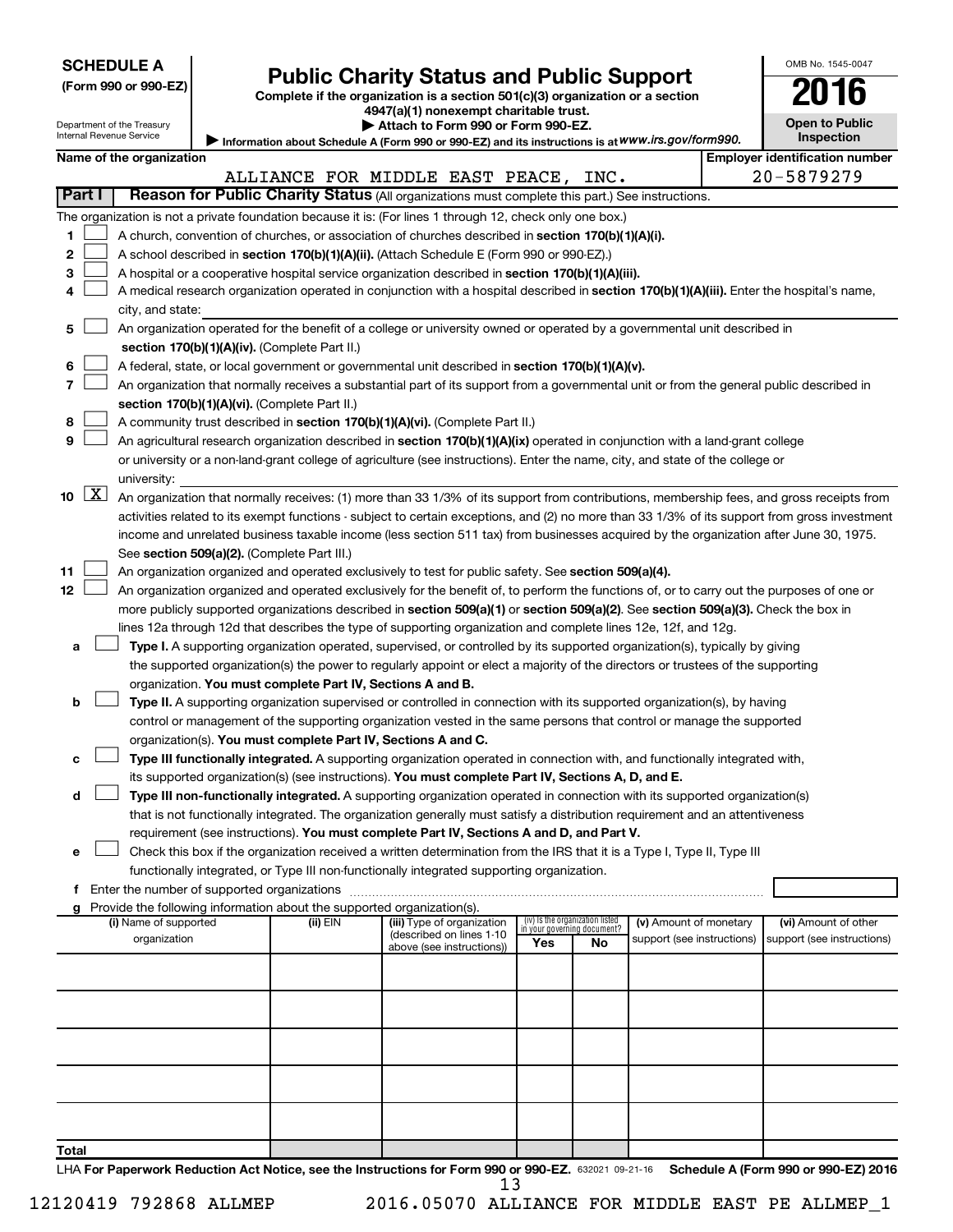### 20-5879279 Page 2 Schedule A (Form 990 or 990-EZ) 2016 ALLIANCE FOR MIDDLE EAST PEACE, INC.  $20-5879279$   $_{\rm Page}$ **Part II Support Schedule for Organizations Described in Sections 170(b)(1)(A)(iv) and 170(b)(1)(A)(vi)**

(Complete only if you checked the box on line 5, 7, or 8 of Part I or if the organization failed to qualify under Part III. If the organization fails to qualify under the tests listed below, please complete Part III.)

|   | <b>Section A. Public Support</b>                                                                                                           |          |          |            |            |          |                                      |
|---|--------------------------------------------------------------------------------------------------------------------------------------------|----------|----------|------------|------------|----------|--------------------------------------|
|   | Calendar year (or fiscal year beginning in)                                                                                                | (a) 2012 | (b) 2013 | $(c)$ 2014 | $(d)$ 2015 | (e) 2016 | (f) Total                            |
|   | 1 Gifts, grants, contributions, and                                                                                                        |          |          |            |            |          |                                      |
|   | membership fees received. (Do not                                                                                                          |          |          |            |            |          |                                      |
|   | include any "unusual grants.")                                                                                                             |          |          |            |            |          |                                      |
|   | 2 Tax revenues levied for the organ-                                                                                                       |          |          |            |            |          |                                      |
|   | ization's benefit and either paid to                                                                                                       |          |          |            |            |          |                                      |
|   | or expended on its behalf                                                                                                                  |          |          |            |            |          |                                      |
|   | 3 The value of services or facilities                                                                                                      |          |          |            |            |          |                                      |
|   | furnished by a governmental unit to                                                                                                        |          |          |            |            |          |                                      |
|   | the organization without charge                                                                                                            |          |          |            |            |          |                                      |
|   | 4 Total. Add lines 1 through 3                                                                                                             |          |          |            |            |          |                                      |
|   | 5 The portion of total contributions                                                                                                       |          |          |            |            |          |                                      |
|   | by each person (other than a                                                                                                               |          |          |            |            |          |                                      |
|   | governmental unit or publicly                                                                                                              |          |          |            |            |          |                                      |
|   | supported organization) included                                                                                                           |          |          |            |            |          |                                      |
|   | on line 1 that exceeds 2% of the                                                                                                           |          |          |            |            |          |                                      |
|   | amount shown on line 11,                                                                                                                   |          |          |            |            |          |                                      |
|   | column (f)                                                                                                                                 |          |          |            |            |          |                                      |
|   | 6 Public support. Subtract line 5 from line 4.                                                                                             |          |          |            |            |          |                                      |
|   | <b>Section B. Total Support</b>                                                                                                            |          |          |            |            |          |                                      |
|   | Calendar year (or fiscal year beginning in)                                                                                                | (a) 2012 | (b) 2013 | (c) 2014   | $(d)$ 2015 | (e) 2016 | (f) Total                            |
|   | 7 Amounts from line 4                                                                                                                      |          |          |            |            |          |                                      |
|   | 8 Gross income from interest.                                                                                                              |          |          |            |            |          |                                      |
|   | dividends, payments received on                                                                                                            |          |          |            |            |          |                                      |
|   | securities loans, rents, royalties                                                                                                         |          |          |            |            |          |                                      |
|   | and income from similar sources                                                                                                            |          |          |            |            |          |                                      |
| 9 | Net income from unrelated business                                                                                                         |          |          |            |            |          |                                      |
|   | activities, whether or not the                                                                                                             |          |          |            |            |          |                                      |
|   | business is regularly carried on                                                                                                           |          |          |            |            |          |                                      |
|   | 10 Other income. Do not include gain                                                                                                       |          |          |            |            |          |                                      |
|   | or loss from the sale of capital                                                                                                           |          |          |            |            |          |                                      |
|   | assets (Explain in Part VI.)                                                                                                               |          |          |            |            |          |                                      |
|   | 11 Total support. Add lines 7 through 10                                                                                                   |          |          |            |            |          |                                      |
|   | <b>12</b> Gross receipts from related activities, etc. (see instructions)                                                                  |          |          |            |            | 12       |                                      |
|   | 13 First five years. If the Form 990 is for the organization's first, second, third, fourth, or fifth tax year as a section 501(c)(3)      |          |          |            |            |          |                                      |
|   | organization, check this box and stop here                                                                                                 |          |          |            |            |          |                                      |
|   | Section C. Computation of Public Support Percentage                                                                                        |          |          |            |            |          |                                      |
|   |                                                                                                                                            |          |          |            |            | 14       | %                                    |
|   |                                                                                                                                            |          |          |            |            | 15       | %                                    |
|   | 16a 33 1/3% support test - 2016. If the organization did not check the box on line 13, and line 14 is 33 1/3% or more, check this box and  |          |          |            |            |          |                                      |
|   | stop here. The organization qualifies as a publicly supported organization matchinary material content and the                             |          |          |            |            |          |                                      |
|   | b 33 1/3% support test - 2015. If the organization did not check a box on line 13 or 16a, and line 15 is 33 1/3% or more, check this box   |          |          |            |            |          |                                      |
|   |                                                                                                                                            |          |          |            |            |          |                                      |
|   | 17a 10% -facts-and-circumstances test - 2016. If the organization did not check a box on line 13, 16a, or 16b, and line 14 is 10% or more, |          |          |            |            |          |                                      |
|   | and if the organization meets the "facts-and-circumstances" test, check this box and stop here. Explain in Part VI how the organization    |          |          |            |            |          |                                      |
|   | meets the "facts-and-circumstances" test. The organization qualifies as a publicly supported organization <i>manumumumumum</i>             |          |          |            |            |          |                                      |
|   | b 10% -facts-and-circumstances test - 2015. If the organization did not check a box on line 13, 16a, 16b, or 17a, and line 15 is 10% or    |          |          |            |            |          |                                      |
|   | more, and if the organization meets the "facts-and-circumstances" test, check this box and stop here. Explain in Part VI how the           |          |          |            |            |          |                                      |
|   | organization meets the "facts-and-circumstances" test. The organization qualifies as a publicly supported organization                     |          |          |            |            |          |                                      |
|   | 18 Private foundation. If the organization did not check a box on line 13, 16a, 16b, 17a, or 17b, check this box and see instructions      |          |          |            |            |          | Cahadula A (Faum 000 av 000 EZ) 0046 |

**Schedule A (Form 990 or 990-EZ) 2016**

632022 09-21-16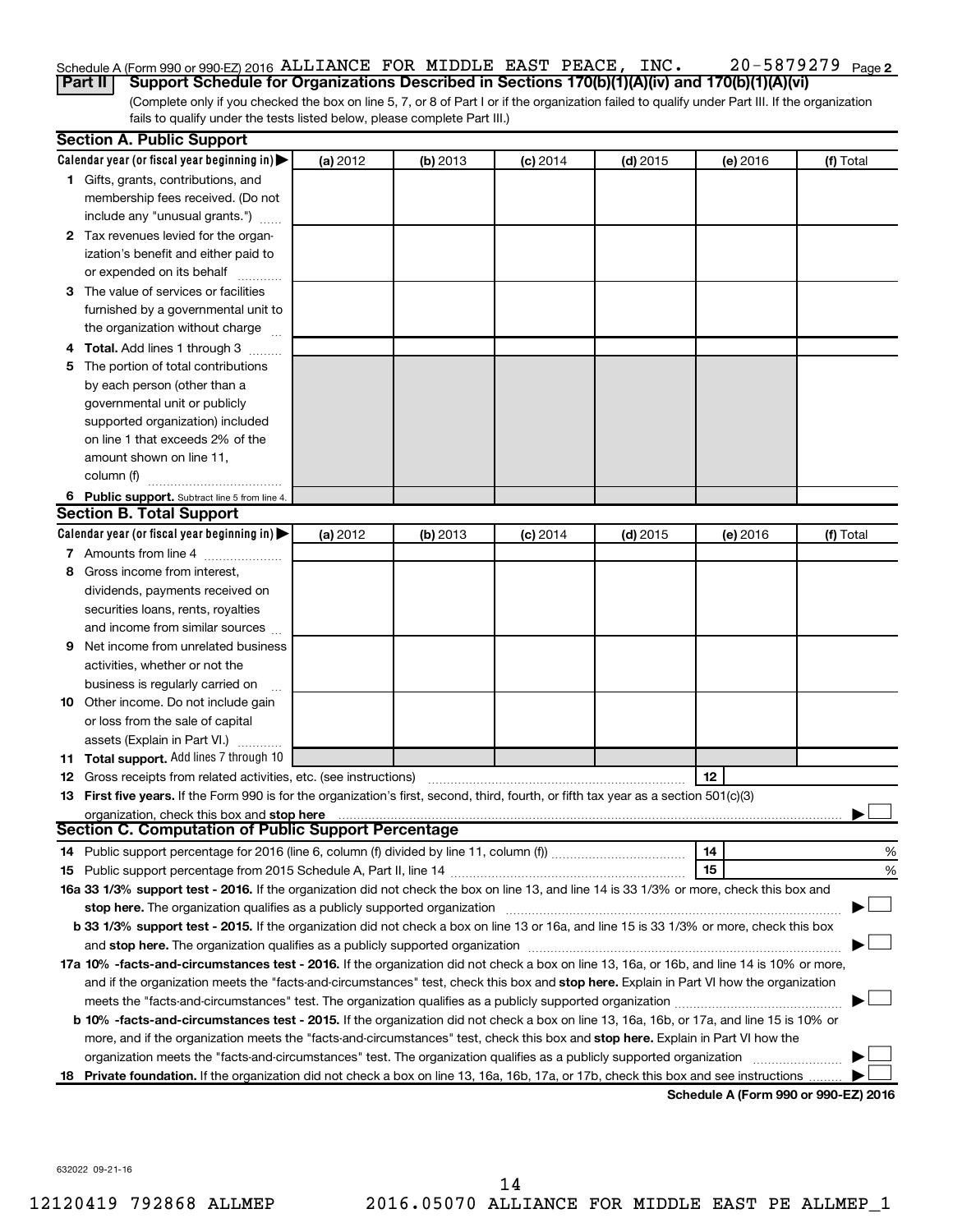### Schedule A (Form 990 or 990-EZ) 2016 ALLIANCE FOR MIDDLE EAST PEACE, INC.  $20-5879279$   $_{\rm Page}$ **Part III Support Schedule for Organizations Described in Section 509(a)(2)**

(Complete only if you checked the box on line 10 of Part I or if the organization failed to qualify under Part II. If the organization fails to qualify under the tests listed below, please complete Part II.)

| <b>Section A. Public Support</b>                                                                                                                                                         |          |          |            |            |          |                                          |
|------------------------------------------------------------------------------------------------------------------------------------------------------------------------------------------|----------|----------|------------|------------|----------|------------------------------------------|
| Calendar year (or fiscal year beginning in)                                                                                                                                              | (a) 2012 | (b) 2013 | $(c)$ 2014 | $(d)$ 2015 | (e) 2016 | (f) Total                                |
| 1 Gifts, grants, contributions, and                                                                                                                                                      |          |          |            |            |          |                                          |
| membership fees received. (Do not                                                                                                                                                        |          |          |            |            |          |                                          |
| include any "unusual grants.")                                                                                                                                                           | 157583.  | 145278.  | 474076.    | 286898.    | 378874.  | 1442709.                                 |
| 2 Gross receipts from admissions,<br>merchandise sold or services per-<br>formed, or facilities furnished in<br>any activity that is related to the<br>organization's tax-exempt purpose |          |          |            |            |          |                                          |
| 3 Gross receipts from activities that                                                                                                                                                    |          |          |            |            |          |                                          |
| are not an unrelated trade or bus-                                                                                                                                                       |          |          |            |            |          |                                          |
| iness under section 513                                                                                                                                                                  |          |          |            |            |          |                                          |
| 4 Tax revenues levied for the organ-                                                                                                                                                     |          |          |            |            |          |                                          |
| ization's benefit and either paid to                                                                                                                                                     |          |          |            |            |          |                                          |
| or expended on its behalf<br>$\overline{\phantom{a}}$                                                                                                                                    |          |          |            |            |          |                                          |
| 5 The value of services or facilities                                                                                                                                                    |          |          |            |            |          |                                          |
| furnished by a governmental unit to                                                                                                                                                      |          |          |            |            |          |                                          |
| the organization without charge                                                                                                                                                          |          |          |            |            |          |                                          |
| 6 Total. Add lines 1 through 5                                                                                                                                                           | 157583.  | 145278.  | 474076.    | 286898.    | 378874.  | 1442709.                                 |
| 7a Amounts included on lines 1, 2, and                                                                                                                                                   |          |          |            |            |          |                                          |
| 3 received from disqualified persons                                                                                                                                                     |          |          |            |            |          | 0.                                       |
| <b>b</b> Amounts included on lines 2 and 3 received<br>from other than disqualified persons that<br>exceed the greater of \$5,000 or 1% of the<br>amount on line 13 for the year         |          |          |            |            |          | $\mathbf 0$ .                            |
| c Add lines 7a and 7b                                                                                                                                                                    |          |          |            |            |          | σ.                                       |
| 8 Public support. (Subtract line 7c from line 6.)                                                                                                                                        |          |          |            |            |          | 1442709.                                 |
| <b>Section B. Total Support</b>                                                                                                                                                          |          |          |            |            |          |                                          |
| Calendar year (or fiscal year beginning in)                                                                                                                                              | (a) 2012 | (b) 2013 | $(c)$ 2014 | $(d)$ 2015 | (e) 2016 | (f) Total                                |
|                                                                                                                                                                                          | 157583.  | 145278.  | 474076.    | 286898.    | 378874.  | 1442709.                                 |
| <b>10a</b> Gross income from interest,<br>dividends, payments received on<br>securities loans, rents, royalties<br>and income from similar sources                                       |          |          |            |            |          |                                          |
| <b>b</b> Unrelated business taxable income<br>(less section 511 taxes) from businesses                                                                                                   |          |          |            |            |          |                                          |
| acquired after June 30, 1975                                                                                                                                                             |          |          |            |            |          |                                          |
| c Add lines 10a and 10b                                                                                                                                                                  |          |          |            |            |          |                                          |
| <b>11</b> Net income from unrelated business<br>activities not included in line 10b.<br>whether or not the business is<br>regularly carried on                                           |          |          |            |            |          |                                          |
| <b>12</b> Other income. Do not include gain<br>or loss from the sale of capital                                                                                                          |          |          |            |            |          |                                          |
| assets (Explain in Part VI.)<br><b>13</b> Total support. (Add lines 9, 10c, 11, and 12.)                                                                                                 | 157583.  | 145278.  | 474076.    | 286898.    | 378874.  | 1442709.                                 |
| 14 First five years. If the Form 990 is for the organization's first, second, third, fourth, or fifth tax year as a section 501(c)(3) organization,                                      |          |          |            |            |          |                                          |
| check this box and stop here                                                                                                                                                             |          |          |            |            |          |                                          |
| <b>Section C. Computation of Public Support Percentage</b>                                                                                                                               |          |          |            |            |          |                                          |
|                                                                                                                                                                                          |          |          |            |            | 15       | 100.00<br>%                              |
| 16 Public support percentage from 2015 Schedule A, Part III, line 15                                                                                                                     |          |          |            |            | 16       | 100.00<br>$\%$                           |
| Section D. Computation of Investment Income Percentage                                                                                                                                   |          |          |            |            |          |                                          |
| 17 Investment income percentage for 2016 (line 10c, column (f) divided by line 13, column (f))                                                                                           |          |          |            |            | 17       | .00<br>$\%$                              |
| 18 Investment income percentage from 2015 Schedule A, Part III, line 17                                                                                                                  |          |          |            |            | 18       | $\%$                                     |
| 19a 33 1/3% support tests - 2016. If the organization did not check the box on line 14, and line 15 is more than 33 1/3%, and line 17 is not                                             |          |          |            |            |          |                                          |
| more than 33 1/3%, check this box and stop here. The organization qualifies as a publicly supported organization                                                                         |          |          |            |            |          | $\blacktriangleright$ $\boxed{\text{X}}$ |
| b 33 1/3% support tests - 2015. If the organization did not check a box on line 14 or line 19a, and line 16 is more than 33 1/3%, and                                                    |          |          |            |            |          |                                          |
| line 18 is not more than 33 1/3%, check this box and stop here. The organization qualifies as a publicly supported organization                                                          |          |          |            |            |          |                                          |
|                                                                                                                                                                                          |          |          |            |            |          |                                          |
| 632023 09-21-16                                                                                                                                                                          |          |          | 15         |            |          | Schedule A (Form 990 or 990-EZ) 2016     |
|                                                                                                                                                                                          |          |          |            |            |          |                                          |

12120419 792868 ALLMEP 2016.05070 ALLIANCE FOR MIDDLE EAST PE ALLMEP\_1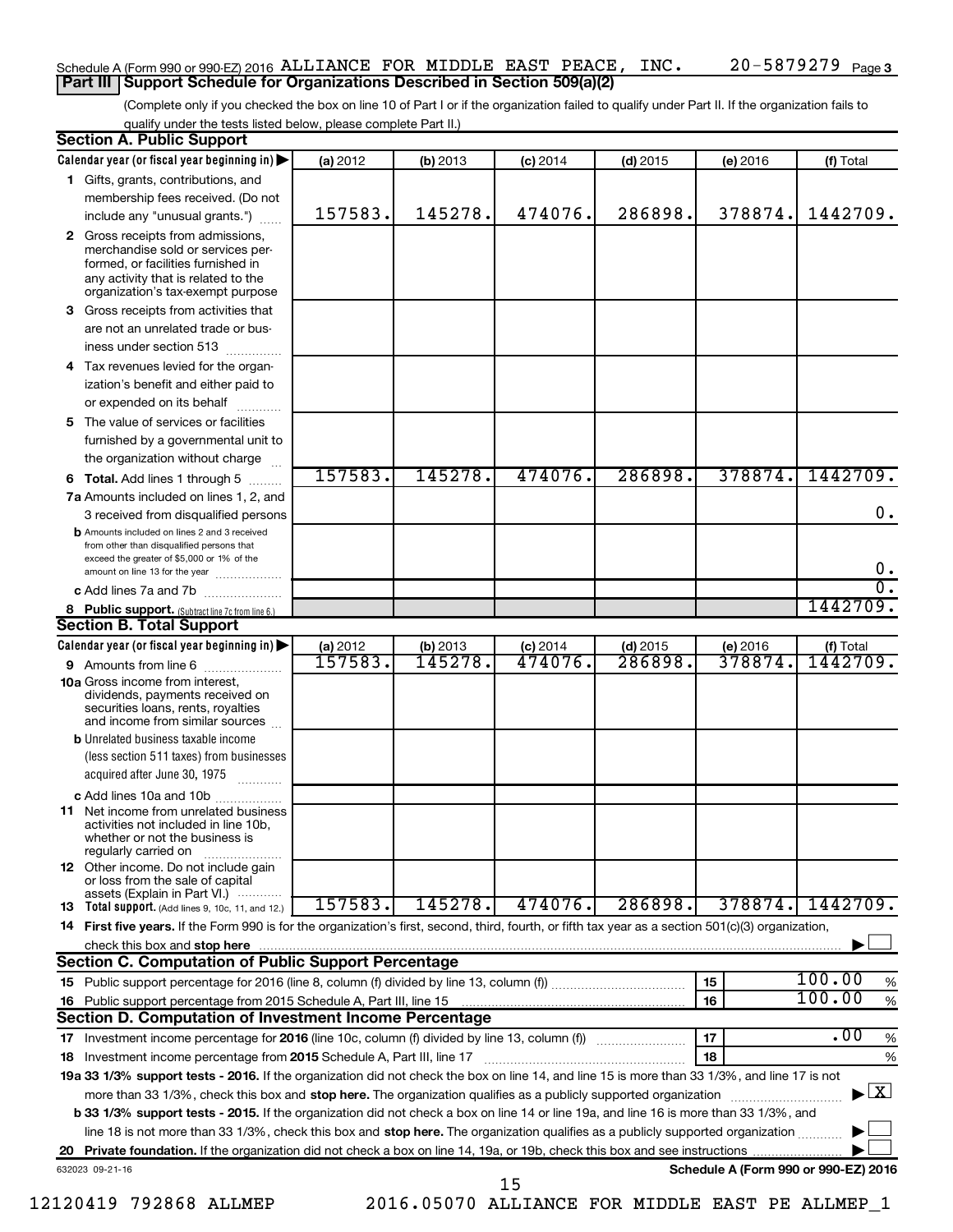**1**

**2**

**3a**

**3b**

**3c**

**4a**

**4b**

**4c**

**5a**

**5b 5c**

**6**

**7**

**8**

**9a**

**9b**

**9c**

**10a**

**10b**

**Yes No**

### **Part IV Supporting Organizations**

(Complete only if you checked a box in line 12 on Part I. If you checked 12a of Part I, complete Sections A and B. If you checked 12b of Part I, complete Sections A and C. If you checked 12c of Part I, complete Sections A, D, and E. If you checked 12d of Part I, complete Sections A and D, and complete Part V.)

### **Section A. All Supporting Organizations**

- **1** Are all of the organization's supported organizations listed by name in the organization's governing documents? If "No," describe in Part VI how the supported organizations are designated. If designated by *class or purpose, describe the designation. If historic and continuing relationship, explain.*
- **2** Did the organization have any supported organization that does not have an IRS determination of status under section 509(a)(1) or (2)? If "Yes," explain in Part VI how the organization determined that the supported *organization was described in section 509(a)(1) or (2).*
- **3a** Did the organization have a supported organization described in section 501(c)(4), (5), or (6)? If "Yes," answer *(b) and (c) below.*
- **b** Did the organization confirm that each supported organization qualified under section 501(c)(4), (5), or (6) and satisfied the public support tests under section 509(a)(2)? If "Yes," describe in Part VI when and how the *organization made the determination.*
- **c** Did the organization ensure that all support to such organizations was used exclusively for section 170(c)(2)(B) purposes? If "Yes," explain in Part VI what controls the organization put in place to ensure such use.
- **4 a** *If* Was any supported organization not organized in the United States ("foreign supported organization")? *"Yes," and if you checked 12a or 12b in Part I, answer (b) and (c) below.*
- **b** Did the organization have ultimate control and discretion in deciding whether to make grants to the foreign supported organization? If "Yes," describe in Part VI how the organization had such control and discretion *despite being controlled or supervised by or in connection with its supported organizations.*
- **c** Did the organization support any foreign supported organization that does not have an IRS determination under sections 501(c)(3) and 509(a)(1) or (2)? If "Yes," explain in Part VI what controls the organization used *to ensure that all support to the foreign supported organization was used exclusively for section 170(c)(2)(B) purposes.*
- **5a** Did the organization add, substitute, or remove any supported organizations during the tax year? If "Yes," answer (b) and (c) below (if applicable). Also, provide detail in Part VI, including (i) the names and EIN *numbers of the supported organizations added, substituted, or removed; (ii) the reasons for each such action; (iii) the authority under the organization's organizing document authorizing such action; and (iv) how the action was accomplished (such as by amendment to the organizing document).*
- **b** Type I or Type II only. Was any added or substituted supported organization part of a class already designated in the organization's organizing document?
- **c Substitutions only.**  Was the substitution the result of an event beyond the organization's control?
- **6** Did the organization provide support (whether in the form of grants or the provision of services or facilities) to support or benefit one or more of the filing organization's supported organizations? If "Yes," provide detail in anyone other than (i) its supported organizations, (ii) individuals that are part of the charitable class benefited by one or more of its supported organizations, or (iii) other supporting organizations that also *Part VI.*
- **7** Did the organization provide a grant, loan, compensation, or other similar payment to a substantial contributor regard to a substantial contributor? If "Yes," complete Part I of Schedule L (Form 990 or 990-EZ). (defined in section 4958(c)(3)(C)), a family member of a substantial contributor, or a 35% controlled entity with
- **8** Did the organization make a loan to a disqualified person (as defined in section 4958) not described in line 7? *If "Yes," complete Part I of Schedule L (Form 990 or 990-EZ).*
- **9 a** Was the organization controlled directly or indirectly at any time during the tax year by one or more in section 509(a)(1) or (2))? If "Yes," provide detail in Part VI. disqualified persons as defined in section 4946 (other than foundation managers and organizations described
- **b** Did one or more disqualified persons (as defined in line 9a) hold a controlling interest in any entity in which the supporting organization had an interest? If "Yes," provide detail in Part VI.
- **c** Did a disqualified person (as defined in line 9a) have an ownership interest in, or derive any personal benefit from, assets in which the supporting organization also had an interest? If "Yes," provide detail in Part VI.
- **10 a** Was the organization subject to the excess business holdings rules of section 4943 because of section supporting organizations)? If "Yes," answer 10b below. 4943(f) (regarding certain Type II supporting organizations, and all Type III non-functionally integrated
	- **b** Did the organization have any excess business holdings in the tax year? (Use Schedule C, Form 4720, to *determine whether the organization had excess business holdings.)*

632024 09-21-16

**Schedule A (Form 990 or 990-EZ) 2016**

12120419 792868 ALLMEP 2016.05070 ALLIANCE FOR MIDDLE EAST PE ALLMEP\_1

16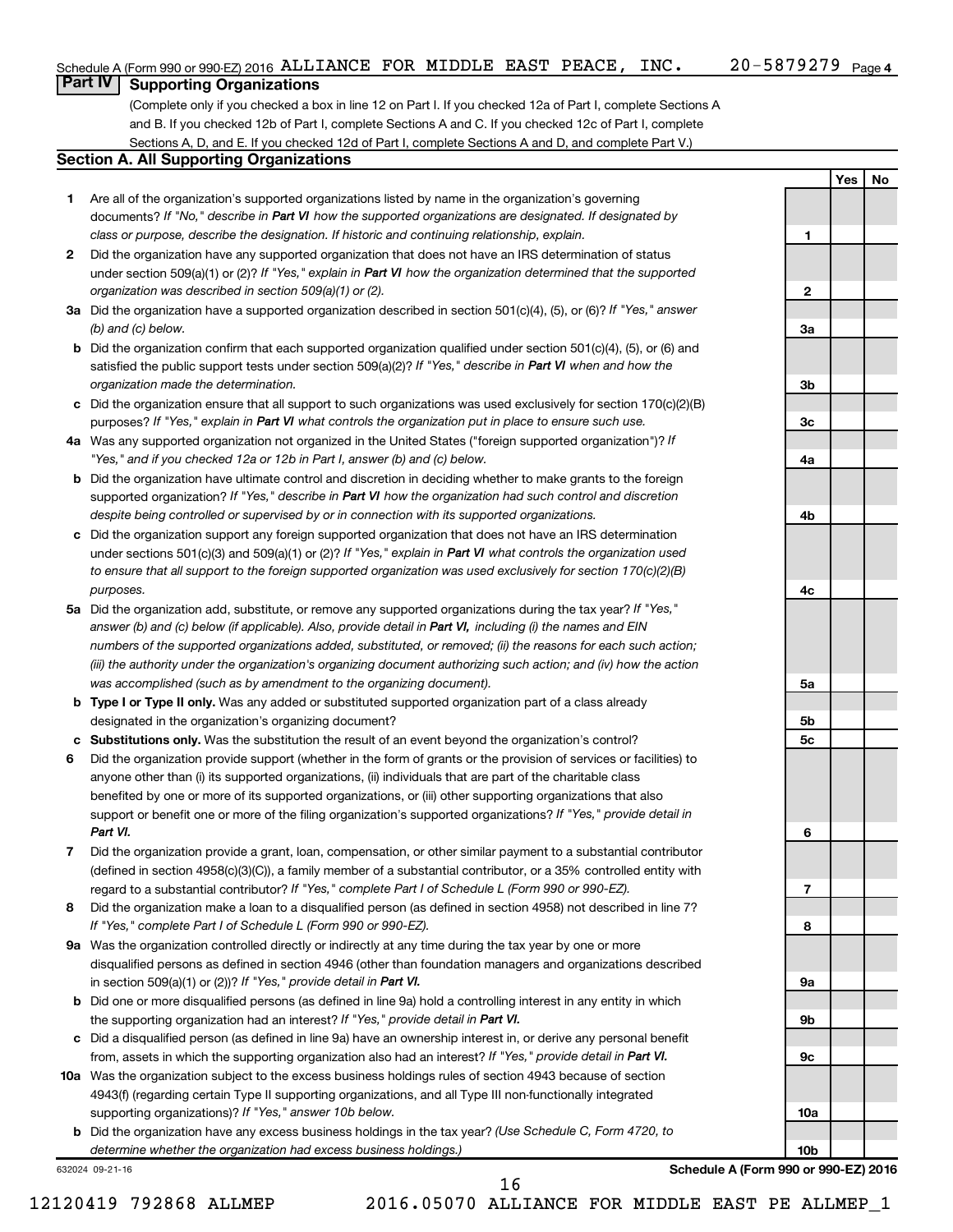#### 20-5879279 Page 5 Schedule A (Form 990 or 990-EZ) 2016 ALLIANCE FOR MIDDLE EAST PEACE, INC.  $20-5879279$  Page **Part IV Supporting Organizations** *(continued)* ALLIANCE FOR MIDDLE EAST PEACE, INC. 20-5879279

|                | <i>s</i> upporting Urganizations <sub>(CONtinued)</sub>                                                                         |                 |                 |    |
|----------------|---------------------------------------------------------------------------------------------------------------------------------|-----------------|-----------------|----|
|                |                                                                                                                                 |                 | Yes             | No |
| 11             | Has the organization accepted a gift or contribution from any of the following persons?                                         |                 |                 |    |
|                | a A person who directly or indirectly controls, either alone or together with persons described in (b) and (c)                  |                 |                 |    |
|                | below, the governing body of a supported organization?                                                                          | 11a             |                 |    |
|                | <b>b</b> A family member of a person described in (a) above?                                                                    | 11 <sub>b</sub> |                 |    |
|                | c A 35% controlled entity of a person described in (a) or (b) above? If "Yes" to a, b, or c, provide detail in Part VI.         | 11c             |                 |    |
|                | <b>Section B. Type I Supporting Organizations</b>                                                                               |                 |                 |    |
|                |                                                                                                                                 |                 | Yes             | No |
| 1.             | Did the directors, trustees, or membership of one or more supported organizations have the power to                             |                 |                 |    |
|                | regularly appoint or elect at least a majority of the organization's directors or trustees at all times during the              |                 |                 |    |
|                | tax year? If "No," describe in Part VI how the supported organization(s) effectively operated, supervised, or                   |                 |                 |    |
|                | controlled the organization's activities. If the organization had more than one supported organization,                         |                 |                 |    |
|                | describe how the powers to appoint and/or remove directors or trustees were allocated among the supported                       |                 |                 |    |
|                | organizations and what conditions or restrictions, if any, applied to such powers during the tax year.                          | 1               |                 |    |
| $\mathbf{2}^-$ | Did the organization operate for the benefit of any supported organization other than the supported                             |                 |                 |    |
|                | organization(s) that operated, supervised, or controlled the supporting organization? If "Yes," explain in                      |                 |                 |    |
|                | Part VI how providing such benefit carried out the purposes of the supported organization(s) that operated,                     |                 |                 |    |
|                | supervised, or controlled the supporting organization.                                                                          | 2               |                 |    |
|                | <b>Section C. Type II Supporting Organizations</b>                                                                              |                 |                 |    |
|                |                                                                                                                                 |                 | Yes             | No |
| 1.             | Were a majority of the organization's directors or trustees during the tax year also a majority of the directors                |                 |                 |    |
|                | or trustees of each of the organization's supported organization(s)? If "No," describe in Part VI how control                   |                 |                 |    |
|                | or management of the supporting organization was vested in the same persons that controlled or managed                          |                 |                 |    |
|                | the supported organization(s).                                                                                                  | 1               |                 |    |
|                | <b>Section D. All Type III Supporting Organizations</b>                                                                         |                 |                 |    |
|                |                                                                                                                                 |                 | Yes             | No |
| 1.             | Did the organization provide to each of its supported organizations, by the last day of the fifth month of the                  |                 |                 |    |
|                | organization's tax year, (i) a written notice describing the type and amount of support provided during the prior tax           |                 |                 |    |
|                | year, (ii) a copy of the Form 990 that was most recently filed as of the date of notification, and (iii) copies of the          |                 |                 |    |
|                | organization's governing documents in effect on the date of notification, to the extent not previously provided?                | 1               |                 |    |
|                | 2 Were any of the organization's officers, directors, or trustees either (i) appointed or elected by the supported              |                 |                 |    |
|                | organization(s) or (ii) serving on the governing body of a supported organization? If "No," explain in Part VI how              |                 |                 |    |
|                | the organization maintained a close and continuous working relationship with the supported organization(s).                     | 2               |                 |    |
| 3              | By reason of the relationship described in (2), did the organization's supported organizations have a                           |                 |                 |    |
|                |                                                                                                                                 |                 |                 |    |
|                | significant voice in the organization's investment policies and in directing the use of the organization's                      |                 |                 |    |
|                | income or assets at all times during the tax year? If "Yes," describe in Part VI the role the organization's                    |                 |                 |    |
|                | supported organizations played in this regard.<br>Section E. Type III Functionally Integrated Supporting Organizations          | З               |                 |    |
| 1              | Check the box next to the method that the organization used to satisfy the Integral Part Test during the yea(see instructions). |                 |                 |    |
|                |                                                                                                                                 |                 |                 |    |
| a              | The organization satisfied the Activities Test. Complete line 2 below.                                                          |                 |                 |    |
| b              | The organization is the parent of each of its supported organizations. Complete line 3 below.                                   |                 |                 |    |
| с              | The organization supported a governmental entity. Describe in Part VI how you supported a government entity (see instructions). |                 |                 |    |
| 2              | Activities Test. Answer (a) and (b) below.                                                                                      |                 | Yes <sup></sup> | No |
| а              | Did substantially all of the organization's activities during the tax year directly further the exempt purposes of              |                 |                 |    |
|                | the supported organization(s) to which the organization was responsive? If "Yes," then in Part VI identify                      |                 |                 |    |
|                | those supported organizations and explain how these activities directly furthered their exempt purposes,                        |                 |                 |    |
|                | how the organization was responsive to those supported organizations, and how the organization determined                       |                 |                 |    |
|                | that these activities constituted substantially all of its activities.                                                          | 2a              |                 |    |
| b              | Did the activities described in (a) constitute activities that, but for the organization's involvement, one or more             |                 |                 |    |
|                | of the organization's supported organization(s) would have been engaged in? If "Yes," explain in Part VI the                    |                 |                 |    |
|                | reasons for the organization's position that its supported organization(s) would have engaged in these                          |                 |                 |    |
|                | activities but for the organization's involvement.                                                                              | 2b              |                 |    |
| З              | Parent of Supported Organizations. Answer (a) and (b) below.                                                                    |                 |                 |    |
| а              | Did the organization have the power to regularly appoint or elect a majority of the officers, directors, or                     |                 |                 |    |
|                | trustees of each of the supported organizations? Provide details in Part VI.                                                    | За              |                 |    |
|                | <b>b</b> Did the organization exercise a substantial degree of direction over the policies, programs, and activities of each    |                 |                 |    |
|                | of its supported organizations? If "Yes," describe in Part VI the role played by the organization in this regard.               | 3b              |                 |    |
|                | Schedule A (Form 990 or 990-EZ) 2016<br>632025 09-21-16                                                                         |                 |                 |    |
|                | 17                                                                                                                              |                 |                 |    |

<sup>12120419 792868</sup> ALLMEP 2016.05070 ALLIANCE FOR MIDDLE EAST PE ALLMEP\_1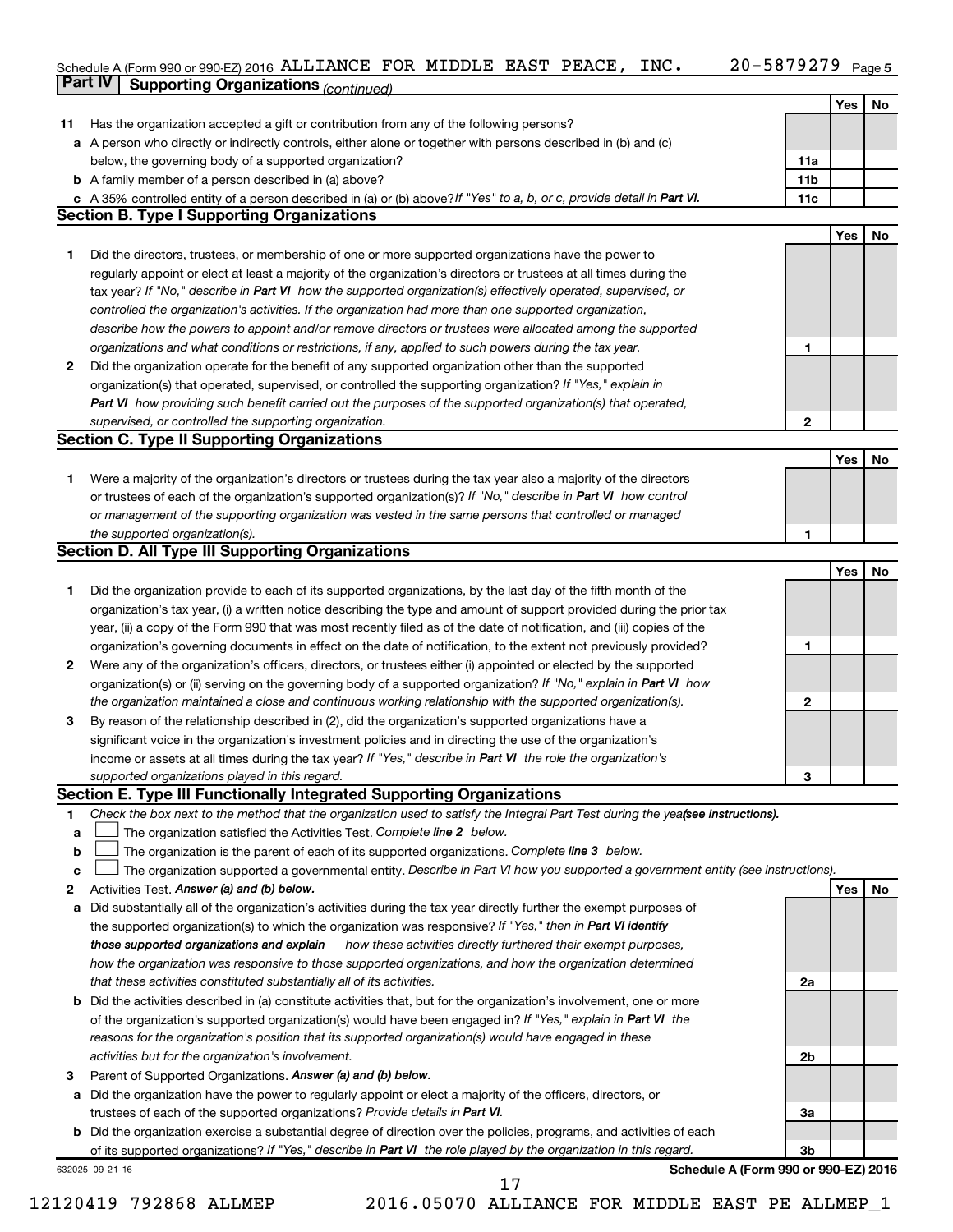| Schedule A (Form 990 or 990-EZ) 2016 ALLIANCE FOR MIDDLE EAST PEACE, INC. |  |                                                  |  | 20-5879279 <sub>Page 6</sub> |
|---------------------------------------------------------------------------|--|--------------------------------------------------|--|------------------------------|
| $\Box$                                                                    |  | $\sim$ $\sim$ $\sim$ $\sim$ $\sim$ $\sim$ $\sim$ |  |                              |

**Part V Type III Non-Functionally Integrated 509(a)(3) Supporting Organizations** 

1 **Letter See instructions.** All Check here if the organization satisfied the Integral Part Test as a qualifying trust on Nov. 20, 1970 (explain in Part VI.) See instructions. All other Type III non-functionally integrated supporting organizations must complete Sections A through E.

|                | Section A - Adjusted Net Income                                              |                | (A) Prior Year | (B) Current Year<br>(optional) |
|----------------|------------------------------------------------------------------------------|----------------|----------------|--------------------------------|
| 1.             | Net short-term capital gain                                                  | 1              |                |                                |
| $\mathbf{2}$   | Recoveries of prior-year distributions                                       | $\mathbf{2}$   |                |                                |
| 3              | Other gross income (see instructions)                                        | 3              |                |                                |
| 4              | Add lines 1 through 3                                                        | 4              |                |                                |
| 5              | Depreciation and depletion                                                   | 5              |                |                                |
| 6              | Portion of operating expenses paid or incurred for production or             |                |                |                                |
|                | collection of gross income or for management, conservation, or               |                |                |                                |
|                | maintenance of property held for production of income (see instructions)     | 6              |                |                                |
| 7              | Other expenses (see instructions)                                            | $\overline{7}$ |                |                                |
| 8              | Adjusted Net Income (subtract lines 5, 6, and 7 from line 4)                 | 8              |                |                                |
|                | <b>Section B - Minimum Asset Amount</b>                                      |                | (A) Prior Year | (B) Current Year<br>(optional) |
| 1              | Aggregate fair market value of all non-exempt-use assets (see                |                |                |                                |
|                | instructions for short tax year or assets held for part of year):            |                |                |                                |
|                | a Average monthly value of securities                                        | 1a             |                |                                |
|                | <b>b</b> Average monthly cash balances                                       | 1b             |                |                                |
|                | c Fair market value of other non-exempt-use assets                           | 1c             |                |                                |
|                | <b>d</b> Total (add lines 1a, 1b, and 1c)                                    | 1 <sub>d</sub> |                |                                |
|                | e Discount claimed for blockage or other                                     |                |                |                                |
|                | factors (explain in detail in Part VI):                                      |                |                |                                |
| 2              | Acquisition indebtedness applicable to non-exempt-use assets                 | $\overline{2}$ |                |                                |
| 3              | Subtract line 2 from line 1d                                                 | 3              |                |                                |
| 4              | Cash deemed held for exempt use. Enter 1-1/2% of line 3 (for greater amount, |                |                |                                |
|                | see instructions)                                                            | 4              |                |                                |
| 5              | Net value of non-exempt-use assets (subtract line 4 from line 3)             | 5              |                |                                |
| 6              | Multiply line 5 by .035                                                      | 6              |                |                                |
| $\overline{7}$ | Recoveries of prior-year distributions                                       | $\overline{7}$ |                |                                |
| 8              | Minimum Asset Amount (add line 7 to line 6)                                  | 8              |                |                                |
|                | <b>Section C - Distributable Amount</b>                                      |                |                | <b>Current Year</b>            |
| 1              | Adjusted net income for prior year (from Section A, line 8, Column A)        | 1              |                |                                |
| 2              | Enter 85% of line 1                                                          | $\mathbf{2}$   |                |                                |
| З              | Minimum asset amount for prior year (from Section B, line 8, Column A)       | 3              |                |                                |
| 4              | Enter greater of line 2 or line 3                                            | 4              |                |                                |
| 5              | Income tax imposed in prior year                                             | 5              |                |                                |
| 6              | <b>Distributable Amount.</b> Subtract line 5 from line 4, unless subject to  |                |                |                                |
|                | emergency temporary reduction (see instructions)                             | 6              |                |                                |
|                |                                                                              |                |                |                                |

**7** Check here if the current year is the organization's first as a non-functionally integrated Type III supporting organization (see † instructions).

**Schedule A (Form 990 or 990-EZ) 2016**

632026 09-21-16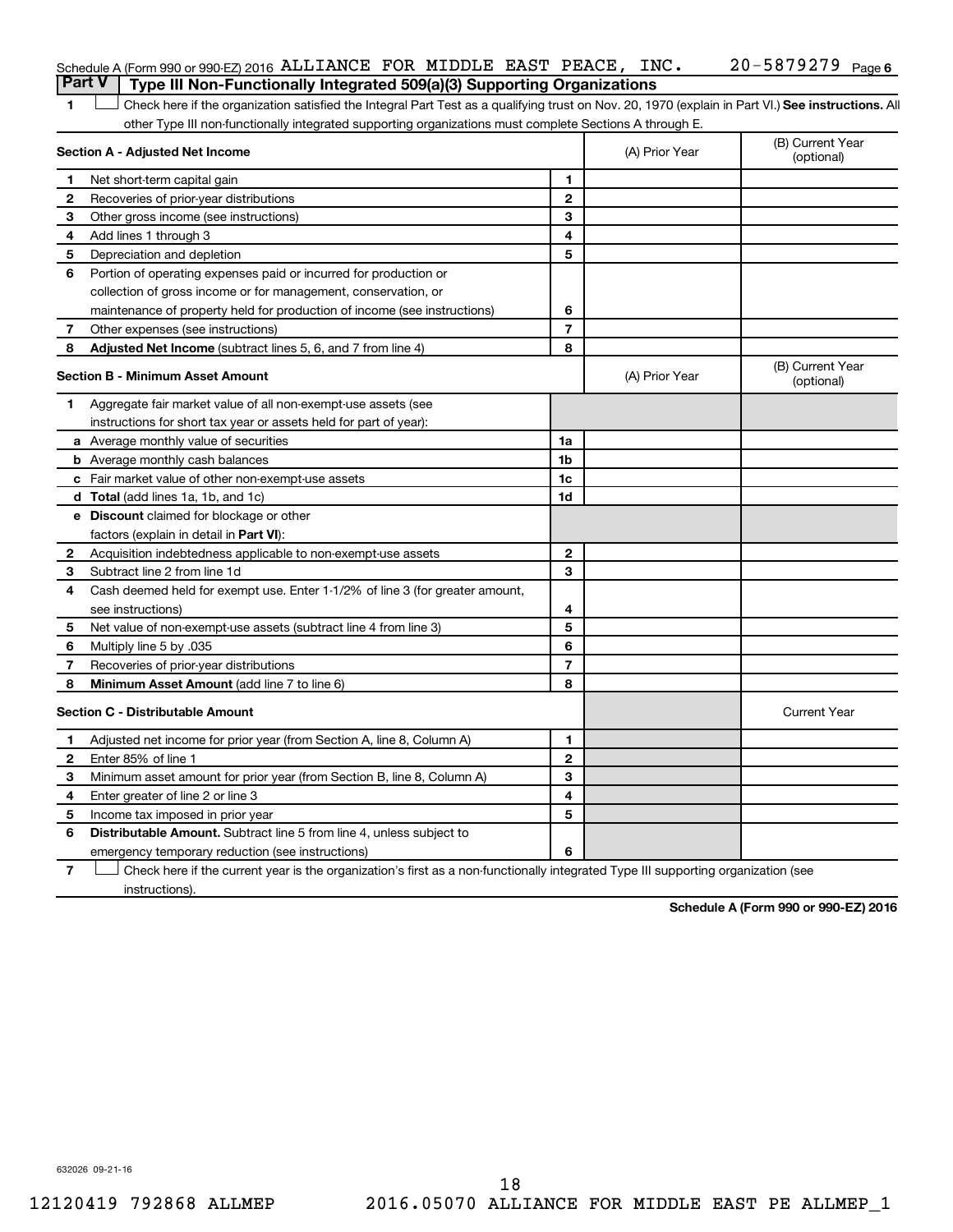#### Schedule A (Form 990 or 990-EZ) 2016 ALLIANCE FOR MIDDLE EAST PEACE, INC.  $20-5879279$  Page ALLIANCE FOR MIDDLE EAST PEACE, INC. 20-5879279

| <b>Part V</b> | Type III Non-Functionally Integrated 509(a)(3) Supporting Organizations (continued)        |                             |                           |                      |  |  |  |  |  |  |  |  |
|---------------|--------------------------------------------------------------------------------------------|-----------------------------|---------------------------|----------------------|--|--|--|--|--|--|--|--|
|               | <b>Section D - Distributions</b>                                                           |                             |                           | <b>Current Year</b>  |  |  |  |  |  |  |  |  |
| 1             | Amounts paid to supported organizations to accomplish exempt purposes                      |                             |                           |                      |  |  |  |  |  |  |  |  |
| $\mathbf{2}$  | Amounts paid to perform activity that directly furthers exempt purposes of supported       |                             |                           |                      |  |  |  |  |  |  |  |  |
|               | organizations, in excess of income from activity                                           |                             |                           |                      |  |  |  |  |  |  |  |  |
| 3             | Administrative expenses paid to accomplish exempt purposes of supported organizations      |                             |                           |                      |  |  |  |  |  |  |  |  |
| 4             | Amounts paid to acquire exempt-use assets                                                  |                             |                           |                      |  |  |  |  |  |  |  |  |
| 5             | Qualified set-aside amounts (prior IRS approval required)                                  |                             |                           |                      |  |  |  |  |  |  |  |  |
| 6             | Other distributions (describe in <b>Part VI</b> ). See instructions                        |                             |                           |                      |  |  |  |  |  |  |  |  |
| 7             | <b>Total annual distributions.</b> Add lines 1 through 6                                   |                             |                           |                      |  |  |  |  |  |  |  |  |
| 8             | Distributions to attentive supported organizations to which the organization is responsive |                             |                           |                      |  |  |  |  |  |  |  |  |
|               | (provide details in Part VI). See instructions                                             |                             |                           |                      |  |  |  |  |  |  |  |  |
| 9             | Distributable amount for 2016 from Section C, line 6                                       |                             |                           |                      |  |  |  |  |  |  |  |  |
| 10            | Line 8 amount divided by Line 9 amount                                                     |                             |                           |                      |  |  |  |  |  |  |  |  |
|               |                                                                                            | (i)                         | (ii)                      | (iii)                |  |  |  |  |  |  |  |  |
|               |                                                                                            | <b>Excess Distributions</b> | <b>Underdistributions</b> | <b>Distributable</b> |  |  |  |  |  |  |  |  |
|               | Section E - Distribution Allocations (see instructions)                                    |                             | Pre-2016                  | Amount for 2016      |  |  |  |  |  |  |  |  |
| 1             | Distributable amount for 2016 from Section C, line 6                                       |                             |                           |                      |  |  |  |  |  |  |  |  |
| $\mathbf{2}$  | Underdistributions, if any, for years prior to 2016 (reason-                               |                             |                           |                      |  |  |  |  |  |  |  |  |
|               | able cause required-explain in Part VI). See instructions                                  |                             |                           |                      |  |  |  |  |  |  |  |  |
| 3             | Excess distributions carryover, if any, to 2016:                                           |                             |                           |                      |  |  |  |  |  |  |  |  |
| а             |                                                                                            |                             |                           |                      |  |  |  |  |  |  |  |  |
| b             |                                                                                            |                             |                           |                      |  |  |  |  |  |  |  |  |
|               | c From 2013                                                                                |                             |                           |                      |  |  |  |  |  |  |  |  |
|               | <b>d</b> From 2014                                                                         |                             |                           |                      |  |  |  |  |  |  |  |  |
|               | e From 2015                                                                                |                             |                           |                      |  |  |  |  |  |  |  |  |
|               | f Total of lines 3a through e                                                              |                             |                           |                      |  |  |  |  |  |  |  |  |
|               | <b>g</b> Applied to underdistributions of prior years                                      |                             |                           |                      |  |  |  |  |  |  |  |  |
|               | <b>h</b> Applied to 2016 distributable amount                                              |                             |                           |                      |  |  |  |  |  |  |  |  |
| Ť.            | Carryover from 2011 not applied (see instructions)                                         |                             |                           |                      |  |  |  |  |  |  |  |  |
|               | Remainder. Subtract lines 3g, 3h, and 3i from 3f.                                          |                             |                           |                      |  |  |  |  |  |  |  |  |
| 4             | Distributions for 2016 from Section D,                                                     |                             |                           |                      |  |  |  |  |  |  |  |  |
|               | line $7:$                                                                                  |                             |                           |                      |  |  |  |  |  |  |  |  |
|               | a Applied to underdistributions of prior years                                             |                             |                           |                      |  |  |  |  |  |  |  |  |
|               | <b>b</b> Applied to 2016 distributable amount                                              |                             |                           |                      |  |  |  |  |  |  |  |  |
| c             | Remainder. Subtract lines 4a and 4b from 4                                                 |                             |                           |                      |  |  |  |  |  |  |  |  |
| 5             | Remaining underdistributions for years prior to 2016, if                                   |                             |                           |                      |  |  |  |  |  |  |  |  |
|               | any. Subtract lines 3g and 4a from line 2. For result greater                              |                             |                           |                      |  |  |  |  |  |  |  |  |
|               | than zero, explain in Part VI. See instructions                                            |                             |                           |                      |  |  |  |  |  |  |  |  |
| 6             | Remaining underdistributions for 2016. Subtract lines 3h                                   |                             |                           |                      |  |  |  |  |  |  |  |  |
|               | and 4b from line 1. For result greater than zero, explain in                               |                             |                           |                      |  |  |  |  |  |  |  |  |
|               | Part VI. See instructions                                                                  |                             |                           |                      |  |  |  |  |  |  |  |  |
| $\mathbf{7}$  | Excess distributions carryover to 2017. Add lines 3j                                       |                             |                           |                      |  |  |  |  |  |  |  |  |
|               | and 4c                                                                                     |                             |                           |                      |  |  |  |  |  |  |  |  |
| 8             | Breakdown of line 7:                                                                       |                             |                           |                      |  |  |  |  |  |  |  |  |
| а             |                                                                                            |                             |                           |                      |  |  |  |  |  |  |  |  |
|               | <b>b</b> Excess from 2013                                                                  |                             |                           |                      |  |  |  |  |  |  |  |  |
|               | c Excess from 2014                                                                         |                             |                           |                      |  |  |  |  |  |  |  |  |
|               | d Excess from 2015                                                                         |                             |                           |                      |  |  |  |  |  |  |  |  |
|               | e Excess from 2016                                                                         |                             |                           |                      |  |  |  |  |  |  |  |  |

**Schedule A (Form 990 or 990-EZ) 2016**

632027 09-21-16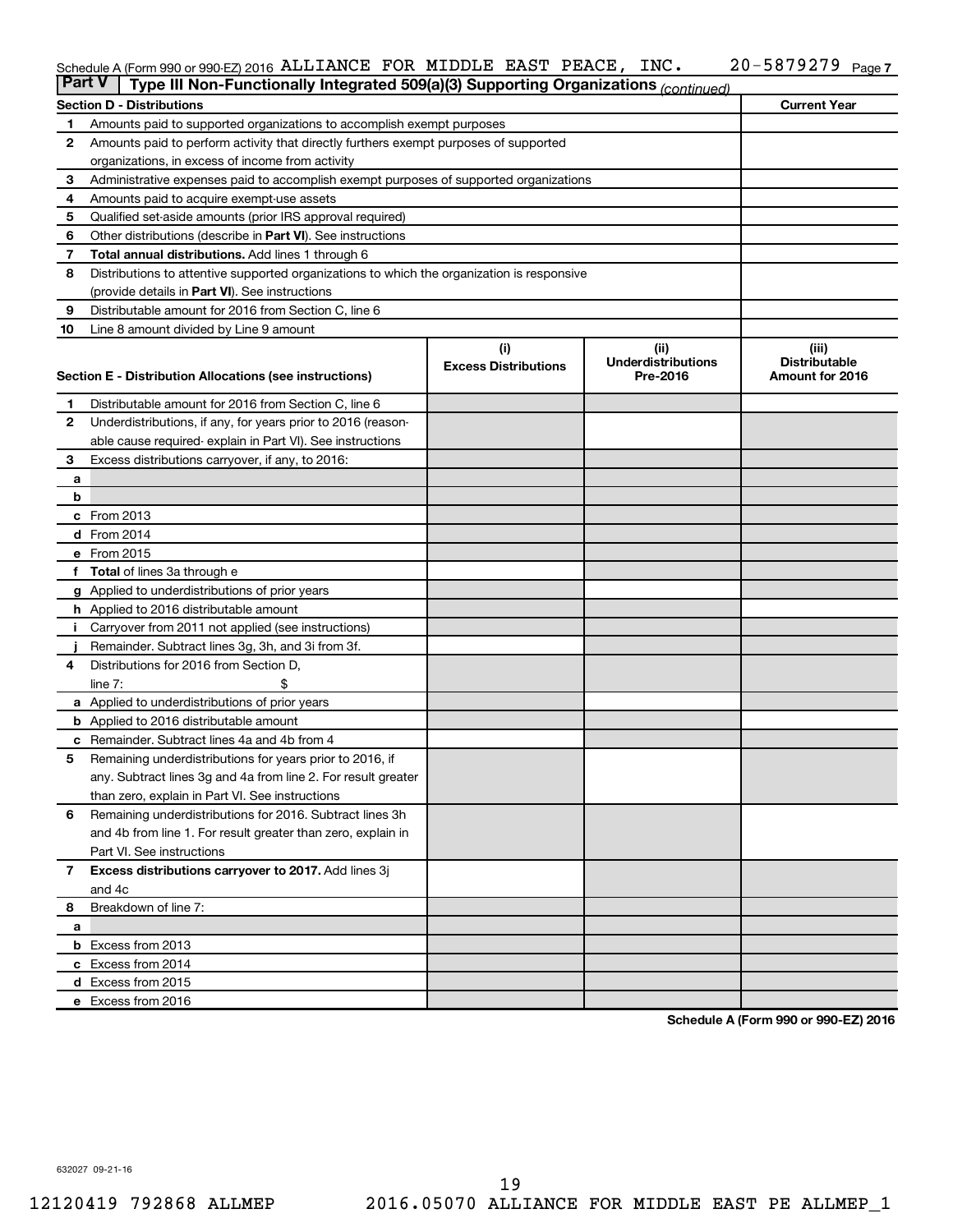| <b>Part VI</b>  | Schedule A (Form 990 or 990-EZ) 2016 ALLIANCE FOR MIDDLE EAST PEACE, INC.                                                                                                                                                                                                     |  |  |                                                 |  |  | 20-5879279 Page 8                    |  |
|-----------------|-------------------------------------------------------------------------------------------------------------------------------------------------------------------------------------------------------------------------------------------------------------------------------|--|--|-------------------------------------------------|--|--|--------------------------------------|--|
|                 | Supplemental Information. Provide the explanations required by Part II, line 10; Part II, line 17a or 17b; Part III, line 12;<br>Part IV, Section A, lines 1, 2, 3b, 3c, 4b, 4c, 5a, 6, 9a, 9b, 9c, 11a, 11b, and 11c; Part IV, Section B, lines 1 and 2; Part IV, Section C, |  |  |                                                 |  |  |                                      |  |
|                 | line 1; Part IV, Section D, lines 2 and 3; Part IV, Section E, lines 1c, 2a, 2b, 3a, and 3b; Part V, line 1; Part V, Section B, line 1e; Part V,                                                                                                                              |  |  |                                                 |  |  |                                      |  |
|                 | Section D, lines 5, 6, and 8; and Part V, Section E, lines 2, 5, and 6. Also complete this part for any additional information.                                                                                                                                               |  |  |                                                 |  |  |                                      |  |
|                 | (See instructions.)                                                                                                                                                                                                                                                           |  |  |                                                 |  |  |                                      |  |
|                 |                                                                                                                                                                                                                                                                               |  |  |                                                 |  |  |                                      |  |
|                 |                                                                                                                                                                                                                                                                               |  |  |                                                 |  |  |                                      |  |
|                 |                                                                                                                                                                                                                                                                               |  |  |                                                 |  |  |                                      |  |
|                 |                                                                                                                                                                                                                                                                               |  |  |                                                 |  |  |                                      |  |
|                 |                                                                                                                                                                                                                                                                               |  |  |                                                 |  |  |                                      |  |
|                 |                                                                                                                                                                                                                                                                               |  |  |                                                 |  |  |                                      |  |
|                 |                                                                                                                                                                                                                                                                               |  |  |                                                 |  |  |                                      |  |
|                 |                                                                                                                                                                                                                                                                               |  |  |                                                 |  |  |                                      |  |
|                 |                                                                                                                                                                                                                                                                               |  |  |                                                 |  |  |                                      |  |
|                 |                                                                                                                                                                                                                                                                               |  |  |                                                 |  |  |                                      |  |
|                 |                                                                                                                                                                                                                                                                               |  |  |                                                 |  |  |                                      |  |
|                 |                                                                                                                                                                                                                                                                               |  |  |                                                 |  |  |                                      |  |
|                 |                                                                                                                                                                                                                                                                               |  |  |                                                 |  |  |                                      |  |
|                 |                                                                                                                                                                                                                                                                               |  |  |                                                 |  |  |                                      |  |
|                 |                                                                                                                                                                                                                                                                               |  |  |                                                 |  |  |                                      |  |
|                 |                                                                                                                                                                                                                                                                               |  |  |                                                 |  |  |                                      |  |
|                 |                                                                                                                                                                                                                                                                               |  |  |                                                 |  |  |                                      |  |
|                 |                                                                                                                                                                                                                                                                               |  |  |                                                 |  |  |                                      |  |
|                 |                                                                                                                                                                                                                                                                               |  |  |                                                 |  |  |                                      |  |
|                 |                                                                                                                                                                                                                                                                               |  |  |                                                 |  |  |                                      |  |
|                 |                                                                                                                                                                                                                                                                               |  |  |                                                 |  |  |                                      |  |
|                 |                                                                                                                                                                                                                                                                               |  |  |                                                 |  |  |                                      |  |
|                 |                                                                                                                                                                                                                                                                               |  |  |                                                 |  |  |                                      |  |
|                 |                                                                                                                                                                                                                                                                               |  |  |                                                 |  |  |                                      |  |
|                 |                                                                                                                                                                                                                                                                               |  |  |                                                 |  |  |                                      |  |
|                 |                                                                                                                                                                                                                                                                               |  |  |                                                 |  |  |                                      |  |
|                 |                                                                                                                                                                                                                                                                               |  |  |                                                 |  |  |                                      |  |
|                 |                                                                                                                                                                                                                                                                               |  |  |                                                 |  |  |                                      |  |
|                 |                                                                                                                                                                                                                                                                               |  |  |                                                 |  |  |                                      |  |
|                 |                                                                                                                                                                                                                                                                               |  |  |                                                 |  |  |                                      |  |
|                 |                                                                                                                                                                                                                                                                               |  |  |                                                 |  |  |                                      |  |
|                 |                                                                                                                                                                                                                                                                               |  |  |                                                 |  |  |                                      |  |
|                 |                                                                                                                                                                                                                                                                               |  |  |                                                 |  |  |                                      |  |
|                 |                                                                                                                                                                                                                                                                               |  |  |                                                 |  |  |                                      |  |
|                 |                                                                                                                                                                                                                                                                               |  |  |                                                 |  |  |                                      |  |
|                 |                                                                                                                                                                                                                                                                               |  |  |                                                 |  |  |                                      |  |
|                 |                                                                                                                                                                                                                                                                               |  |  |                                                 |  |  |                                      |  |
|                 |                                                                                                                                                                                                                                                                               |  |  |                                                 |  |  |                                      |  |
|                 |                                                                                                                                                                                                                                                                               |  |  |                                                 |  |  |                                      |  |
|                 |                                                                                                                                                                                                                                                                               |  |  |                                                 |  |  |                                      |  |
|                 |                                                                                                                                                                                                                                                                               |  |  |                                                 |  |  |                                      |  |
|                 |                                                                                                                                                                                                                                                                               |  |  |                                                 |  |  |                                      |  |
|                 |                                                                                                                                                                                                                                                                               |  |  |                                                 |  |  |                                      |  |
|                 |                                                                                                                                                                                                                                                                               |  |  |                                                 |  |  |                                      |  |
|                 |                                                                                                                                                                                                                                                                               |  |  |                                                 |  |  |                                      |  |
|                 |                                                                                                                                                                                                                                                                               |  |  |                                                 |  |  |                                      |  |
|                 |                                                                                                                                                                                                                                                                               |  |  |                                                 |  |  |                                      |  |
|                 |                                                                                                                                                                                                                                                                               |  |  |                                                 |  |  |                                      |  |
|                 |                                                                                                                                                                                                                                                                               |  |  |                                                 |  |  |                                      |  |
|                 |                                                                                                                                                                                                                                                                               |  |  |                                                 |  |  |                                      |  |
|                 |                                                                                                                                                                                                                                                                               |  |  |                                                 |  |  |                                      |  |
|                 |                                                                                                                                                                                                                                                                               |  |  |                                                 |  |  |                                      |  |
|                 |                                                                                                                                                                                                                                                                               |  |  |                                                 |  |  |                                      |  |
| 632028 09-21-16 |                                                                                                                                                                                                                                                                               |  |  |                                                 |  |  | Schedule A (Form 990 or 990-EZ) 2016 |  |
|                 |                                                                                                                                                                                                                                                                               |  |  | 20                                              |  |  |                                      |  |
|                 | 12120419 792868 ALLMEP                                                                                                                                                                                                                                                        |  |  | 2016.05070 ALLIANCE FOR MIDDLE EAST PE ALLMEP_1 |  |  |                                      |  |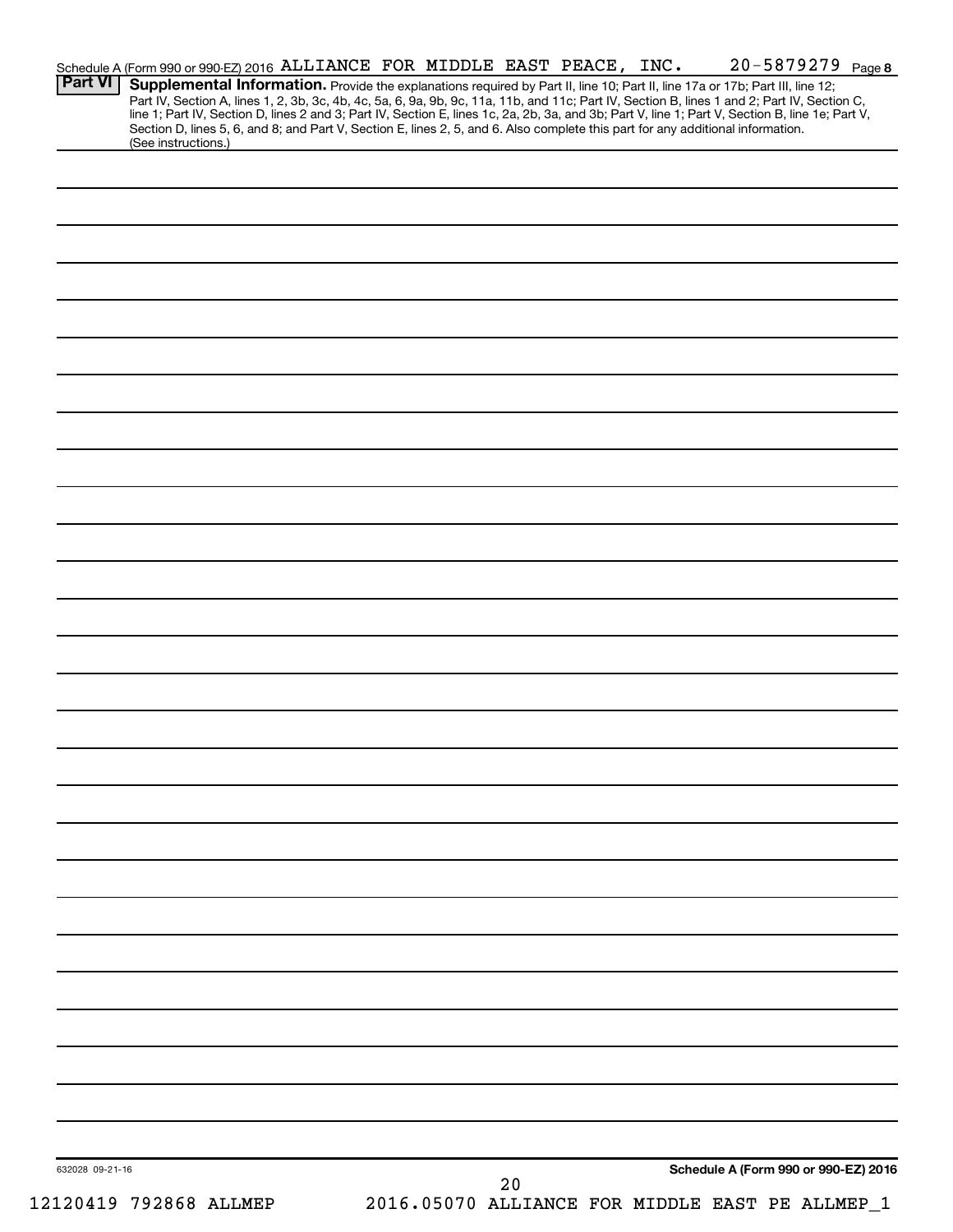| <b>Schedule B</b><br>(Form 990, 990-EZ.<br>or 990-PF)         |
|---------------------------------------------------------------|
| Department of the Treasury<br><b>Internal Revenue Service</b> |

### **Schedule of Contributors**

**or 990-PF) | Attach to Form 990, Form 990-EZ, or Form 990-PF. | Information about Schedule B (Form 990, 990-EZ, or 990-PF) and** its instructions is at www.irs.gov/form990.

OMB No. 1545-0047

**2016**

**Employer identification number** 

| Name of the organization |  |
|--------------------------|--|
|--------------------------|--|

**Organization type** (check one):

| ALLIANCE FOR MIDDLE EAST PEACE, INC. |  |
|--------------------------------------|--|
|--------------------------------------|--|

ALLIANCE FOR MIDDLE EAST PEACE, INC. 20-5879279

| Filers of:         | Section:                                                                  |
|--------------------|---------------------------------------------------------------------------|
| Form 990 or 990-EZ | $\lfloor x \rfloor$ 501(c)( 3) (enter number) organization                |
|                    | 4947(a)(1) nonexempt charitable trust not treated as a private foundation |
|                    | 527 political organization                                                |
| Form 990-PF        | 501(c)(3) exempt private foundation                                       |
|                    | 4947(a)(1) nonexempt charitable trust treated as a private foundation     |
|                    | 501(c)(3) taxable private foundation                                      |

Check if your organization is covered by the General Rule or a Special Rule.

**Note:**  Only a section 501(c)(7), (8), or (10) organization can check boxes for both the General Rule and a Special Rule. See instructions.

### **General Rule**

**K** For an organization filing Form 990, 990-EZ, or 990-PF that received, during the year, contributions totaling \$5,000 or more (in money or property) from any one contributor. Complete Parts I and II. See instructions for determining a contributor's total contributions.

### **Special Rules**

 $\Box$ 

any one contributor, during the year, total contributions of the greater of **(1)** \$5,000 or **(2)** 2% of the amount on (i) Form 990, Part VIII, line 1h, For an organization described in section 501(c)(3) filing Form 990 or 990-EZ that met the 33 1/3% support test of the regulations under sections 509(a)(1) and 170(b)(1)(A)(vi), that checked Schedule A (Form 990 or 990-EZ), Part II, line 13, 16a, or 16b, and that received from or (ii) Form 990-EZ, line 1. Complete Parts I and II.  $\Box$ 

year, total contributions of more than \$1,000 *exclusively* for religious, charitable, scientific, literary, or educational purposes, or for For an organization described in section 501(c)(7), (8), or (10) filing Form 990 or 990-EZ that received from any one contributor, during the the prevention of cruelty to children or animals. Complete Parts I, II, and III.  $\Box$ 

purpose. Don't complete any of the parts unless the General Rule applies to this organization because it received nonexclusively year, contributions exclusively for religious, charitable, etc., purposes, but no such contributions totaled more than \$1,000. If this box is checked, enter here the total contributions that were received during the year for an exclusively religious, charitable, etc., For an organization described in section 501(c)(7), (8), or (10) filing Form 990 or 990-EZ that received from any one contributor, during the religious, charitable, etc., contributions totaling \$5,000 or more during the year  $\ldots$  $\ldots$  $\ldots$  $\ldots$  $\ldots$  $\ldots$ 

**Caution:**  An organization that isn't covered by the General Rule and/or the Special Rules doesn't file Schedule B (Form 990, 990-EZ, or 990-PF),  **must** but it answer "No" on Part IV, line 2, of its Form 990; or check the box on line H of its Form 990-EZ or on its Form 990-PF, Part I, line 2, to certify that it doesn't meet the filing requirements of Schedule B (Form 990, 990-EZ, or 990-PF).

LHA For Paperwork Reduction Act Notice, see the Instructions for Form 990, 990-EZ, or 990-PF. Schedule B (Form 990, 990-EZ, or 990-PF) (2016)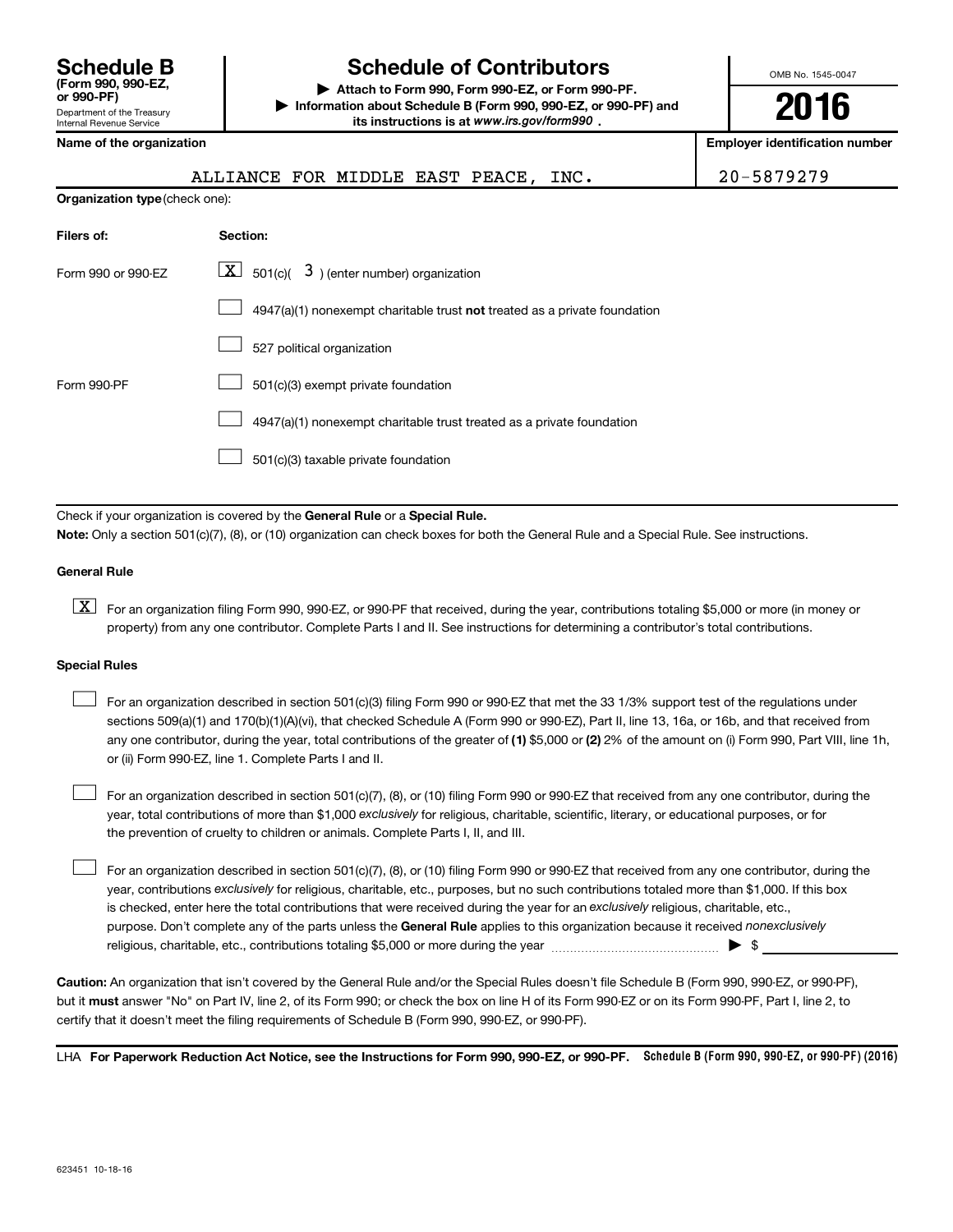### Schedule B (Form 990, 990-EZ, or 990-PF) (2016)

### ALLIANCE FOR MIDDLE EAST PEACE, INC. 20-5879279

Part I Contributors (See instructions). Use duplicate copies of Part I if additional space is needed.

| (a)             | (b)                                 | (c)                               | (d)                                                                        |
|-----------------|-------------------------------------|-----------------------------------|----------------------------------------------------------------------------|
| No.             | Name, address, and ZIP + 4          | <b>Total contributions</b>        | Type of contribution                                                       |
| 1               | NAOMI AND NEHEMIAH COHEN FDN, INC.  |                                   | Person<br>Payroll                                                          |
|                 | PO BOX 30100                        | 10000.<br>\$                      | <b>Noncash</b>                                                             |
|                 | BETHESDA, MD 20824                  |                                   | (Complete Part II for<br>noncash contributions.)                           |
|                 |                                     |                                   |                                                                            |
| (a)<br>No.      | (b)<br>Name, address, and ZIP + 4   | (c)<br><b>Total contributions</b> | (d)<br>Type of contribution                                                |
| $\overline{a}$  | MOSER FAMILY FOUNDATION             |                                   | Person                                                                     |
|                 | 10 LEE STREET, UNIT 2105            | 10000.<br>\$                      | Payroll<br><b>Noncash</b>                                                  |
|                 | BALTIMORE, MD 21202                 |                                   | (Complete Part II for<br>noncash contributions.)                           |
| (a)<br>No.      | (b)<br>Name, address, and ZIP + 4   | (c)<br><b>Total contributions</b> | (d)<br>Type of contribution                                                |
| 3               | MEYERHOFF FOUNDATION                |                                   | Person                                                                     |
|                 | 1 SOUTH STREET, SUITE 1000          | 20000.<br>\$                      | Payroll<br><b>Noncash</b>                                                  |
|                 |                                     |                                   | (Complete Part II for                                                      |
|                 | BALTIMORE, MD 21202                 |                                   | noncash contributions.)                                                    |
| (a)<br>No.      | (b)<br>Name, address, and ZIP + 4   | (c)<br><b>Total contributions</b> | (d)<br>Type of contribution                                                |
| 4               | KAHN FAMILY FOUNDATION              |                                   | Person                                                                     |
|                 | 7131 ARLINGTON ROAD APT. 306        | 20000.<br>\$                      | Payroll<br>Noncash                                                         |
|                 |                                     |                                   | (Complete Part II for                                                      |
|                 | BETHESDA, MD 20814                  |                                   | noncash contributions.)                                                    |
| (a)<br>No.      | (b)<br>Name, address, and $ZIP + 4$ | (c)<br><b>Total contributions</b> | (d)<br><b>Type of contribution</b>                                         |
|                 |                                     |                                   |                                                                            |
| 5               | FOUNDATION FOR MIDDLE EAST PEACE    |                                   | $\overline{\mathbf{X}}$<br>Person<br>Pavroll                               |
|                 | 1763 N ST NW                        | 10000.<br>\$                      | <b>Noncash</b>                                                             |
|                 | WASHINGTON, DC 20036                |                                   | (Complete Part II for<br>noncash contributions.)                           |
| (a)<br>No.      | (b)<br>Name, address, and ZIP + 4   | (c)<br><b>Total contributions</b> | (d)<br>Type of contribution                                                |
| 6               | GOODWIN FOUNDATION                  |                                   | $\overline{\mathbf{X}}$<br>Person                                          |
|                 |                                     |                                   | Payroll                                                                    |
|                 | PO BOX 943                          | 25000.<br>\$                      | <b>Noncash</b><br>(Complete Part II for                                    |
|                 | ATCO, NJ 08004                      |                                   | noncash contributions.)<br>Schedule B (Form 990, 990-EZ, or 990-PF) (2016) |
| 623452 10-18-16 | っっ                                  |                                   |                                                                            |

22

12120419 792868 ALLMEP 2016.05070 ALLIANCE FOR MIDDLE EAST PE ALLMEP\_1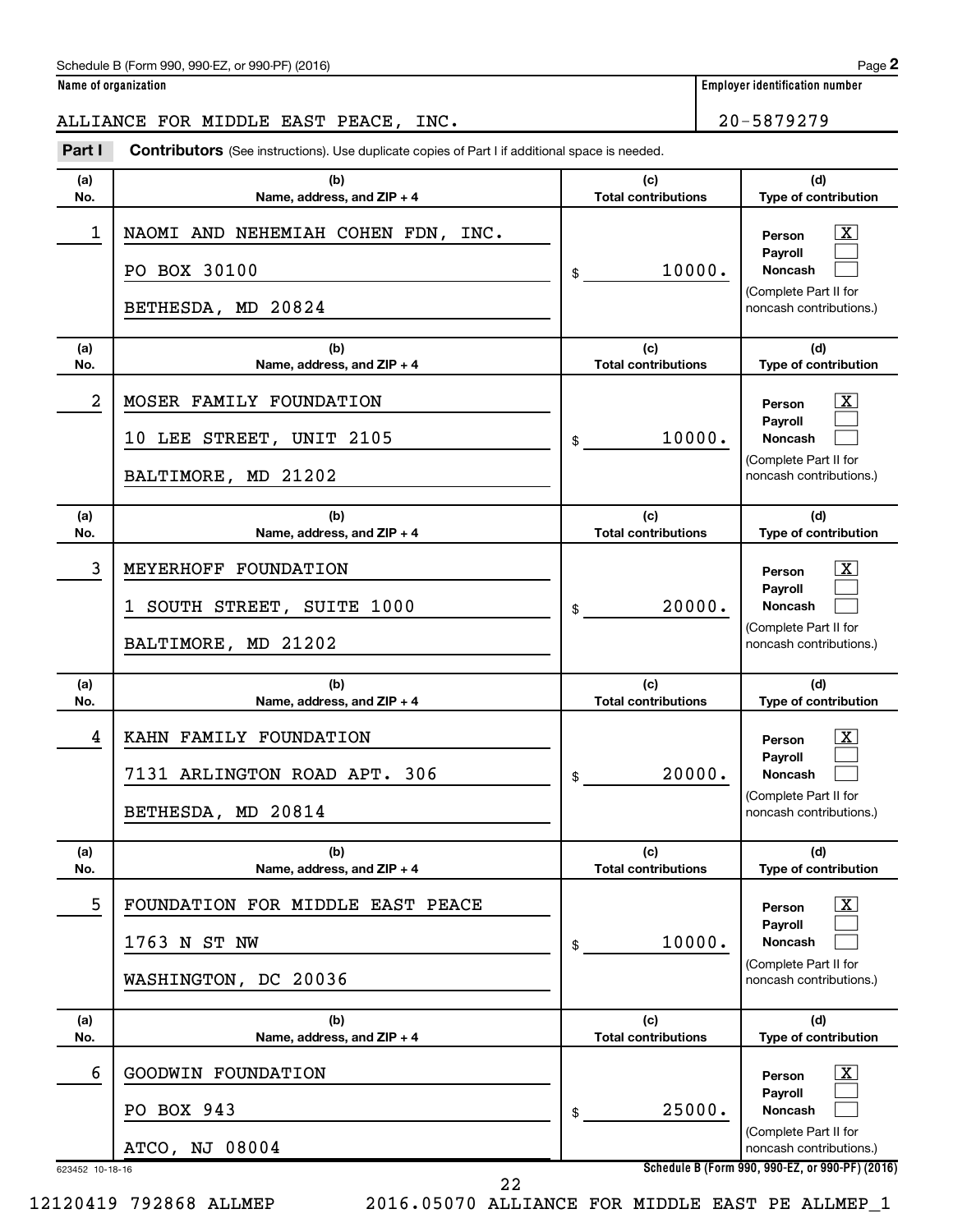### Schedule B (Form 990, 990-EZ, or 990-PF) (2016)

### ALLIANCE FOR MIDDLE EAST PEACE, INC. 20-5879279

Part I Contributors (See instructions). Use duplicate copies of Part I if additional space is needed.

| (a)<br>No. | (b)<br>Name, address, and ZIP + 4                                      | (c)<br><b>Total contributions</b> | (d)<br>Type of contribution                                                                  |
|------------|------------------------------------------------------------------------|-----------------------------------|----------------------------------------------------------------------------------------------|
| 7          | CAROL AND TERRY WINOGRAD<br>746 ESPLANADA WAY<br>STANFORD, CA 94305    | 25000.<br>\$                      | x<br>Person<br>Payroll<br><b>Noncash</b><br>(Complete Part II for<br>noncash contributions.) |
| (a)<br>No. | (b)<br>Name, address, and $ZIP + 4$                                    | (c)<br><b>Total contributions</b> | (d)<br>Type of contribution                                                                  |
| 8          | MICHAEL YOUNG<br>JAMS 620 EIGHTH AVE. 34TH FLOOR<br>NEW YORK, NY 10018 | 10000.<br>\$                      | х<br>Person<br>Payroll<br>Noncash<br>(Complete Part II for<br>noncash contributions.)        |
| (a)<br>No. | (b)<br>Name, address, and ZIP + 4                                      | (c)<br><b>Total contributions</b> | (d)<br>Type of contribution                                                                  |
| 9          | LODESTAR<br>4455 EAST CAMELBACK ROAD STE 215A<br>PHOENIX, AZ 85018     | 30000.<br>\$                      | х<br>Person<br>Payroll<br><b>Noncash</b><br>(Complete Part II for<br>noncash contributions.) |
| (a)<br>No. | (b)<br>Name, address, and ZIP + 4                                      | (c)<br><b>Total contributions</b> | (d)<br>Type of contribution                                                                  |
| 10         | SALLY GOTTESMAN<br>333 W 88TH ST<br>NEW YORK, NY 10024                 | 25000.<br>\$                      | х<br>Person<br>Payroll<br>Noncash<br>(Complete Part II for<br>noncash contributions.)        |
| (a)<br>No. | (b)<br>Name, address, and ZIP + 4                                      | (c)<br><b>Total contributions</b> | (d)<br>Type of contribution                                                                  |
|            |                                                                        | \$                                | Person<br>Payroll<br><b>Noncash</b><br>(Complete Part II for<br>noncash contributions.)      |
| (a)<br>No. | (b)<br>Name, address, and ZIP + 4                                      | (c)<br><b>Total contributions</b> | (d)<br>Type of contribution                                                                  |
|            |                                                                        | \$                                | Person<br>Payroll<br><b>Noncash</b><br>(Complete Part II for<br>noncash contributions.)      |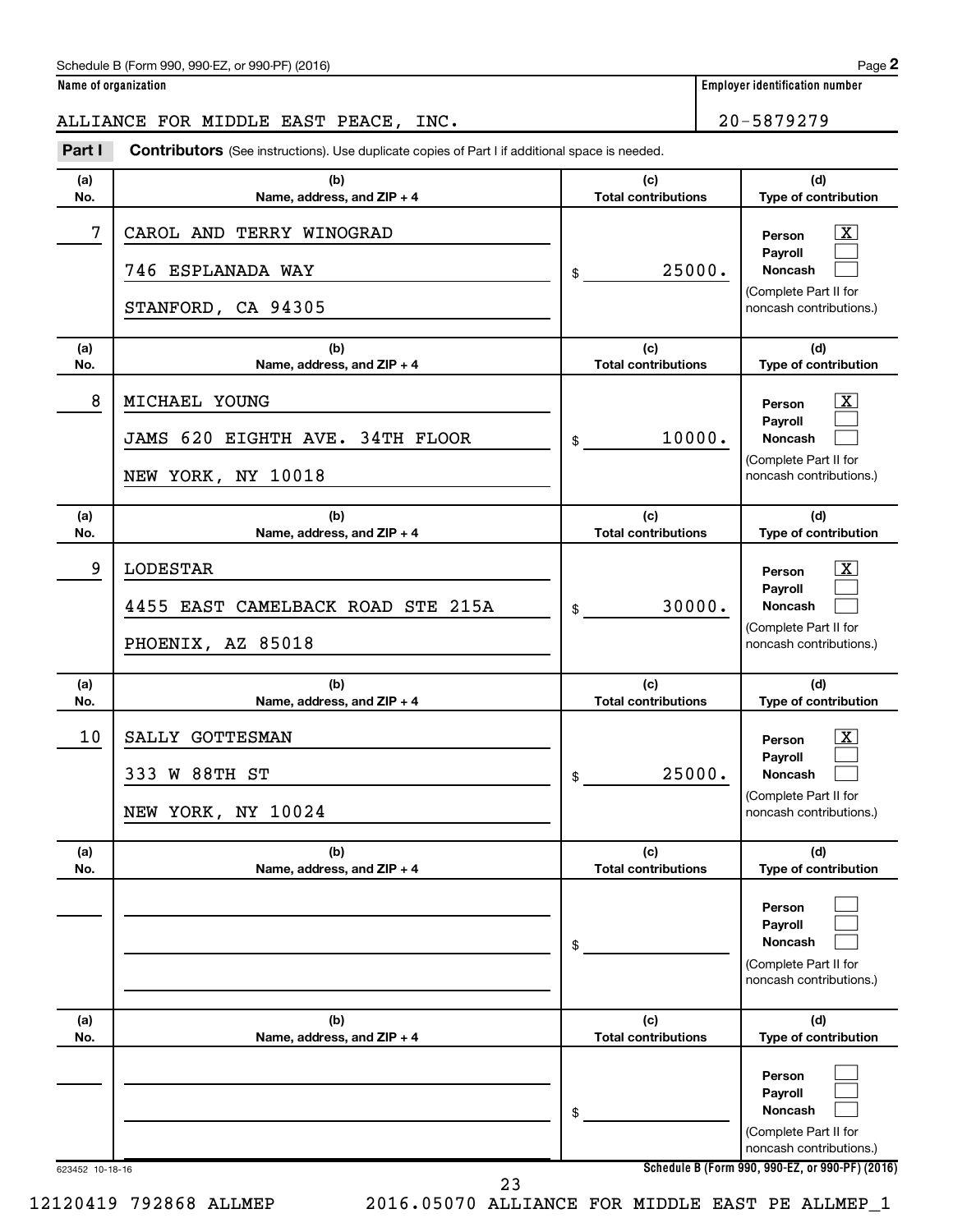### ALLIANCE FOR MIDDLE EAST PEACE, INC. 20-5879279

Part II Noncash Property (See instructions). Use duplicate copies of Part II if additional space is needed.

| (a)    |                                       | (c)                      |               |
|--------|---------------------------------------|--------------------------|---------------|
| No.    | (b)                                   | FMV (or estimate)        | (d)           |
| from   | Description of noncash property given |                          | Date received |
| Part I |                                       | (See instructions)       |               |
|        |                                       |                          |               |
|        |                                       |                          |               |
|        |                                       |                          |               |
|        |                                       |                          |               |
|        |                                       | $\frac{1}{2}$            |               |
|        |                                       |                          |               |
| (a)    |                                       |                          |               |
| No.    | (b)                                   | (c)<br>FMV (or estimate) | (d)           |
| from   | Description of noncash property given |                          | Date received |
| Part I |                                       | (See instructions)       |               |
|        |                                       |                          |               |
|        |                                       |                          |               |
|        |                                       |                          |               |
|        |                                       |                          |               |
|        |                                       | $\frac{1}{2}$            |               |
|        |                                       |                          |               |
| (a)    |                                       |                          |               |
| No.    | (b)                                   | (c)                      | (d)           |
| from   | Description of noncash property given | FMV (or estimate)        | Date received |
| Part I |                                       | (See instructions)       |               |
|        |                                       |                          |               |
|        |                                       |                          |               |
|        |                                       |                          |               |
|        |                                       |                          |               |
|        |                                       | $\frac{1}{2}$            |               |
|        |                                       |                          |               |
| (a)    |                                       | (c)                      |               |
| No.    | (b)                                   | FMV (or estimate)        | (d)           |
| from   | Description of noncash property given | (See instructions)       | Date received |
| Part I |                                       |                          |               |
|        |                                       |                          |               |
|        |                                       |                          |               |
|        |                                       |                          |               |
|        |                                       |                          |               |
|        |                                       | $\frac{1}{2}$            |               |
|        |                                       |                          |               |
| (a)    |                                       | (c)                      |               |
| No.    | (b)                                   | FMV (or estimate)        | (d)           |
| from   | Description of noncash property given | (See instructions)       | Date received |
| Part I |                                       |                          |               |
|        |                                       |                          |               |
|        |                                       |                          |               |
|        |                                       |                          |               |
|        |                                       | \$                       |               |
|        |                                       |                          |               |
|        |                                       |                          |               |
| (a)    |                                       | (c)                      |               |
| No.    | (b)                                   | FMV (or estimate)        | (d)           |
| from   | Description of noncash property given | (See instructions)       | Date received |
| Part I |                                       |                          |               |
|        |                                       |                          |               |
|        |                                       |                          |               |
|        |                                       |                          |               |
|        |                                       | \$                       |               |
|        |                                       |                          |               |

12120419 792868 ALLMEP 2016.05070 ALLIANCE FOR MIDDLE EAST PE ALLMEP\_1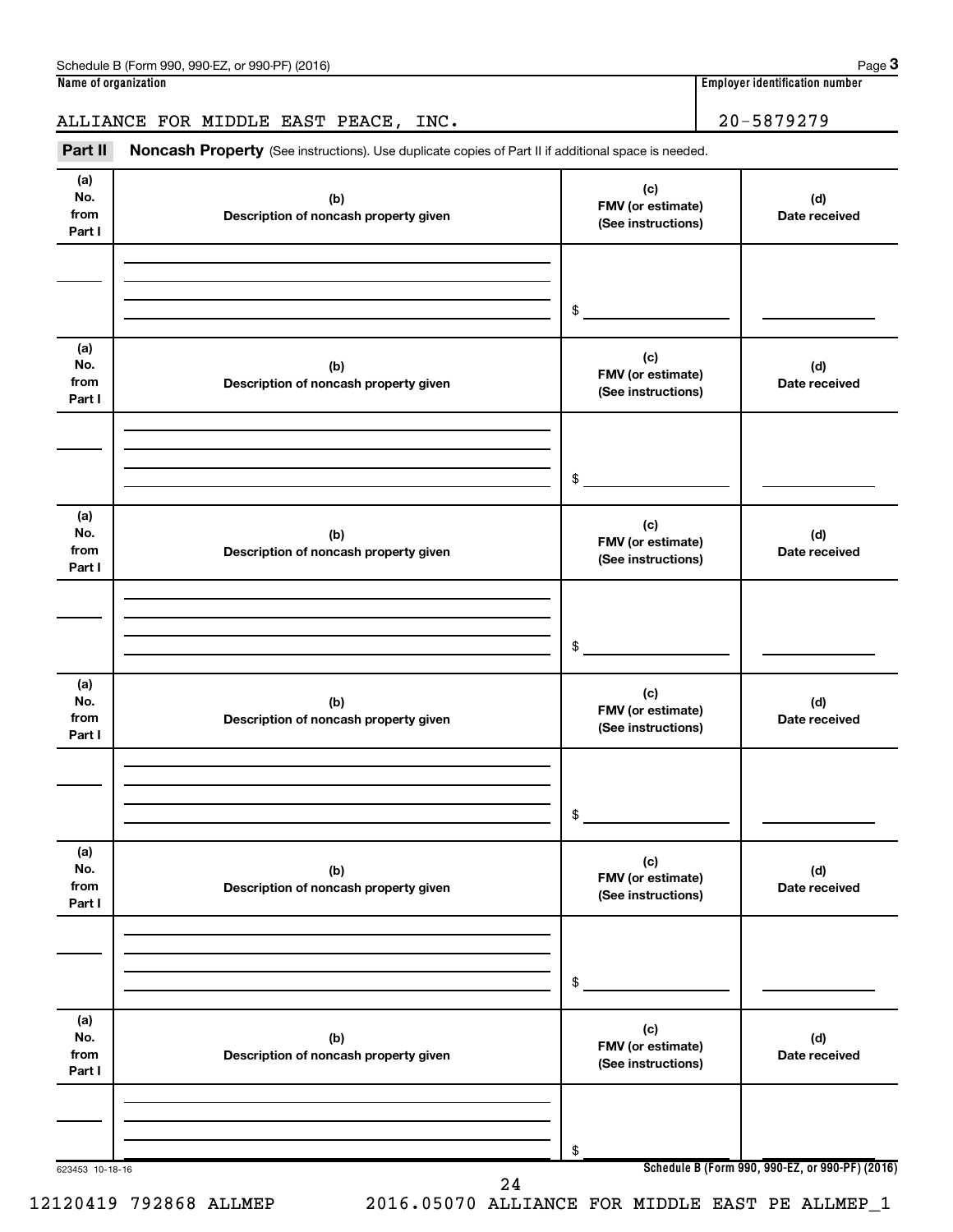| Part III                  | ALLIANCE FOR MIDDLE EAST PEACE, INC.<br>Exclusively religious, charitable, etc., contributions to organizations described in section 501(c)(7), (8), or (10) that total more than \$1,000 for                                                                                   |                      | 20-5879279                                      |
|---------------------------|---------------------------------------------------------------------------------------------------------------------------------------------------------------------------------------------------------------------------------------------------------------------------------|----------------------|-------------------------------------------------|
|                           | the year from any one contributor. Complete columns (a) through (e) and the following line entry. For organizations<br>completing Part III, enter the total of exclusively religious, charitable, etc., contributions of \$1,000 or less for the year. (Enter this info. once.) |                      | $\blacktriangleright$ \$                        |
|                           | Use duplicate copies of Part III if additional space is needed.                                                                                                                                                                                                                 |                      |                                                 |
| (a) No.<br>from<br>Part I | (b) Purpose of gift                                                                                                                                                                                                                                                             | (c) Use of gift      | (d) Description of how gift is held             |
|                           |                                                                                                                                                                                                                                                                                 | (e) Transfer of gift |                                                 |
|                           | Transferee's name, address, and ZIP + 4                                                                                                                                                                                                                                         |                      | Relationship of transferor to transferee        |
| (a) No.<br>from           | (b) Purpose of gift                                                                                                                                                                                                                                                             | (c) Use of gift      | (d) Description of how gift is held             |
| Part I                    |                                                                                                                                                                                                                                                                                 |                      |                                                 |
|                           |                                                                                                                                                                                                                                                                                 | (e) Transfer of gift |                                                 |
|                           | Transferee's name, address, and ZIP + 4                                                                                                                                                                                                                                         |                      | Relationship of transferor to transferee        |
| $(a)$ No.<br>from         |                                                                                                                                                                                                                                                                                 |                      |                                                 |
| Part I                    | (b) Purpose of gift                                                                                                                                                                                                                                                             | (c) Use of gift      | (d) Description of how gift is held             |
|                           |                                                                                                                                                                                                                                                                                 | (e) Transfer of gift |                                                 |
|                           | Transferee's name, address, and ZIP + 4                                                                                                                                                                                                                                         |                      | Relationship of transferor to transferee        |
|                           |                                                                                                                                                                                                                                                                                 |                      |                                                 |
| (a) No.<br>from<br>Part I | (b) Purpose of gift                                                                                                                                                                                                                                                             | (c) Use of gift      | (d) Description of how gift is held             |
|                           |                                                                                                                                                                                                                                                                                 | (e) Transfer of gift |                                                 |
|                           | Transferee's name, address, and ZIP + 4                                                                                                                                                                                                                                         |                      | Relationship of transferor to transferee        |
|                           |                                                                                                                                                                                                                                                                                 |                      | Schedule B (Form 990, 990-EZ, or 990-PF) (2016) |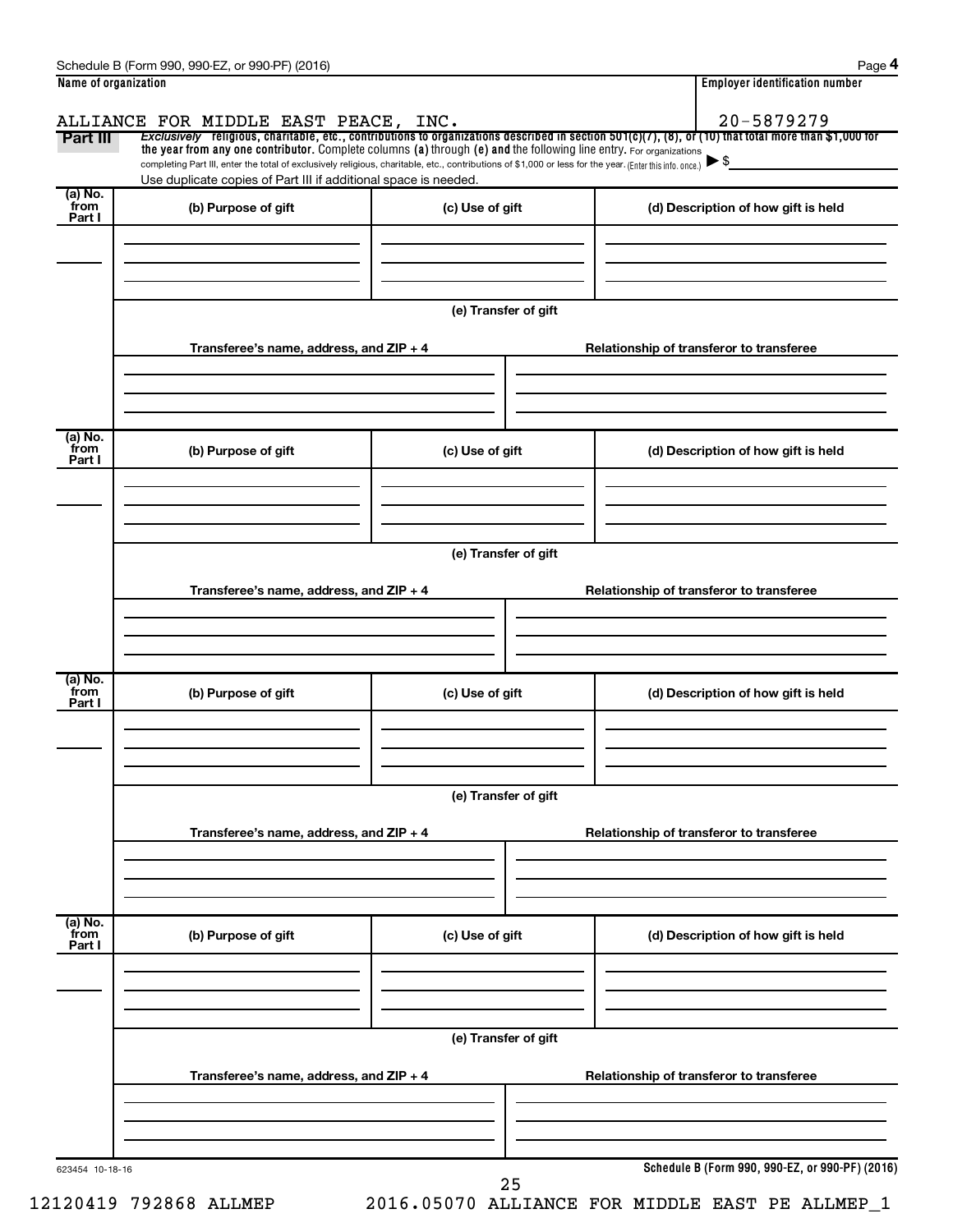## **SCHEDULE C**

Department of the Treasury Internal Revenue Service

# **Political Campaign and Lobbying Activities**<br>Drganizations Exempt From Income Tax Under section 501(c) and section 527 **2016**

**Information about Schedule C (Form 990 or 990-EZ) and its instructions is at |**  *www.irs.gov/form990.* **(Form 990 or 990-EZ) For Organizations Exempt From Income Tax Under section 501(c) and section 527** Complete if the organization is described below. > Attach to Form 990 or Form 990-EZ. OMB No. 1545-0047 **Open to Public Inspection**

**Employer identification number**

**If the organization answered "Yes," on Form 990, Part IV, line 3, or Form 990-EZ, Part V, line 46 (Political Campaign Activities), then**

- Section 501(c)(3) organizations: Complete Parts I-A and B. Do not complete Part I-C.
- Section 501(c) (other than section 501(c)(3)) organizations: Complete Parts I-A and C below. Do not complete Part I-B.
- Section 527 organizations: Complete Part I-A only.

### **If the organization answered "Yes," on Form 990, Part IV, line 4, or Form 990-EZ, Part VI, line 47 (Lobbying Activities), then**

- Section 501(c)(3) organizations that have filed Form 5768 (election under section 501(h)): Complete Part II-A. Do not complete Part II-B.
- Section 501(c)(3) organizations that have NOT filed Form 5768 (election under section 501(h)): Complete Part II-B. Do not complete Part II-A.

**If the organization answered "Yes," on Form 990, Part IV, line 5 (Proxy Tax) (see separate instructions) or Form 990-EZ, Part V, line 35c (Proxy Tax) (see separate instructions), then**

|                      | • Section 501(c)(4), (5), or (6) organizations: Complete Part III. |
|----------------------|--------------------------------------------------------------------|
| Name of organization |                                                                    |

| ALLIANCE FOR MIDDLE EAST PEACE, INC.                                                                                                                                                                                             | 20-5879279               |
|----------------------------------------------------------------------------------------------------------------------------------------------------------------------------------------------------------------------------------|--------------------------|
| Complete if the organization is exempt under section 501(c) or is a section 527 organization.<br><b>Part I-A</b>                                                                                                                 |                          |
| Provide a description of the organization's direct and indirect political campaign activities in Part IV.<br>Volunteer hours for political campaign activities [11] [12] Martin Martin Martin Martin Martin Martin Martin M<br>3 | $\triangleright$ \$      |
| <b>Part I-B</b><br>Complete if the organization is exempt under section 501(c)(3).                                                                                                                                               |                          |
|                                                                                                                                                                                                                                  | >                        |
| $\mathbf{2}$                                                                                                                                                                                                                     | $\blacktriangleright$ \$ |
|                                                                                                                                                                                                                                  | Yes<br><b>No</b>         |
|                                                                                                                                                                                                                                  | Yes<br><b>No</b>         |
| <b>b</b> If "Yes." describe in Part IV.                                                                                                                                                                                          |                          |
| Complete if the organization is exempt under section 501(c), except section 501(c)(3).<br>Part I-C                                                                                                                               |                          |
| Enter the amount directly expended by the filing organization for section 527 exempt function activities<br>1.                                                                                                                   | $\triangleright$ s       |
| Enter the amount of the filing organization's funds contributed to other organizations for section 527<br>2                                                                                                                      |                          |
|                                                                                                                                                                                                                                  | $\blacktriangleright$ \$ |
| Total exempt function expenditures. Add lines 1 and 2. Enter here and on Form 1120-POL,<br>3                                                                                                                                     |                          |
| line 17b                                                                                                                                                                                                                         | >                        |
|                                                                                                                                                                                                                                  | Yes<br><b>No</b>         |
| Enter the names, addresses and employer identification number (EIN) of all section 527 political organizations to which the filing organization<br>5                                                                             |                          |
| made payments. For each organization listed, enter the amount paid from the filing organization's funds. Also enter the amount of political                                                                                      |                          |
| contributions received that were promptly and directly delivered to a separate political organization, such as a separate segregated fund or a                                                                                   |                          |
| political action committee (PAC). If additional space is needed, provide information in Part IV.                                                                                                                                 |                          |
|                                                                                                                                                                                                                                  |                          |

| (a) Name | (b) Address | $(c)$ EIN | (d) Amount paid from<br>filing organization's<br>funds. If none, enter -0-. | (e) Amount of political<br>contributions received and<br>promptly and directly<br>delivered to a separate<br>political organization.<br>If none, enter -0-. |
|----------|-------------|-----------|-----------------------------------------------------------------------------|-------------------------------------------------------------------------------------------------------------------------------------------------------------|
|          |             |           |                                                                             |                                                                                                                                                             |
|          |             |           |                                                                             |                                                                                                                                                             |
|          |             |           |                                                                             |                                                                                                                                                             |
|          |             |           |                                                                             |                                                                                                                                                             |
|          |             |           |                                                                             |                                                                                                                                                             |
|          |             |           |                                                                             |                                                                                                                                                             |

**For Paperwork Reduction Act Notice, see the Instructions for Form 990 or 990-EZ. Schedule C (Form 990 or 990-EZ) 2016** LHA

632041 11-10-16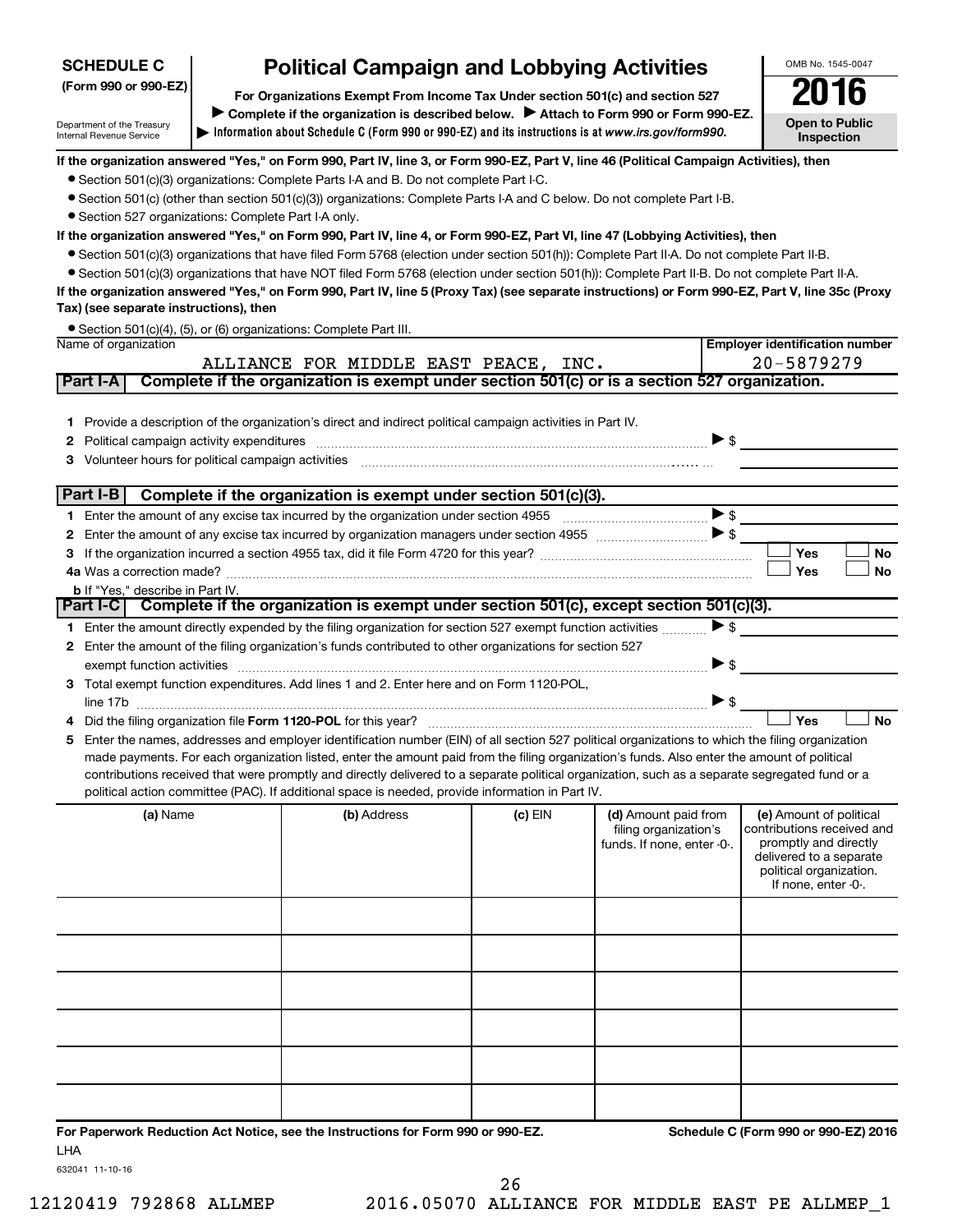|                                      | Schedule C (Form 990 or 990-EZ) 2016 ALLIANCE FOR MIDDLE EAST PEACE, $INC.$                                                                          |                                                                                                     |                                                         |                                                                                                                                   |                                        | 20-5879279 Page 2              |
|--------------------------------------|------------------------------------------------------------------------------------------------------------------------------------------------------|-----------------------------------------------------------------------------------------------------|---------------------------------------------------------|-----------------------------------------------------------------------------------------------------------------------------------|----------------------------------------|--------------------------------|
| Part II-A                            | Complete if the organization is exempt under section 501(c)(3) and filed Form 5768 (election under                                                   |                                                                                                     |                                                         |                                                                                                                                   |                                        |                                |
| A Check $\blacktriangleright$        | section 501(h)).                                                                                                                                     | expenses, and share of excess lobbying expenditures).                                               |                                                         | if the filing organization belongs to an affiliated group (and list in Part IV each affiliated group member's name, address, EIN, |                                        |                                |
| <b>B</b> Check $\blacktriangleright$ |                                                                                                                                                      | if the filing organization checked box A and "limited control" provisions apply.                    |                                                         |                                                                                                                                   |                                        |                                |
|                                      |                                                                                                                                                      | <b>Limits on Lobbying Expenditures</b><br>(The term "expenditures" means amounts paid or incurred.) |                                                         |                                                                                                                                   | (a) Filing<br>organization's<br>totals | (b) Affiliated group<br>totals |
|                                      | 1a Total lobbying expenditures to influence public opinion (grass roots lobbying)                                                                    |                                                                                                     |                                                         |                                                                                                                                   | 5307.                                  |                                |
|                                      | <b>b</b> Total lobbying expenditures to influence a legislative body (direct lobbying) <i>manumumumum</i>                                            |                                                                                                     |                                                         |                                                                                                                                   | 5307.                                  |                                |
| c                                    |                                                                                                                                                      |                                                                                                     |                                                         |                                                                                                                                   | 10614.                                 |                                |
|                                      | d Other exempt purpose expenditures                                                                                                                  |                                                                                                     |                                                         |                                                                                                                                   | 333844.                                |                                |
|                                      |                                                                                                                                                      |                                                                                                     |                                                         |                                                                                                                                   | 344458.                                |                                |
|                                      | f Lobbying nontaxable amount. Enter the amount from the following table in both columns.                                                             |                                                                                                     |                                                         |                                                                                                                                   | 68892.                                 |                                |
|                                      | If the amount on line 1e, column (a) or (b) is:                                                                                                      |                                                                                                     | The lobbying nontaxable amount is:                      |                                                                                                                                   |                                        |                                |
|                                      | Not over \$500,000                                                                                                                                   |                                                                                                     | 20% of the amount on line 1e.                           |                                                                                                                                   |                                        |                                |
|                                      | Over \$500,000 but not over \$1,000,000                                                                                                              |                                                                                                     | \$100,000 plus 15% of the excess over \$500,000.        |                                                                                                                                   |                                        |                                |
|                                      | Over \$1,000,000 but not over \$1,500,000                                                                                                            |                                                                                                     | \$175,000 plus 10% of the excess over \$1,000,000       |                                                                                                                                   |                                        |                                |
|                                      | Over \$1,500,000 but not over \$17,000,000                                                                                                           |                                                                                                     | \$225,000 plus 5% of the excess over \$1,500,000.       |                                                                                                                                   |                                        |                                |
|                                      | Over \$17,000,000                                                                                                                                    | \$1,000,000.                                                                                        |                                                         |                                                                                                                                   |                                        |                                |
|                                      | g Grassroots nontaxable amount (enter 25% of line 1f)                                                                                                |                                                                                                     |                                                         |                                                                                                                                   | 17223.                                 |                                |
|                                      | h Subtract line 1g from line 1a. If zero or less, enter -0-                                                                                          |                                                                                                     |                                                         |                                                                                                                                   | $\mathbf{0}$ .                         |                                |
|                                      | i Subtract line 1f from line 1c. If zero or less, enter -0-                                                                                          |                                                                                                     |                                                         |                                                                                                                                   | $\overline{0}$ .                       |                                |
|                                      | If there is an amount other than zero on either line 1h or line 1i, did the organization file Form 4720<br>reporting section 4911 tax for this year? |                                                                                                     |                                                         |                                                                                                                                   |                                        | Yes<br><b>No</b>               |
|                                      |                                                                                                                                                      |                                                                                                     | 4-Year Averaging Period Under section 501(h)            |                                                                                                                                   |                                        |                                |
|                                      | (Some organizations that made a section 501(h) election do not have to complete all of the five columns below.                                       |                                                                                                     | See the separate instructions for lines 2a through 2f.) |                                                                                                                                   |                                        |                                |
|                                      |                                                                                                                                                      |                                                                                                     | Lobbying Expenditures During 4-Year Averaging Period    |                                                                                                                                   |                                        |                                |
|                                      | Calendar year<br>(or fiscal year beginning in)                                                                                                       | (a) 2013                                                                                            | (b) 2014                                                | $(c)$ 2015                                                                                                                        | $(d)$ 2016                             | (e) Total                      |
|                                      | 2a Lobbying nontaxable amount                                                                                                                        | 22803.                                                                                              | 24792.                                                  | 47000.                                                                                                                            | 68892.                                 | 163487.                        |

**Schedule C (Form 990 or 990-EZ) 2016**

245231.

61308.

632042 11-10-16

4647. 7556. 8742. 10614. 31559.

5701. 6198. 11750. 17223. 40872.

3778. 4371. 5307. 13456.

**2a** Lobbying nontaxable amount **b** Lobbying ceiling amount

(150% of line 2a, column(e))

**c** Total lobbying expenditures

**d** Grassroots nontaxable amount **e** Grassroots ceiling amount

(150% of line 2d, column (e))

**f** Grassroots lobbying expenditures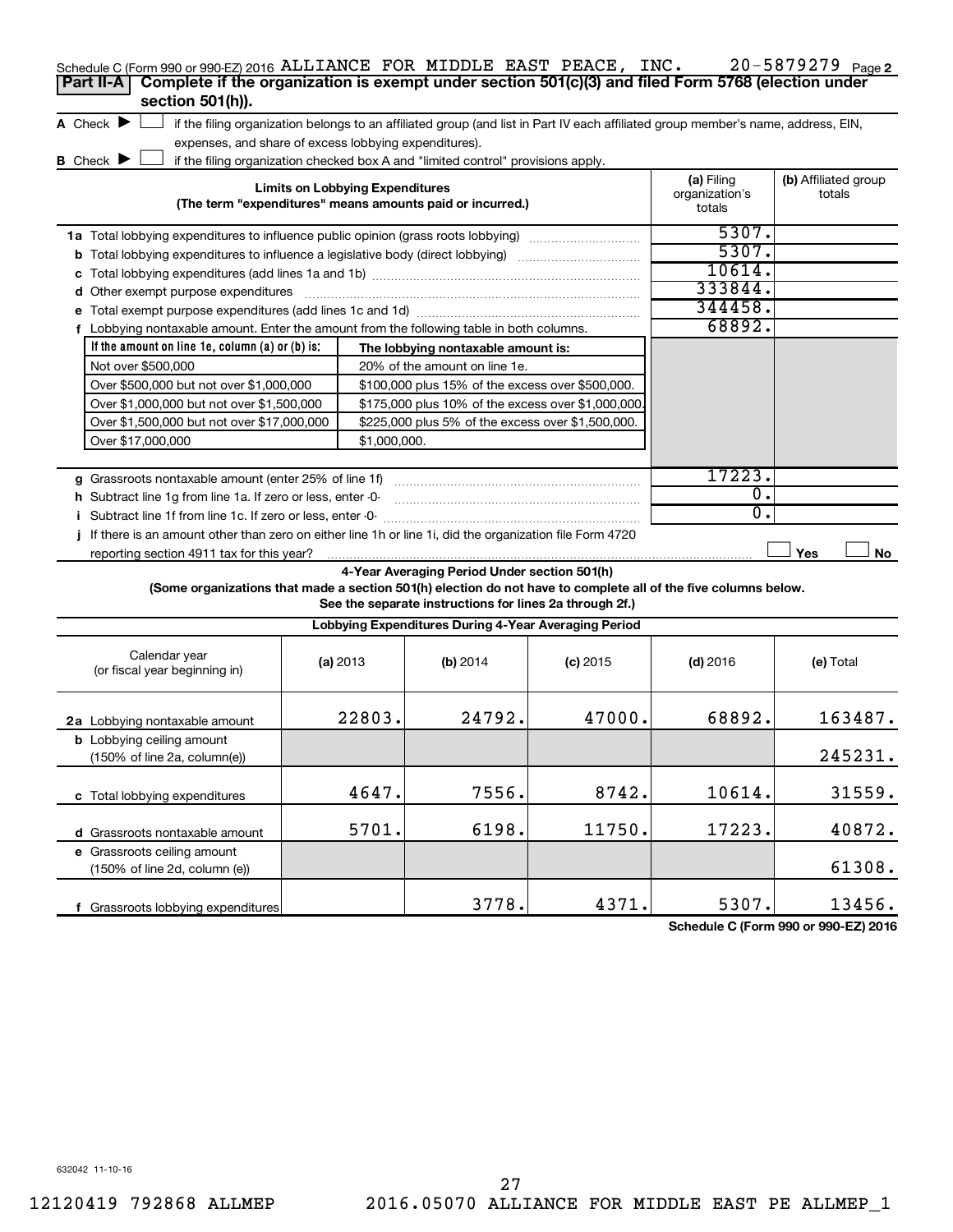### 20-5879279 Page 3 Schedule C (Form 990 or 990-EZ) 2016 ALLIANCE FOR MIDDLE EAST PEACE, INC.  $20-5879279$   $_{\sf Page}$ **Part II-B Complete if the organization is exempt under section 501(c)(3) and has NOT filed Form 5768 (election under section 501(h)).**

|    | For each "Yes," response on lines 1a through 1i below, provide in Part IV a detailed description                                                                                                                                            | (b)<br>(a) |              |     |        |
|----|---------------------------------------------------------------------------------------------------------------------------------------------------------------------------------------------------------------------------------------------|------------|--------------|-----|--------|
|    | of the lobbying activity.                                                                                                                                                                                                                   | Yes        | No           |     | Amount |
| 1. | During the year, did the filing organization attempt to influence foreign, national, state or<br>local legislation, including any attempt to influence public opinion on a legislative matter<br>or referendum, through the use of:         |            |              |     |        |
|    | <b>b</b> Paid staff or management (include compensation in expenses reported on lines 1c through 1i)?                                                                                                                                       |            |              |     |        |
|    |                                                                                                                                                                                                                                             |            |              |     |        |
|    |                                                                                                                                                                                                                                             |            |              |     |        |
|    |                                                                                                                                                                                                                                             |            |              |     |        |
|    | g Direct contact with legislators, their staffs, government officials, or a legislative body?                                                                                                                                               |            |              |     |        |
|    | h Rallies, demonstrations, seminars, conventions, speeches, lectures, or any similar means?                                                                                                                                                 |            |              |     |        |
|    | <i>i</i> Other activities?                                                                                                                                                                                                                  |            |              |     |        |
|    |                                                                                                                                                                                                                                             |            |              |     |        |
|    | 2a Did the activities in line 1 cause the organization to be not described in section 501(c)(3)?                                                                                                                                            |            |              |     |        |
|    |                                                                                                                                                                                                                                             |            |              |     |        |
|    | c If "Yes," enter the amount of any tax incurred by organization managers under section 4912                                                                                                                                                |            |              |     |        |
|    | d If the filing organization incurred a section 4912 tax, did it file Form 4720 for this year?                                                                                                                                              |            |              |     |        |
|    | Part III-A Complete if the organization is exempt under section $501(c)(4)$ , section $501(c)(5)$ , or section                                                                                                                              |            |              |     |        |
|    | $501(c)(6)$ .                                                                                                                                                                                                                               |            |              |     |        |
|    |                                                                                                                                                                                                                                             |            |              | Yes | No     |
| 1  | Were substantially all (90% or more) dues received nondeductible by members? www.communition.communition.                                                                                                                                   |            | $\mathbf{1}$ |     |        |
| 2  |                                                                                                                                                                                                                                             |            | $\mathbf{2}$ |     |        |
| 3  | Did the organization agree to carry over lobbying and political campaign activity expenditures from the prior year?                                                                                                                         |            | 3            |     |        |
|    | Part III-B Complete if the organization is exempt under section 501(c)(4), section 501(c)(5), or section<br>501(c)(6) and if either (a) BOTH Part III-A, lines 1 and 2, are answered "No," OR (b) Part III-A, line 3, is<br>answered "Yes." |            |              |     |        |
| 1. |                                                                                                                                                                                                                                             |            | 1            |     |        |
| 2  | Section 162(e) nondeductible lobbying and political expenditures (do not include amounts of political                                                                                                                                       |            |              |     |        |
|    | expenses for which the section 527(f) tax was paid).                                                                                                                                                                                        |            |              |     |        |
|    |                                                                                                                                                                                                                                             |            | 2a           |     |        |
|    | b Carryover from last year manufactured and content to content the content of the content of the content of the content of the content of the content of the content of the content of the content of the content of the conte              |            | 2b           |     |        |
|    |                                                                                                                                                                                                                                             |            | 2c           |     |        |
| З  |                                                                                                                                                                                                                                             |            | 3            |     |        |
| 4  | If notices were sent and the amount on line 2c exceeds the amount on line 3, what portion of the excess                                                                                                                                     |            |              |     |        |
|    | does the organization agree to carryover to the reasonable estimate of nondeductible lobbying and political                                                                                                                                 |            |              |     |        |
|    |                                                                                                                                                                                                                                             |            | 4            |     |        |
| 5  |                                                                                                                                                                                                                                             |            | 5            |     |        |
|    | Part IV  <br><b>Supplemental Information</b>                                                                                                                                                                                                |            |              |     |        |
|    | Provide the descriptions required for Part I-A, line 1; Part I-B, line 4; Part I-C, line 5; Part II-A (affiliated group list); Part II-A, lines 1 and 2 (see                                                                                |            |              |     |        |

instructions); and Part II-B, line 1. Also, complete this part for any additional information.

**Schedule C (Form 990 or 990-EZ) 2016**

632043 11-10-16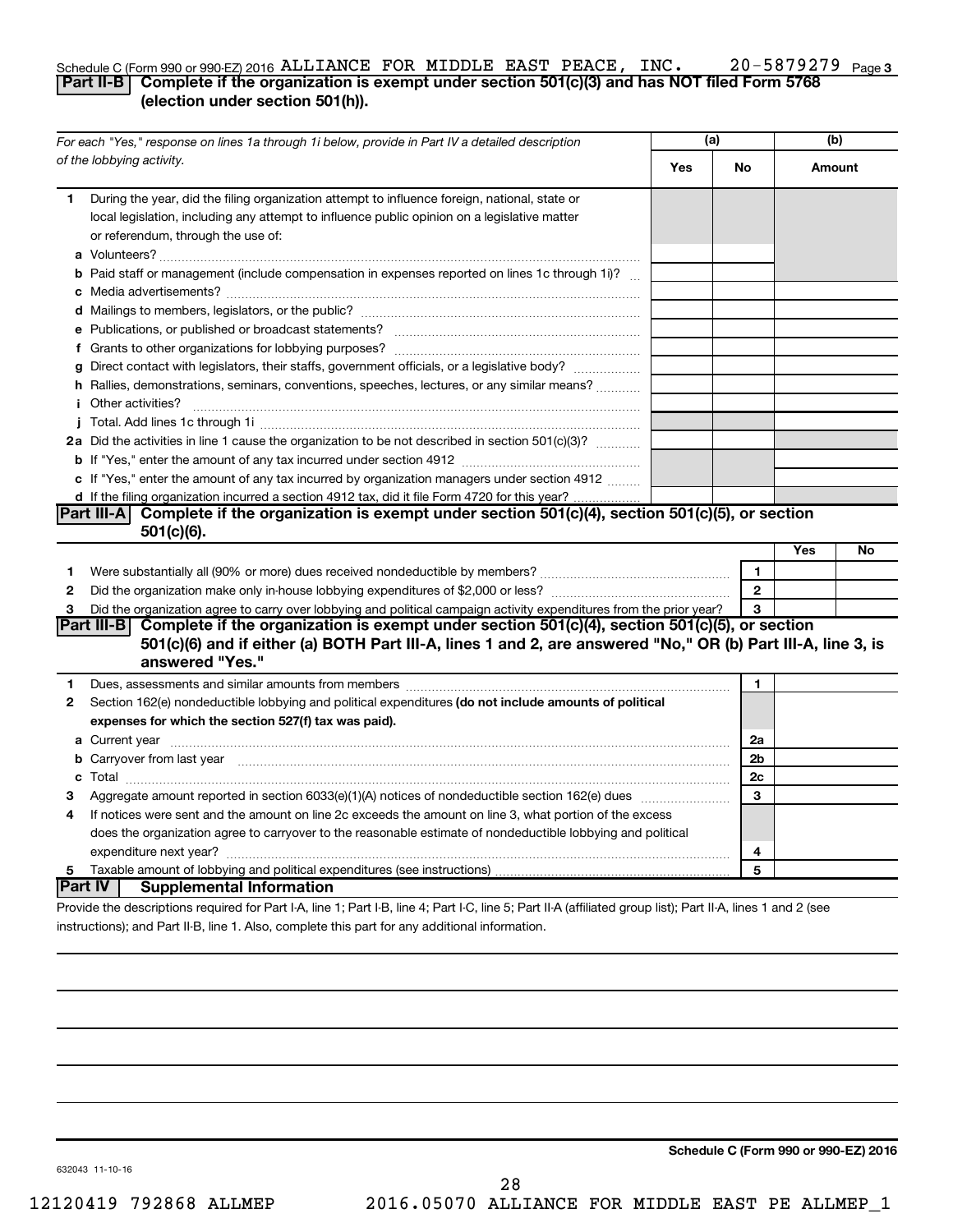| <b>SCHEDULE D</b> |  |
|-------------------|--|
|-------------------|--|

| (Form 990) |  |
|------------|--|
|------------|--|

## **SCHEDULE D Supplemental Financial Statements**<br> **Form 990 2016**<br> **Part IV** line 6.7.8.9.10, 11a, 11b, 11d, 11d, 11d, 11d, 11d, 12a, 0r, 12b

**(Form 990) | Complete if the organization answered "Yes" on Form 990, Part IV, line 6, 7, 8, 9, 10, 11a, 11b, 11c, 11d, 11e, 11f, 12a, or 12b.**

**| Attach to Form 990. | Information about Schedule D (Form 990) and its instructions is at**  *www.irs.gov/form990.*



|                | Department of the Treasury<br>Internal Revenue Service                                                                                                                                                                                        | ► Attach to Form 990.<br>Information about Schedule D (Form 990) and its instructions is at www.irs.gov/form990. |                          | Inspection                            |
|----------------|-----------------------------------------------------------------------------------------------------------------------------------------------------------------------------------------------------------------------------------------------|------------------------------------------------------------------------------------------------------------------|--------------------------|---------------------------------------|
|                | Name of the organization                                                                                                                                                                                                                      |                                                                                                                  |                          | <b>Employer identification number</b> |
|                |                                                                                                                                                                                                                                               | ALLIANCE FOR MIDDLE EAST PEACE, INC.                                                                             |                          | 20-5879279                            |
| Part I         | Organizations Maintaining Donor Advised Funds or Other Similar Funds or Accounts. Complete if the                                                                                                                                             |                                                                                                                  |                          |                                       |
|                | organization answered "Yes" on Form 990, Part IV, line 6.                                                                                                                                                                                     |                                                                                                                  |                          |                                       |
|                |                                                                                                                                                                                                                                               | (a) Donor advised funds                                                                                          |                          | (b) Funds and other accounts          |
| 1.             |                                                                                                                                                                                                                                               |                                                                                                                  |                          |                                       |
| 2              | Aggregate value of contributions to (during year)                                                                                                                                                                                             |                                                                                                                  |                          |                                       |
| з              | Aggregate value of grants from (during year)                                                                                                                                                                                                  |                                                                                                                  |                          |                                       |
| 4              |                                                                                                                                                                                                                                               |                                                                                                                  |                          |                                       |
| 5              | Did the organization inform all donors and donor advisors in writing that the assets held in donor advised funds                                                                                                                              |                                                                                                                  |                          |                                       |
|                |                                                                                                                                                                                                                                               |                                                                                                                  |                          | Yes<br>No                             |
| 6              | Did the organization inform all grantees, donors, and donor advisors in writing that grant funds can be used only                                                                                                                             |                                                                                                                  |                          |                                       |
|                | for charitable purposes and not for the benefit of the donor or donor advisor, or for any other purpose conferring                                                                                                                            |                                                                                                                  |                          |                                       |
| <b>Part II</b> | impermissible private benefit?<br><b>Conservation Easements.</b> Complete if the organization answered "Yes" on Form 990, Part IV, line 7.                                                                                                    |                                                                                                                  |                          | Yes<br>No                             |
|                | Purpose(s) of conservation easements held by the organization (check all that apply).                                                                                                                                                         |                                                                                                                  |                          |                                       |
| 1              | Preservation of land for public use (e.g., recreation or education)                                                                                                                                                                           |                                                                                                                  |                          |                                       |
|                | Protection of natural habitat                                                                                                                                                                                                                 | Preservation of a historically important land area<br>Preservation of a certified historic structure             |                          |                                       |
|                | Preservation of open space                                                                                                                                                                                                                    |                                                                                                                  |                          |                                       |
| 2              |                                                                                                                                                                                                                                               |                                                                                                                  |                          |                                       |
|                | Complete lines 2a through 2d if the organization held a qualified conservation contribution in the form of a conservation easement on the last<br>day of the tax year.                                                                        |                                                                                                                  |                          | Held at the End of the Tax Year       |
|                |                                                                                                                                                                                                                                               |                                                                                                                  | 2a                       |                                       |
| b              | Total acreage restricted by conservation easements                                                                                                                                                                                            |                                                                                                                  | 2b                       |                                       |
| с              |                                                                                                                                                                                                                                               |                                                                                                                  | 2c                       |                                       |
| d              | Number of conservation easements included in (c) acquired after 8/17/06, and not on a historic structure                                                                                                                                      |                                                                                                                  |                          |                                       |
|                |                                                                                                                                                                                                                                               |                                                                                                                  | 2d                       |                                       |
| 3              | Number of conservation easements modified, transferred, released, extinguished, or terminated by the organization during the tax                                                                                                              |                                                                                                                  |                          |                                       |
|                | $year \triangleright$                                                                                                                                                                                                                         |                                                                                                                  |                          |                                       |
| 4              | Number of states where property subject to conservation easement is located >                                                                                                                                                                 |                                                                                                                  |                          |                                       |
| 5              | Does the organization have a written policy regarding the periodic monitoring, inspection, handling of                                                                                                                                        |                                                                                                                  |                          |                                       |
|                | violations, and enforcement of the conservation easements it holds?                                                                                                                                                                           |                                                                                                                  |                          | Yes<br>No                             |
| 6              | Staff and volunteer hours devoted to monitoring, inspecting, handling of violations, and enforcing conservation easements during the year                                                                                                     |                                                                                                                  |                          |                                       |
|                |                                                                                                                                                                                                                                               |                                                                                                                  |                          |                                       |
| 7              | Amount of expenses incurred in monitoring, inspecting, handling of violations, and enforcing conservation easements during the year                                                                                                           |                                                                                                                  |                          |                                       |
|                | ► \$                                                                                                                                                                                                                                          |                                                                                                                  |                          |                                       |
| 8              | Does each conservation easement reported on line 2(d) above satisfy the requirements of section 170(h)(4)(B)(i)                                                                                                                               |                                                                                                                  |                          |                                       |
|                |                                                                                                                                                                                                                                               |                                                                                                                  |                          | J No<br>Yes                           |
| 9              | In Part XIII, describe how the organization reports conservation easements in its revenue and expense statement, and balance sheet, and                                                                                                       |                                                                                                                  |                          |                                       |
|                | include, if applicable, the text of the footnote to the organization's financial statements that describes the organization's accounting for                                                                                                  |                                                                                                                  |                          |                                       |
|                | conservation easements.                                                                                                                                                                                                                       |                                                                                                                  |                          |                                       |
|                | Organizations Maintaining Collections of Art, Historical Treasures, or Other Similar Assets.<br>Part III                                                                                                                                      |                                                                                                                  |                          |                                       |
|                | Complete if the organization answered "Yes" on Form 990, Part IV, line 8.                                                                                                                                                                     |                                                                                                                  |                          |                                       |
|                | 1a If the organization elected, as permitted under SFAS 116 (ASC 958), not to report in its revenue statement and balance sheet works of art,                                                                                                 |                                                                                                                  |                          |                                       |
|                | historical treasures, or other similar assets held for public exhibition, education, or research in furtherance of public service, provide, in Part XIII,<br>the text of the footnote to its financial statements that describes these items. |                                                                                                                  |                          |                                       |
|                | <b>b</b> If the organization elected, as permitted under SFAS 116 (ASC 958), to report in its revenue statement and balance sheet works of art, historical                                                                                    |                                                                                                                  |                          |                                       |
|                | treasures, or other similar assets held for public exhibition, education, or research in furtherance of public service, provide the following amounts                                                                                         |                                                                                                                  |                          |                                       |
|                | relating to these items:                                                                                                                                                                                                                      |                                                                                                                  |                          |                                       |
|                |                                                                                                                                                                                                                                               |                                                                                                                  |                          |                                       |
|                | (ii) Assets included in Form 990, Part X [11] [2000] [2010] Assets included in Form 990, Part X                                                                                                                                               |                                                                                                                  | $\blacktriangleright$ \$ |                                       |
| 2              | If the organization received or held works of art, historical treasures, or other similar assets for financial gain, provide                                                                                                                  |                                                                                                                  |                          |                                       |
|                | the following amounts required to be reported under SFAS 116 (ASC 958) relating to these items:                                                                                                                                               |                                                                                                                  |                          |                                       |
|                |                                                                                                                                                                                                                                               |                                                                                                                  | -5                       |                                       |
|                |                                                                                                                                                                                                                                               |                                                                                                                  | \$                       |                                       |
|                | LHA For Paperwork Reduction Act Notice, see the Instructions for Form 990.                                                                                                                                                                    |                                                                                                                  |                          | Schedule D (Form 990) 2016            |

29

632051 08-29-16

12120419 792868 ALLMEP 2016.05070 ALLIANCE FOR MIDDLE EAST PE ALLMEP\_1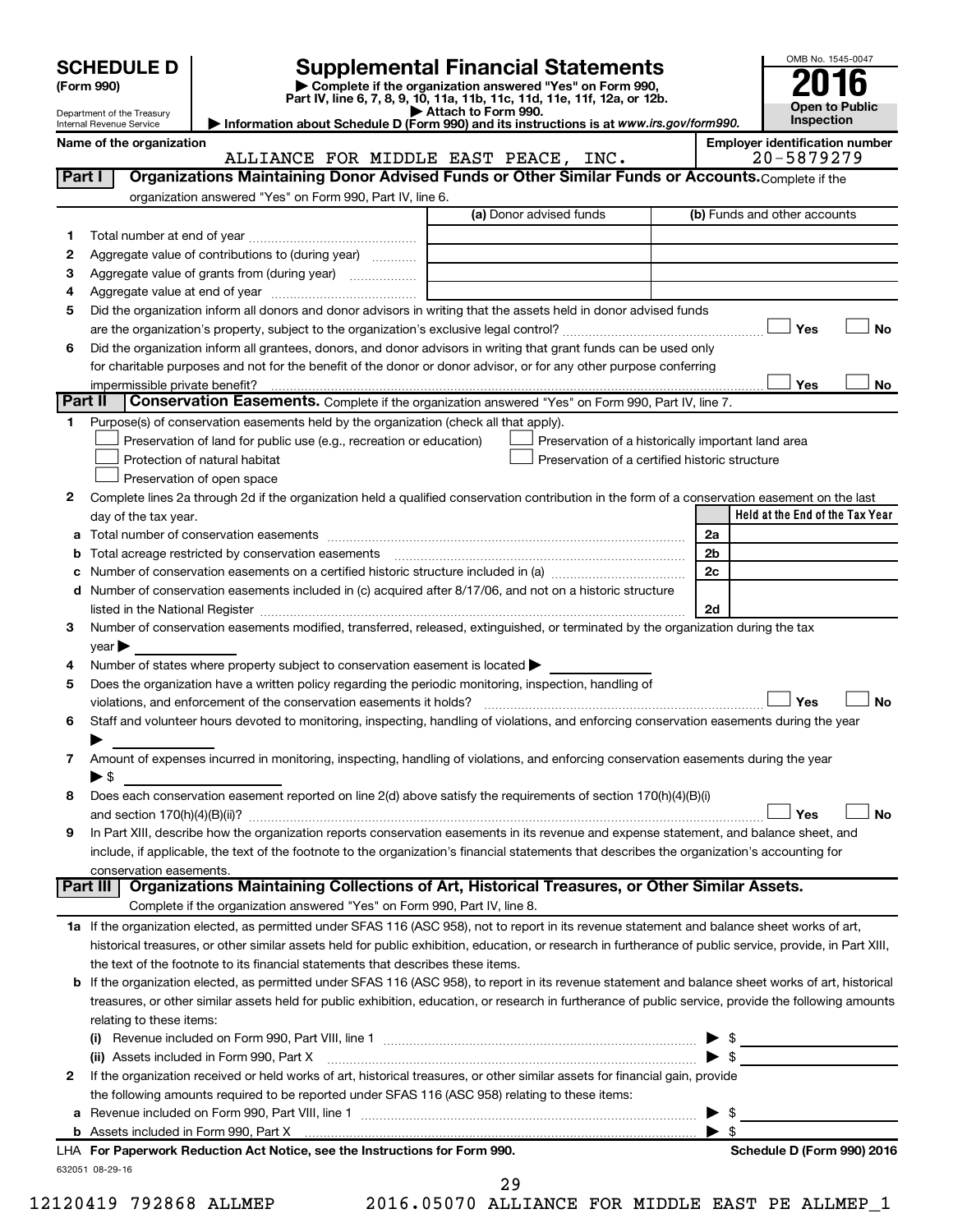|               | Schedule D (Form 990) 2016                                                                                                                                                                                                     | ALLIANCE FOR MIDDLE EAST PEACE, INC. |                |                                                                                                                                                                                                                               |                 | 20-5879279 Page 2 |                |     |           |
|---------------|--------------------------------------------------------------------------------------------------------------------------------------------------------------------------------------------------------------------------------|--------------------------------------|----------------|-------------------------------------------------------------------------------------------------------------------------------------------------------------------------------------------------------------------------------|-----------------|-------------------|----------------|-----|-----------|
|               | Part III<br>Organizations Maintaining Collections of Art, Historical Treasures, or Other Similar Assets (continued)                                                                                                            |                                      |                |                                                                                                                                                                                                                               |                 |                   |                |     |           |
| З             | Using the organization's acquisition, accession, and other records, check any of the following that are a significant use of its collection items<br>(check all that apply):                                                   |                                      |                |                                                                                                                                                                                                                               |                 |                   |                |     |           |
| a             | Public exhibition                                                                                                                                                                                                              |                                      |                | Loan or exchange programs                                                                                                                                                                                                     |                 |                   |                |     |           |
| b             | Scholarly research                                                                                                                                                                                                             |                                      |                | Other and the contract of the contract of the contract of the contract of the contract of the contract of the contract of the contract of the contract of the contract of the contract of the contract of the contract of the |                 |                   |                |     |           |
| c             | Preservation for future generations                                                                                                                                                                                            |                                      |                |                                                                                                                                                                                                                               |                 |                   |                |     |           |
| 4             | Provide a description of the organization's collections and explain how they further the organization's exempt purpose in Part XIII.                                                                                           |                                      |                |                                                                                                                                                                                                                               |                 |                   |                |     |           |
| 5             | During the year, did the organization solicit or receive donations of art, historical treasures, or other similar assets                                                                                                       |                                      |                |                                                                                                                                                                                                                               |                 |                   |                |     |           |
|               |                                                                                                                                                                                                                                |                                      |                |                                                                                                                                                                                                                               |                 |                   | Yes            |     | No        |
|               | Part IV<br><b>Escrow and Custodial Arrangements.</b> Complete if the organization answered "Yes" on Form 990, Part IV, line 9, or                                                                                              |                                      |                |                                                                                                                                                                                                                               |                 |                   |                |     |           |
|               | reported an amount on Form 990, Part X, line 21.                                                                                                                                                                               |                                      |                |                                                                                                                                                                                                                               |                 |                   |                |     |           |
|               | 1a Is the organization an agent, trustee, custodian or other intermediary for contributions or other assets not included                                                                                                       |                                      |                |                                                                                                                                                                                                                               |                 |                   |                |     |           |
|               | on Form 990, Part X? [11] matter and the contract of the contract of the contract of the contract of the contract of the contract of the contract of the contract of the contract of the contract of the contract of the contr |                                      |                |                                                                                                                                                                                                                               |                 |                   | Yes            |     | <b>No</b> |
|               | b If "Yes," explain the arrangement in Part XIII and complete the following table:                                                                                                                                             |                                      |                |                                                                                                                                                                                                                               |                 |                   |                |     |           |
|               |                                                                                                                                                                                                                                |                                      |                |                                                                                                                                                                                                                               |                 |                   | Amount         |     |           |
|               |                                                                                                                                                                                                                                |                                      |                |                                                                                                                                                                                                                               | 1c              |                   |                |     |           |
|               |                                                                                                                                                                                                                                |                                      |                |                                                                                                                                                                                                                               | 1d              |                   |                |     |           |
|               | e Distributions during the year manufactured and continuum control of the control of the control of the state of the control of the control of the control of the control of the control of the control of the control of the  |                                      |                |                                                                                                                                                                                                                               | 1e              |                   |                |     |           |
| f.            |                                                                                                                                                                                                                                |                                      |                |                                                                                                                                                                                                                               | 1f              |                   |                |     |           |
|               | 2a Did the organization include an amount on Form 990, Part X, line 21, for escrow or custodial account liability?                                                                                                             |                                      |                |                                                                                                                                                                                                                               |                 |                   | Yes            |     | No        |
| <b>Part V</b> | <b>b</b> If "Yes," explain the arrangement in Part XIII. Check here if the explanation has been provided on Part XIII<br><b>Endowment Funds.</b> Complete if the organization answered "Yes" on Form 990, Part IV, line 10.    |                                      |                |                                                                                                                                                                                                                               |                 |                   |                |     |           |
|               |                                                                                                                                                                                                                                | (a) Current year                     | (b) Prior year | (c) Two years back $\vert$ (d) Three years back $\vert$ (e) Four years back                                                                                                                                                   |                 |                   |                |     |           |
|               | 1a Beginning of year balance                                                                                                                                                                                                   |                                      |                |                                                                                                                                                                                                                               |                 |                   |                |     |           |
| b             |                                                                                                                                                                                                                                |                                      |                |                                                                                                                                                                                                                               |                 |                   |                |     |           |
| c             | Net investment earnings, gains, and losses                                                                                                                                                                                     |                                      |                |                                                                                                                                                                                                                               |                 |                   |                |     |           |
|               |                                                                                                                                                                                                                                |                                      |                |                                                                                                                                                                                                                               |                 |                   |                |     |           |
|               | e Other expenditures for facilities                                                                                                                                                                                            |                                      |                |                                                                                                                                                                                                                               |                 |                   |                |     |           |
|               | and programs                                                                                                                                                                                                                   |                                      |                |                                                                                                                                                                                                                               |                 |                   |                |     |           |
|               |                                                                                                                                                                                                                                |                                      |                |                                                                                                                                                                                                                               |                 |                   |                |     |           |
| g             |                                                                                                                                                                                                                                |                                      |                |                                                                                                                                                                                                                               |                 |                   |                |     |           |
| 2             | Provide the estimated percentage of the current year end balance (line 1g, column (a)) held as:                                                                                                                                |                                      |                |                                                                                                                                                                                                                               |                 |                   |                |     |           |
| а             | Board designated or quasi-endowment >                                                                                                                                                                                          |                                      | %              |                                                                                                                                                                                                                               |                 |                   |                |     |           |
| b             | Permanent endowment                                                                                                                                                                                                            | %                                    |                |                                                                                                                                                                                                                               |                 |                   |                |     |           |
|               | <b>c</b> Temporarily restricted endowment $\blacktriangleright$                                                                                                                                                                | %                                    |                |                                                                                                                                                                                                                               |                 |                   |                |     |           |
|               | The percentages on lines 2a, 2b, and 2c should equal 100%.                                                                                                                                                                     |                                      |                |                                                                                                                                                                                                                               |                 |                   |                |     |           |
|               | 3a Are there endowment funds not in the possession of the organization that are held and administered for the organization                                                                                                     |                                      |                |                                                                                                                                                                                                                               |                 |                   |                |     |           |
|               | by:                                                                                                                                                                                                                            |                                      |                |                                                                                                                                                                                                                               |                 |                   |                | Yes | No        |
|               | (i)                                                                                                                                                                                                                            |                                      |                |                                                                                                                                                                                                                               |                 |                   | 3a(i)          |     |           |
|               |                                                                                                                                                                                                                                |                                      |                |                                                                                                                                                                                                                               |                 |                   | 3a(ii)         |     |           |
|               |                                                                                                                                                                                                                                |                                      |                |                                                                                                                                                                                                                               |                 |                   | 3b             |     |           |
| 4             | Describe in Part XIII the intended uses of the organization's endowment funds.<br><b>Land, Buildings, and Equipment.</b><br><b>Part VI</b>                                                                                     |                                      |                |                                                                                                                                                                                                                               |                 |                   |                |     |           |
|               | Complete if the organization answered "Yes" on Form 990, Part IV, line 11a. See Form 990, Part X, line 10.                                                                                                                     |                                      |                |                                                                                                                                                                                                                               |                 |                   |                |     |           |
|               | Description of property                                                                                                                                                                                                        | (a) Cost or other                    |                | (b) Cost or other                                                                                                                                                                                                             | (c) Accumulated |                   | (d) Book value |     |           |
|               |                                                                                                                                                                                                                                | basis (investment)                   |                | basis (other)                                                                                                                                                                                                                 | depreciation    |                   |                |     |           |
|               |                                                                                                                                                                                                                                |                                      |                |                                                                                                                                                                                                                               |                 |                   |                |     |           |
|               |                                                                                                                                                                                                                                |                                      |                |                                                                                                                                                                                                                               |                 |                   |                |     |           |
|               |                                                                                                                                                                                                                                |                                      |                |                                                                                                                                                                                                                               |                 |                   |                |     |           |
|               |                                                                                                                                                                                                                                |                                      |                | 684.                                                                                                                                                                                                                          | 684.            |                   |                |     | 0.        |
|               |                                                                                                                                                                                                                                |                                      |                |                                                                                                                                                                                                                               |                 |                   |                |     |           |
|               | Total. Add lines 1a through 1e. (Column (d) must equal Form 990, Part X, column (B), line 10c.)                                                                                                                                |                                      |                |                                                                                                                                                                                                                               |                 |                   |                |     | 0.        |
|               |                                                                                                                                                                                                                                |                                      |                |                                                                                                                                                                                                                               |                 |                   |                |     |           |

**Schedule D (Form 990) 2016**

632052 08-29-16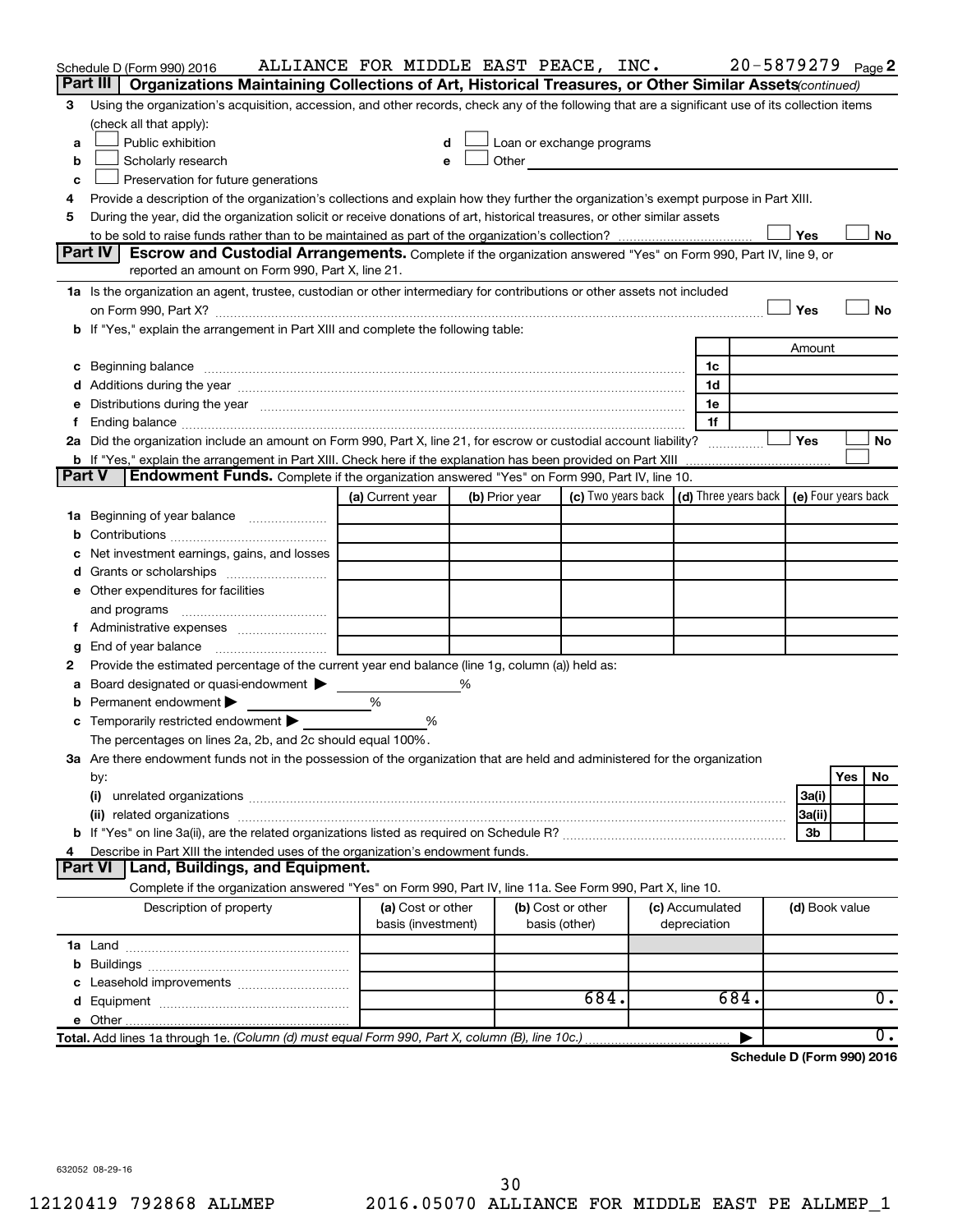|                            | Complete if the organization answered "Yes" on Form 990, Part IV, line 11b. See Form 990, Part X, line 12.                                                                                                                                                                                                       |                 |                |                                                           |
|----------------------------|------------------------------------------------------------------------------------------------------------------------------------------------------------------------------------------------------------------------------------------------------------------------------------------------------------------|-----------------|----------------|-----------------------------------------------------------|
|                            | (a) Description of security or category (including name of security)                                                                                                                                                                                                                                             | (b) Book value  |                | (c) Method of valuation: Cost or end-of-year market value |
|                            | (1) Financial derivatives                                                                                                                                                                                                                                                                                        |                 |                |                                                           |
|                            |                                                                                                                                                                                                                                                                                                                  |                 |                |                                                           |
| $(3)$ Other                |                                                                                                                                                                                                                                                                                                                  |                 |                |                                                           |
| (A)                        |                                                                                                                                                                                                                                                                                                                  |                 |                |                                                           |
| (B)                        |                                                                                                                                                                                                                                                                                                                  |                 |                |                                                           |
| (C)                        |                                                                                                                                                                                                                                                                                                                  |                 |                |                                                           |
| (D)                        |                                                                                                                                                                                                                                                                                                                  |                 |                |                                                           |
| (E)                        |                                                                                                                                                                                                                                                                                                                  |                 |                |                                                           |
| (F)<br>(G)                 |                                                                                                                                                                                                                                                                                                                  |                 |                |                                                           |
| (H)                        |                                                                                                                                                                                                                                                                                                                  |                 |                |                                                           |
|                            | Total. (Col. (b) must equal Form 990, Part X, col. (B) line 12.)                                                                                                                                                                                                                                                 |                 |                |                                                           |
|                            | Part VIII Investments - Program Related.                                                                                                                                                                                                                                                                         |                 |                |                                                           |
|                            | Complete if the organization answered "Yes" on Form 990, Part IV, line 11c. See Form 990, Part X, line 13.                                                                                                                                                                                                       |                 |                |                                                           |
|                            | (a) Description of investment                                                                                                                                                                                                                                                                                    | (b) Book value  |                | (c) Method of valuation: Cost or end-of-year market value |
| (1)                        |                                                                                                                                                                                                                                                                                                                  |                 |                |                                                           |
| (2)                        |                                                                                                                                                                                                                                                                                                                  |                 |                |                                                           |
| (3)                        |                                                                                                                                                                                                                                                                                                                  |                 |                |                                                           |
| (4)                        |                                                                                                                                                                                                                                                                                                                  |                 |                |                                                           |
| (5)                        |                                                                                                                                                                                                                                                                                                                  |                 |                |                                                           |
| (6)                        |                                                                                                                                                                                                                                                                                                                  |                 |                |                                                           |
| (7)                        |                                                                                                                                                                                                                                                                                                                  |                 |                |                                                           |
| (8)                        |                                                                                                                                                                                                                                                                                                                  |                 |                |                                                           |
| (9)                        |                                                                                                                                                                                                                                                                                                                  |                 |                |                                                           |
| <b>Part IX</b>             | Total. (Col. (b) must equal Form 990, Part X, col. (B) line 13.)<br><b>Other Assets.</b>                                                                                                                                                                                                                         |                 |                |                                                           |
|                            |                                                                                                                                                                                                                                                                                                                  |                 |                |                                                           |
|                            |                                                                                                                                                                                                                                                                                                                  |                 |                |                                                           |
|                            | Complete if the organization answered "Yes" on Form 990, Part IV, line 11d. See Form 990, Part X, line 15.                                                                                                                                                                                                       | (a) Description |                | (b) Book value                                            |
|                            |                                                                                                                                                                                                                                                                                                                  |                 |                |                                                           |
| (1)                        |                                                                                                                                                                                                                                                                                                                  |                 |                |                                                           |
| (2)                        |                                                                                                                                                                                                                                                                                                                  |                 |                |                                                           |
| (3)<br>(4)                 |                                                                                                                                                                                                                                                                                                                  |                 |                |                                                           |
| (5)                        |                                                                                                                                                                                                                                                                                                                  |                 |                |                                                           |
| (6)                        |                                                                                                                                                                                                                                                                                                                  |                 |                |                                                           |
| (7)                        |                                                                                                                                                                                                                                                                                                                  |                 |                |                                                           |
| (8)                        |                                                                                                                                                                                                                                                                                                                  |                 |                |                                                           |
| (9)                        |                                                                                                                                                                                                                                                                                                                  |                 |                |                                                           |
|                            | Total. (Column (b) must equal Form 990, Part X, col. (B) line 15.)                                                                                                                                                                                                                                               |                 |                |                                                           |
|                            | <b>Other Liabilities.</b>                                                                                                                                                                                                                                                                                        |                 |                |                                                           |
|                            | Complete if the organization answered "Yes" on Form 990, Part IV, line 11e or 11f. See Form 990, Part X, line 25.                                                                                                                                                                                                |                 |                |                                                           |
|                            | (a) Description of liability                                                                                                                                                                                                                                                                                     |                 | (b) Book value |                                                           |
| (1)                        | Federal income taxes                                                                                                                                                                                                                                                                                             |                 |                |                                                           |
| (2)                        |                                                                                                                                                                                                                                                                                                                  |                 |                |                                                           |
| (3)                        |                                                                                                                                                                                                                                                                                                                  |                 |                |                                                           |
| (4)                        |                                                                                                                                                                                                                                                                                                                  |                 |                |                                                           |
| (5)                        |                                                                                                                                                                                                                                                                                                                  |                 |                |                                                           |
| (6)<br>(7)                 |                                                                                                                                                                                                                                                                                                                  |                 |                |                                                           |
| <b>Part X</b><br>1.<br>(8) |                                                                                                                                                                                                                                                                                                                  |                 |                |                                                           |
| (9)                        |                                                                                                                                                                                                                                                                                                                  |                 |                |                                                           |
|                            | Total. (Column (b) must equal Form 990, Part X, col. (B) line 25.)                                                                                                                                                                                                                                               |                 |                |                                                           |
|                            | 2. Liability for uncertain tax positions. In Part XIII, provide the text of the footnote to the organization's financial statements that reports the<br>organization's liability for uncertain tax positions under FIN 48 (ASC 740). Check here if the text of the footnote has been provided in Part XIII $ X $ |                 |                |                                                           |

Schedule D (Form 990) 2016  $\;$  <code>ALLIANCE FOR MIDDLE EAST PEACE, INC.</code>  $\;$   $\;$  20-5879279 <code>Page</code>

20-5879279 Page 3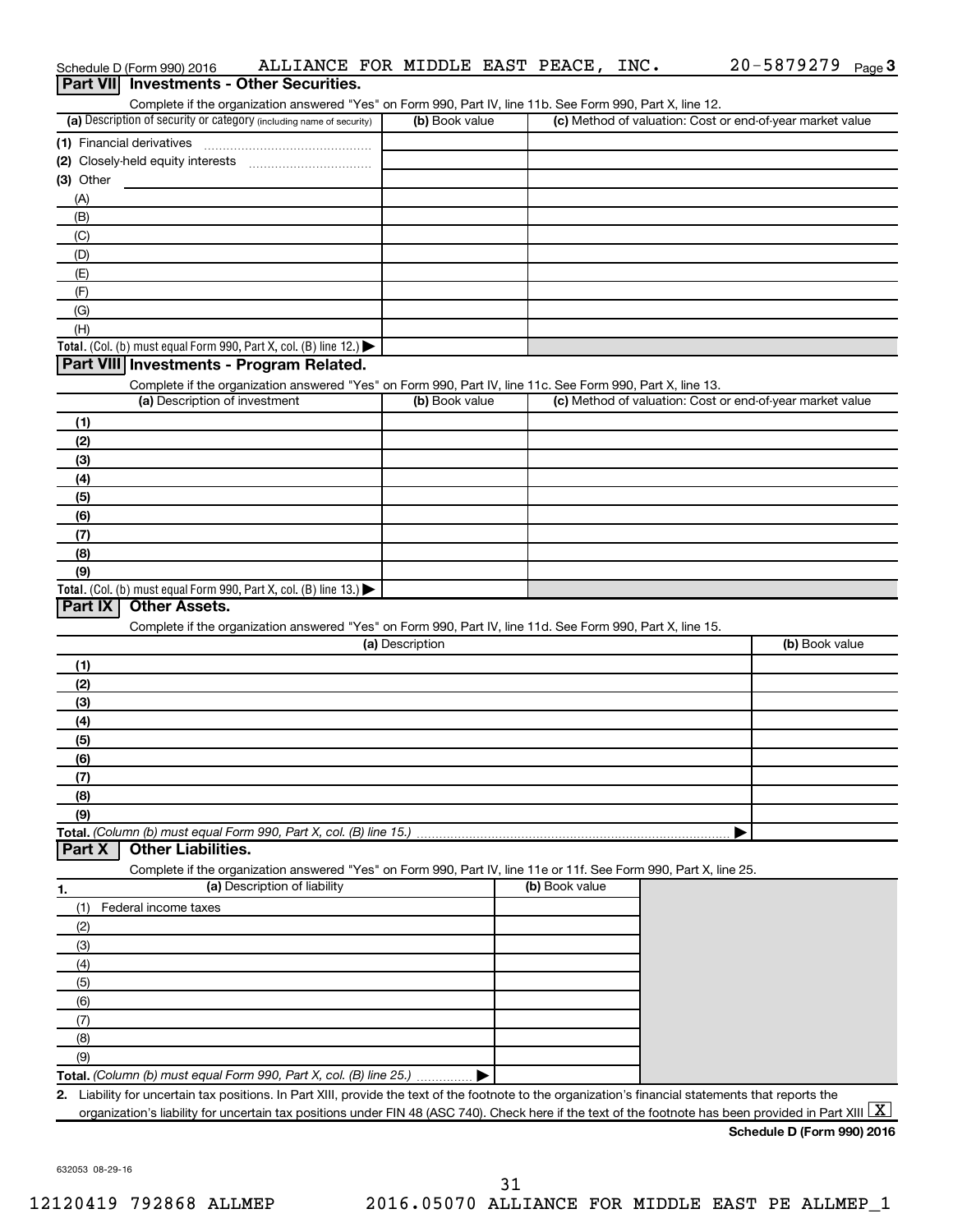|    | ALLIANCE FOR MIDDLE EAST PEACE, INC.<br>Schedule D (Form 990) 2016                                                                                                                                                                  |                |         |                | $20 - 5879279$ Page 4 |
|----|-------------------------------------------------------------------------------------------------------------------------------------------------------------------------------------------------------------------------------------|----------------|---------|----------------|-----------------------|
|    | Reconciliation of Revenue per Audited Financial Statements With Revenue per Return.<br><b>Part XI</b>                                                                                                                               |                |         |                |                       |
|    | Complete if the organization answered "Yes" on Form 990, Part IV, line 12a.                                                                                                                                                         |                |         |                |                       |
| 1  | Total revenue, gains, and other support per audited financial statements                                                                                                                                                            |                |         | $\overline{1}$ | 676103.               |
| 2  | Amounts included on line 1 but not on Form 990, Part VIII, line 12:                                                                                                                                                                 |                |         |                |                       |
| a  |                                                                                                                                                                                                                                     | 2a             |         |                |                       |
|    |                                                                                                                                                                                                                                     | 2 <sub>b</sub> | 297229. |                |                       |
| c  |                                                                                                                                                                                                                                     | 2c             |         |                |                       |
| d  | Other (Describe in Part XIII.) <b>2006</b> 2007 2010 2010 2010 2010 2011 2012 2013 2014 2015 2016 2017 2018 2019 2016 2016 2017 2018 2019 2016 2017 2018 2019 2016 2017 2018 2019 2018 2019 2016 2017 2018 2019 2019 2019 2018 2019 | 2d             |         |                |                       |
| е  |                                                                                                                                                                                                                                     |                |         | <b>2e</b>      | 297229.               |
| 3  |                                                                                                                                                                                                                                     |                |         | 3              | 378874.               |
| 4  | Amounts included on Form 990, Part VIII, line 12, but not on line 1:                                                                                                                                                                |                |         |                |                       |
|    | Investment expenses not included on Form 990, Part VIII, line 7b [11, 11, 120]   4a                                                                                                                                                 |                |         |                |                       |
|    |                                                                                                                                                                                                                                     | 4 <sub>h</sub> |         |                |                       |
|    | c Add lines 4a and 4b                                                                                                                                                                                                               |                |         | 4с             | 0.                    |
|    |                                                                                                                                                                                                                                     |                |         | $\mathbf{5}$   | 378874.               |
|    |                                                                                                                                                                                                                                     |                |         |                |                       |
|    | Part XII   Reconciliation of Expenses per Audited Financial Statements With Expenses per Return.                                                                                                                                    |                |         |                |                       |
|    | Complete if the organization answered "Yes" on Form 990, Part IV, line 12a.                                                                                                                                                         |                |         |                |                       |
| 1. |                                                                                                                                                                                                                                     |                |         | $\mathbf{1}$   | 784568.               |
| 2  | Amounts included on line 1 but not on Form 990, Part IX, line 25:                                                                                                                                                                   |                |         |                |                       |
| a  |                                                                                                                                                                                                                                     | 2a             | 297229. |                |                       |
| b  |                                                                                                                                                                                                                                     | 2 <sub>b</sub> |         |                |                       |
|    |                                                                                                                                                                                                                                     | 2 <sub>c</sub> |         |                |                       |
| d  |                                                                                                                                                                                                                                     | 2d             |         |                |                       |
|    |                                                                                                                                                                                                                                     |                |         | 2е             | 297229.               |
| 3  |                                                                                                                                                                                                                                     |                |         | 3              | 487339.               |
| 4  | Amounts included on Form 990, Part IX, line 25, but not on line 1:                                                                                                                                                                  |                |         |                |                       |
| a  | Investment expenses not included on Form 990, Part VIII, line 7b   4a                                                                                                                                                               |                |         |                |                       |
|    |                                                                                                                                                                                                                                     | 4 <sub>b</sub> |         |                |                       |
|    | c Add lines 4a and 4b                                                                                                                                                                                                               |                |         | 4с             | 0.                    |
|    | Part XIII Supplemental Information.                                                                                                                                                                                                 |                |         | 5              | 487339.               |

Provide the descriptions required for Part II, lines 3, 5, and 9; Part III, lines 1a and 4; Part IV, lines 1b and 2b; Part V, line 4; Part X, line 2; Part XI, lines 2d and 4b; and Part XII, lines 2d and 4b. Also complete this part to provide any additional information.

### PART X, LINE 2:

| IN ACCORDANCE WITH AUTHORITATIVE GUIDANCE ON ACCOUNTING FOR UNCERTAINTY IN |
|----------------------------------------------------------------------------|
| INCOME TAXES ISSUED BY THE FASB, THE ORGANIZATION RECOGNIZES TAX           |
| LIABILITIES FOR UNCERTAIN TAX POSITIONS WHEN IT IS MORE LIKELY THAN NOT    |
| THAT A TAX POSITION WILL NOT BE SUSTAINED UPON EXAMINATION AND SETTLEMENT  |
| WITH VARIOUS TAXING AUTHORITIES. LIABILITIES FOR UNCERTAIN TAX POSITIONS   |
| ARE MEASURED BASED UPON THE LARGEST AMOUNT OF BENEFIT THAT IS GREATER THAN |
| 50% LIKELY OF BEING REALIZED UPON SETTLEMENT. THE GUIDANCE ON ACCOUNTING   |
| FOR UNCERTAINTY IN INCOME TAXES ALSO ADDRESSES DE-RECOGNITION,             |
| CLASSIFICATION, INTEREST AND PENALTIES ON INCOME TAXES, AND ACCOUNTING IN  |
| INTERIM PERIODS.                                                           |
|                                                                            |

32

632054 08-29-16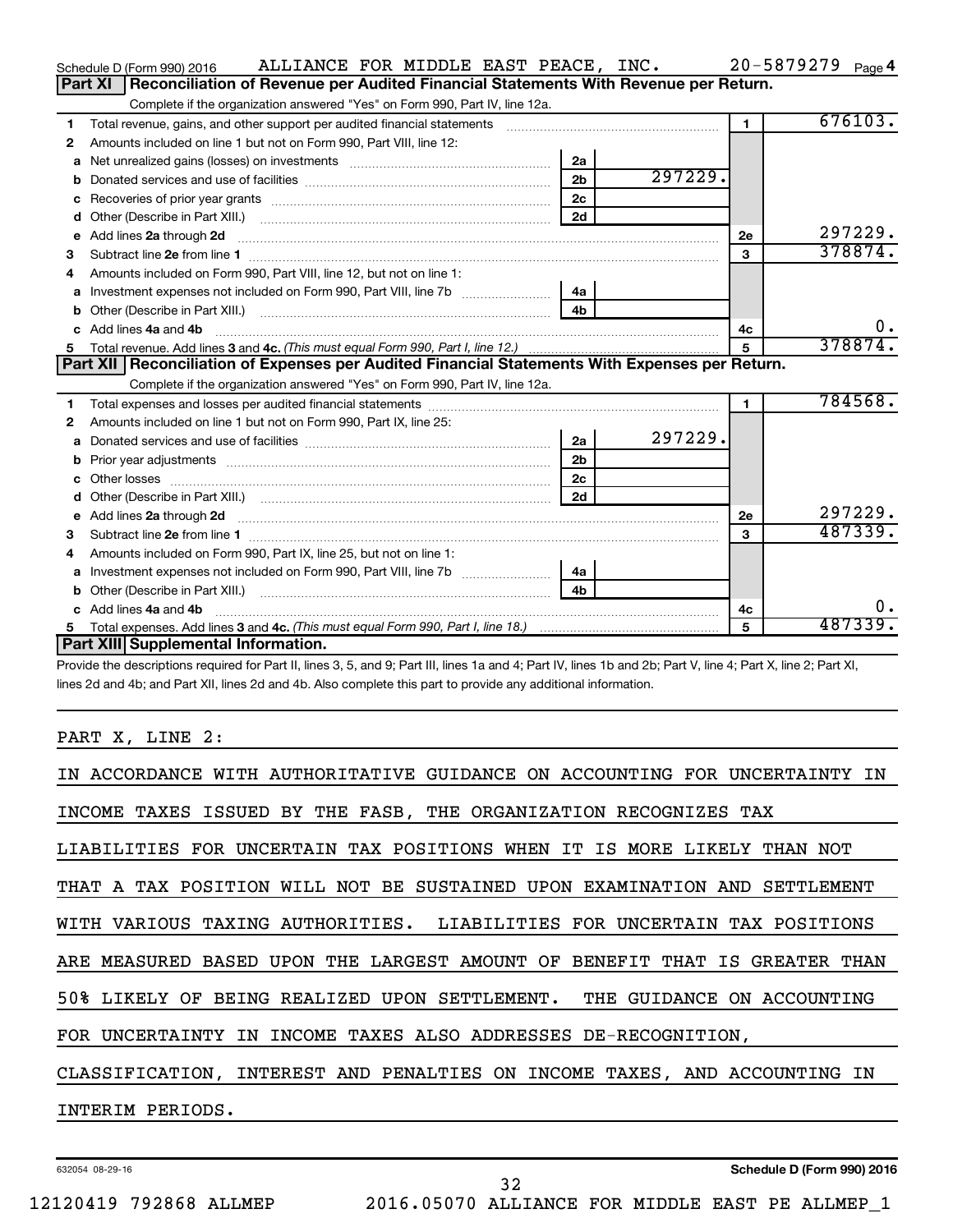|                                                                                           | ALLIANCE FOR MIDDLE EAST PEACE, INC. |     |  | 20-5879279 Page 5          |  |
|-------------------------------------------------------------------------------------------|--------------------------------------|-----|--|----------------------------|--|
| Schedule D (Form 990) 2016 ALLIANCE F<br>Part XIII   Supplemental Information (continued) |                                      |     |  |                            |  |
|                                                                                           |                                      |     |  |                            |  |
|                                                                                           |                                      |     |  |                            |  |
|                                                                                           |                                      |     |  |                            |  |
|                                                                                           |                                      |     |  |                            |  |
|                                                                                           |                                      |     |  |                            |  |
|                                                                                           |                                      |     |  |                            |  |
|                                                                                           |                                      |     |  |                            |  |
|                                                                                           |                                      |     |  |                            |  |
|                                                                                           |                                      |     |  |                            |  |
|                                                                                           |                                      |     |  |                            |  |
|                                                                                           |                                      |     |  |                            |  |
|                                                                                           |                                      |     |  |                            |  |
|                                                                                           |                                      |     |  |                            |  |
|                                                                                           |                                      |     |  |                            |  |
|                                                                                           |                                      |     |  |                            |  |
|                                                                                           |                                      |     |  |                            |  |
|                                                                                           |                                      |     |  |                            |  |
|                                                                                           |                                      |     |  |                            |  |
|                                                                                           |                                      |     |  |                            |  |
|                                                                                           |                                      |     |  |                            |  |
|                                                                                           |                                      |     |  |                            |  |
|                                                                                           |                                      |     |  |                            |  |
|                                                                                           |                                      |     |  |                            |  |
|                                                                                           |                                      |     |  |                            |  |
|                                                                                           |                                      |     |  |                            |  |
|                                                                                           |                                      |     |  |                            |  |
|                                                                                           |                                      |     |  |                            |  |
|                                                                                           |                                      |     |  |                            |  |
|                                                                                           |                                      |     |  |                            |  |
|                                                                                           |                                      |     |  |                            |  |
|                                                                                           |                                      |     |  |                            |  |
|                                                                                           |                                      |     |  |                            |  |
|                                                                                           |                                      |     |  |                            |  |
|                                                                                           |                                      |     |  |                            |  |
|                                                                                           |                                      |     |  |                            |  |
|                                                                                           |                                      |     |  |                            |  |
|                                                                                           |                                      |     |  |                            |  |
|                                                                                           |                                      |     |  |                            |  |
|                                                                                           |                                      |     |  |                            |  |
|                                                                                           |                                      |     |  |                            |  |
| 632055 08-29-16                                                                           |                                      |     |  | Schedule D (Form 990) 2016 |  |
|                                                                                           |                                      | າ າ |  |                            |  |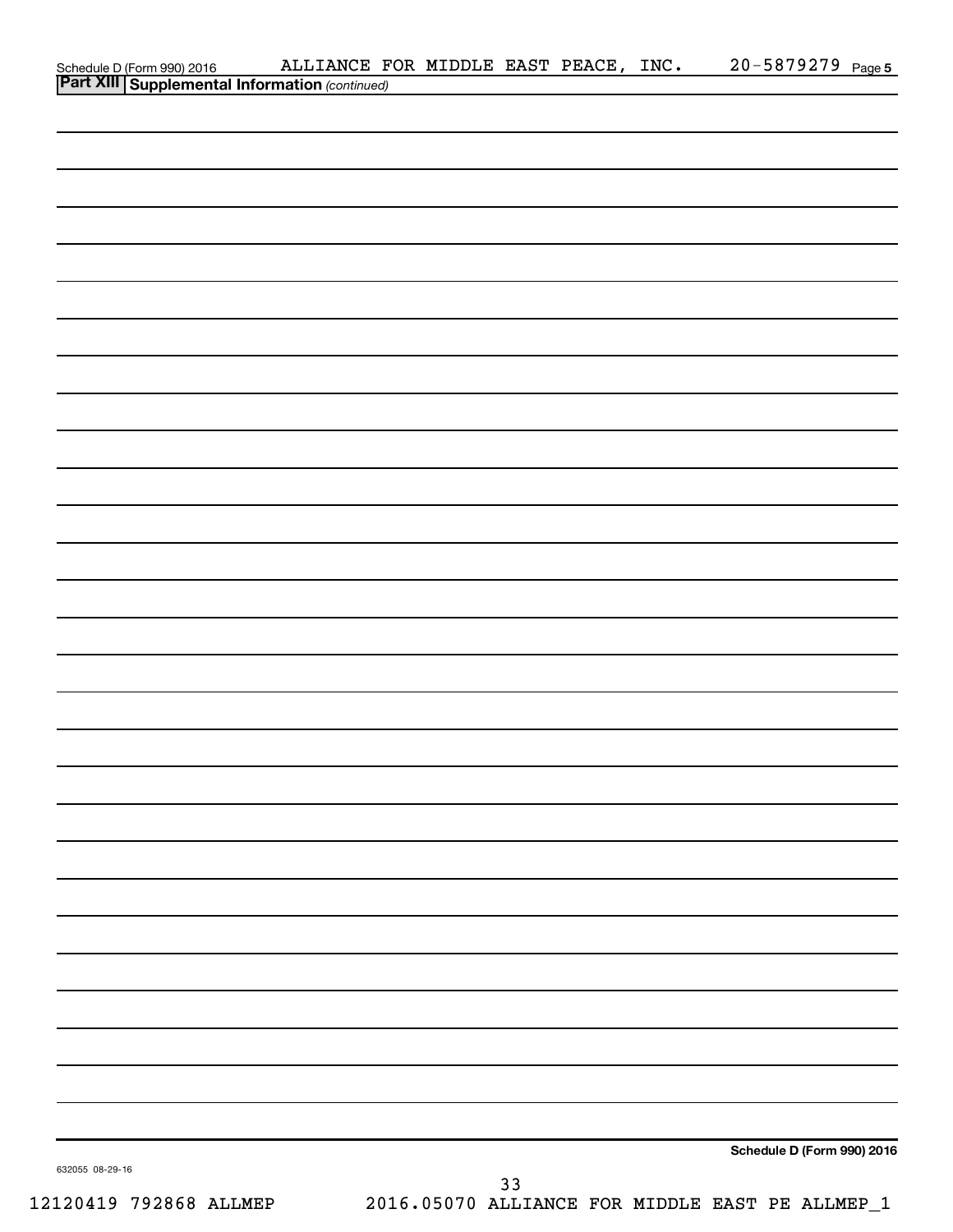| (Form 990)                                           |                                                             |                                                                          | > Complete if the organization answered "Yes" on Form 990, Part IV, line 14b, 15, or 16.                                                                                                                                                             |                        |                                                                                                                 | ZU 10                                                                |           |
|------------------------------------------------------|-------------------------------------------------------------|--------------------------------------------------------------------------|------------------------------------------------------------------------------------------------------------------------------------------------------------------------------------------------------------------------------------------------------|------------------------|-----------------------------------------------------------------------------------------------------------------|----------------------------------------------------------------------|-----------|
| Department of the Treasury                           |                                                             |                                                                          | Attach to Form 990.                                                                                                                                                                                                                                  |                        |                                                                                                                 | <b>Open to Public</b>                                                |           |
| Internal Revenue Service                             |                                                             |                                                                          | Information about Schedule F (Form 990) and its instructions is at www.irs.gov/form990.                                                                                                                                                              |                        |                                                                                                                 | <b>Inspection</b>                                                    |           |
| Name of the organization                             |                                                             |                                                                          |                                                                                                                                                                                                                                                      |                        |                                                                                                                 | <b>Employer identification number</b>                                |           |
| ALLIANCE FOR MIDDLE EAST PEACE, INC.                 |                                                             |                                                                          |                                                                                                                                                                                                                                                      |                        | 20-5879279                                                                                                      |                                                                      |           |
| Part I                                               |                                                             |                                                                          | General Information on Activities Outside the United States. Complete if the organization answered "Yes" on                                                                                                                                          |                        |                                                                                                                 |                                                                      |           |
| Form 990, Part IV, line 14b.                         |                                                             |                                                                          |                                                                                                                                                                                                                                                      |                        |                                                                                                                 |                                                                      |           |
| 1.                                                   |                                                             |                                                                          | For grantmakers. Does the organization maintain records to substantiate the amount of its grants and other assistance,<br>the grantees' eligibility for the grants or assistance, and the selection criteria used to award the grants or assistance? |                        |                                                                                                                 | Yes                                                                  | <b>No</b> |
| $\mathbf{2}$<br>United States.                       |                                                             |                                                                          | For grantmakers. Describe in Part V the organization's procedures for monitoring the use of its grants and other assistance outside the                                                                                                              |                        |                                                                                                                 |                                                                      |           |
| З                                                    |                                                             |                                                                          | Activities per Region. (The following Part I, line 3 table can be duplicated if additional space is needed.)                                                                                                                                         |                        |                                                                                                                 |                                                                      |           |
| (a) Region                                           | (b) Number of $ $ (c) Number of<br>offices<br>in the region | employees,<br>agents, and<br>independent<br>contractors<br>in the region | (d) Activities conducted in the region<br>(by type) (such as, fundraising, pro-<br>gram services, investments, grants to<br>recipients located in the region)                                                                                        |                        | (e) If activity listed in (d)<br>is a program service,<br>describe specific type<br>of service(s) in the region | (f) Total<br>expenditures<br>for and<br>investments<br>in the region |           |
| MIDDLE EAST AND                                      |                                                             |                                                                          |                                                                                                                                                                                                                                                      |                        |                                                                                                                 |                                                                      |           |
| NORTH AFRICA -                                       |                                                             |                                                                          |                                                                                                                                                                                                                                                      | CAPACITY BUILDING,     |                                                                                                                 |                                                                      |           |
| ALGERIA, BAHRAIN,                                    |                                                             |                                                                          |                                                                                                                                                                                                                                                      | MEMBER RELATIONS,      |                                                                                                                 |                                                                      |           |
| DJIBOUTI, EGYPT,                                     |                                                             | 2                                                                        | PROGRAM SERVICES                                                                                                                                                                                                                                     | ADVOCACY AND EDUCATION |                                                                                                                 | 173346.                                                              |           |
|                                                      |                                                             |                                                                          |                                                                                                                                                                                                                                                      |                        |                                                                                                                 |                                                                      |           |
|                                                      |                                                             |                                                                          |                                                                                                                                                                                                                                                      |                        |                                                                                                                 |                                                                      |           |
|                                                      |                                                             |                                                                          |                                                                                                                                                                                                                                                      |                        |                                                                                                                 |                                                                      |           |
|                                                      |                                                             |                                                                          |                                                                                                                                                                                                                                                      |                        |                                                                                                                 |                                                                      |           |
|                                                      |                                                             |                                                                          |                                                                                                                                                                                                                                                      |                        |                                                                                                                 |                                                                      |           |
|                                                      |                                                             |                                                                          |                                                                                                                                                                                                                                                      |                        |                                                                                                                 |                                                                      |           |
|                                                      |                                                             |                                                                          |                                                                                                                                                                                                                                                      |                        |                                                                                                                 |                                                                      |           |
|                                                      |                                                             |                                                                          |                                                                                                                                                                                                                                                      |                        |                                                                                                                 |                                                                      |           |
|                                                      |                                                             |                                                                          |                                                                                                                                                                                                                                                      |                        |                                                                                                                 |                                                                      |           |
|                                                      |                                                             |                                                                          |                                                                                                                                                                                                                                                      |                        |                                                                                                                 |                                                                      |           |
| 3 a Sub-total                                        | $\mathbf{1}$                                                | $\overline{a}$                                                           |                                                                                                                                                                                                                                                      |                        |                                                                                                                 | 173346.                                                              |           |
| <b>b</b> Total from continuation<br>sheets to Part I | 0                                                           | 0                                                                        |                                                                                                                                                                                                                                                      |                        |                                                                                                                 |                                                                      | 0.        |
| c Totals (add lines 3a<br>and 3b)<br>.               | 1                                                           | $\overline{\mathbf{2}}$                                                  |                                                                                                                                                                                                                                                      |                        |                                                                                                                 | 173346.                                                              |           |

**SCHEDULE F** Statement of Activities Outside the United States  $\frac{\text{OMB No. 1545-004}}{200-100}$ 

**For Paperwork Reduction Act Notice, see the Instructions for Form 990. Schedule F (Form 990) 2016** LHA

OMB No. 1545-0047

632071 09-21-16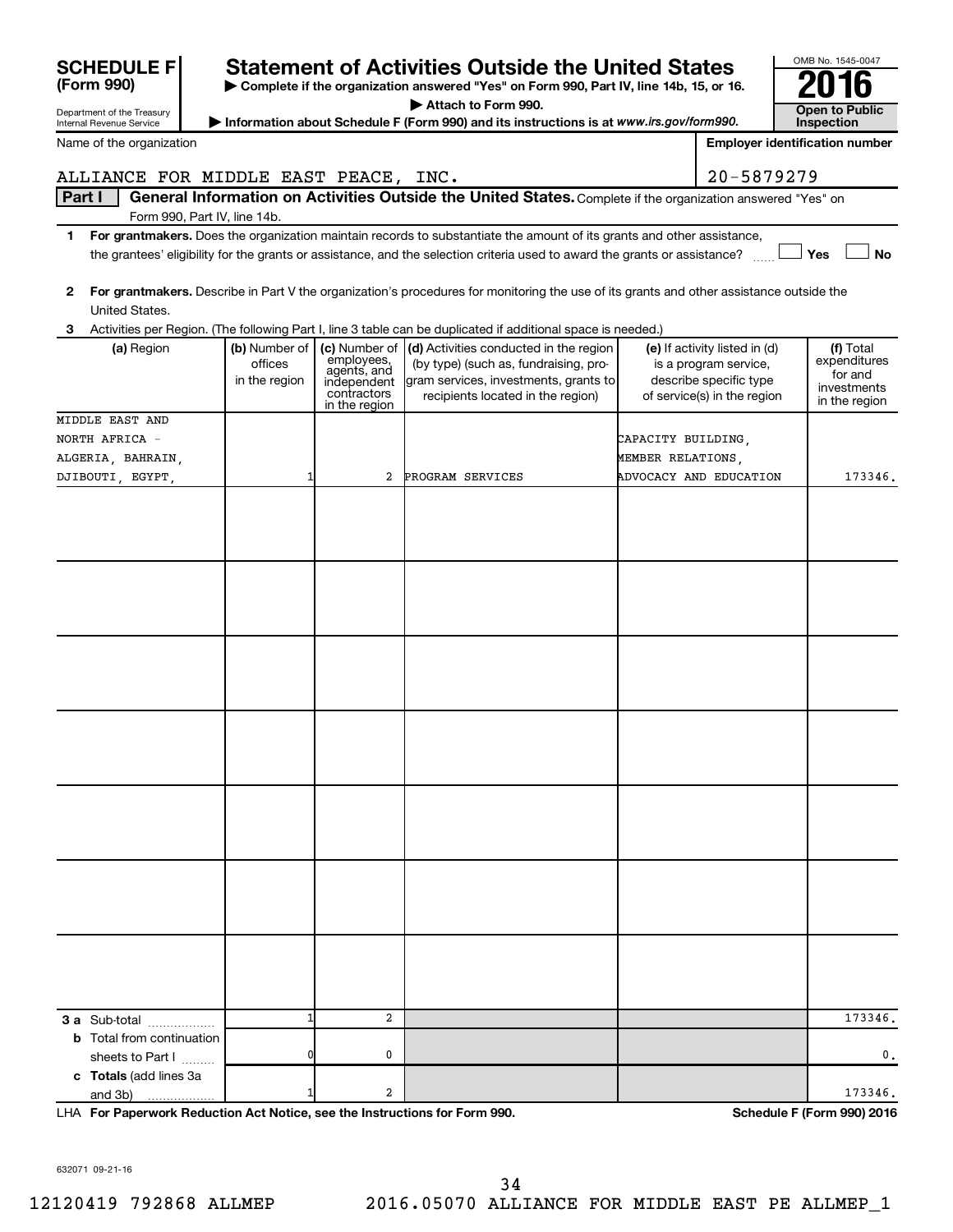Part II | Grants and Other Assistance to Organizations or Entities Outside the United States. Complete if the organization answered "Yes" on Form 990, Part IV, line 15, for any recipient who received more than \$5,000. Part II can be duplicated if additional space is needed.

| $\mathbf{1}$<br>(a) Name of organization                | (b) IRS code section<br>and EIN (if applicable) | (c) Region | (d) Purpose of<br>grant                                                                                                                         | (e) Amount | (f) Manner of<br>of cash grant cash disbursement | (g) Amount of<br>noncash<br>assistance | (h) Description<br>of noncash<br>assistance | (i) Method of<br>valuation (book, FMV,<br>appraisal, other) |
|---------------------------------------------------------|-------------------------------------------------|------------|-------------------------------------------------------------------------------------------------------------------------------------------------|------------|--------------------------------------------------|----------------------------------------|---------------------------------------------|-------------------------------------------------------------|
|                                                         |                                                 |            |                                                                                                                                                 |            |                                                  |                                        |                                             |                                                             |
|                                                         |                                                 |            |                                                                                                                                                 |            |                                                  |                                        |                                             |                                                             |
|                                                         |                                                 |            |                                                                                                                                                 |            |                                                  |                                        |                                             |                                                             |
|                                                         |                                                 |            |                                                                                                                                                 |            |                                                  |                                        |                                             |                                                             |
|                                                         |                                                 |            |                                                                                                                                                 |            |                                                  |                                        |                                             |                                                             |
|                                                         |                                                 |            |                                                                                                                                                 |            |                                                  |                                        |                                             |                                                             |
|                                                         |                                                 |            |                                                                                                                                                 |            |                                                  |                                        |                                             |                                                             |
|                                                         |                                                 |            |                                                                                                                                                 |            |                                                  |                                        |                                             |                                                             |
|                                                         |                                                 |            |                                                                                                                                                 |            |                                                  |                                        |                                             |                                                             |
|                                                         |                                                 |            |                                                                                                                                                 |            |                                                  |                                        |                                             |                                                             |
|                                                         |                                                 |            |                                                                                                                                                 |            |                                                  |                                        |                                             |                                                             |
|                                                         |                                                 |            |                                                                                                                                                 |            |                                                  |                                        |                                             |                                                             |
|                                                         |                                                 |            |                                                                                                                                                 |            |                                                  |                                        |                                             |                                                             |
|                                                         |                                                 |            |                                                                                                                                                 |            |                                                  |                                        |                                             |                                                             |
|                                                         |                                                 |            |                                                                                                                                                 |            |                                                  |                                        |                                             |                                                             |
|                                                         |                                                 |            |                                                                                                                                                 |            |                                                  |                                        |                                             |                                                             |
| $\mathbf{2}$                                            |                                                 |            | Enter total number of recipient organizations listed above that are recognized as charities by the foreign country, recognized as tax-exempt by |            |                                                  |                                        |                                             |                                                             |
|                                                         |                                                 |            |                                                                                                                                                 |            |                                                  |                                        |                                             |                                                             |
| 3 Enter total number of other organizations or entities |                                                 |            |                                                                                                                                                 |            |                                                  |                                        |                                             |                                                             |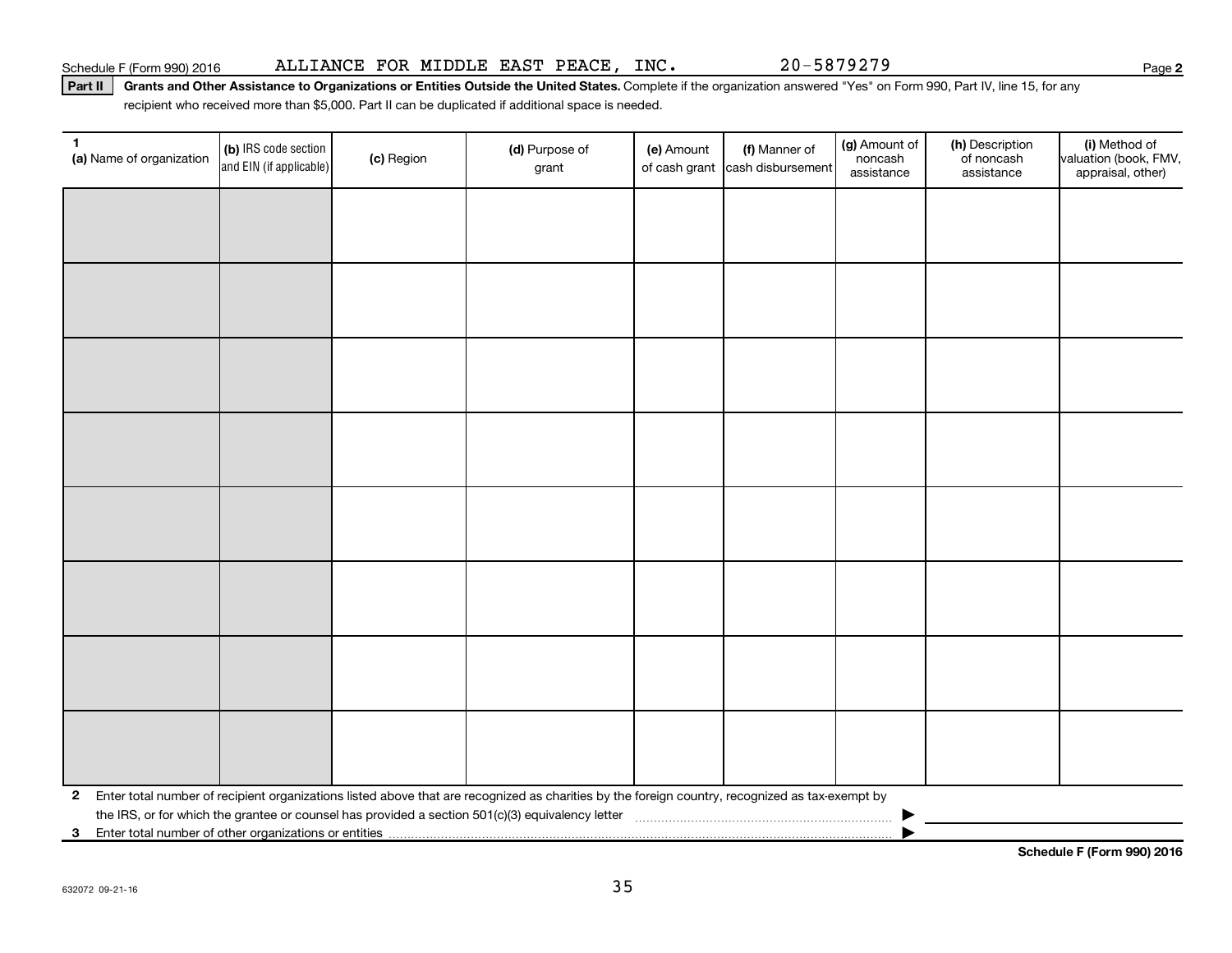### Schedule F (Form 990) 2016 Page ALLIANCE FOR MIDDLE EAST PEACE, INC. 20-5879279

Part III Grants and Other Assistance to Individuals Outside the United States. Complete if the organization answered "Yes" on Form 990, Part IV, line 16. Part III can be duplicated if additional space is needed.

| (a) Type of grant or assistance | (b) Region | (c) Number of (d) Amount of recipients cash grant | (e) Manner of<br>cash disbursement | (f) Amount of<br>noncash<br>assistance | (g) Description of<br>noncash assistance | (h) Method of<br>valuation<br>(book, FMV,<br>appraisal, other) |
|---------------------------------|------------|---------------------------------------------------|------------------------------------|----------------------------------------|------------------------------------------|----------------------------------------------------------------|
|                                 |            |                                                   |                                    |                                        |                                          |                                                                |
|                                 |            |                                                   |                                    |                                        |                                          |                                                                |
|                                 |            |                                                   |                                    |                                        |                                          |                                                                |
|                                 |            |                                                   |                                    |                                        |                                          |                                                                |
|                                 |            |                                                   |                                    |                                        |                                          |                                                                |
|                                 |            |                                                   |                                    |                                        |                                          |                                                                |
|                                 |            |                                                   |                                    |                                        |                                          |                                                                |
|                                 |            |                                                   |                                    |                                        |                                          |                                                                |
|                                 |            |                                                   |                                    |                                        |                                          |                                                                |
|                                 |            |                                                   |                                    |                                        |                                          |                                                                |
|                                 |            |                                                   |                                    |                                        |                                          |                                                                |

**Schedule F (Form 990) 2016**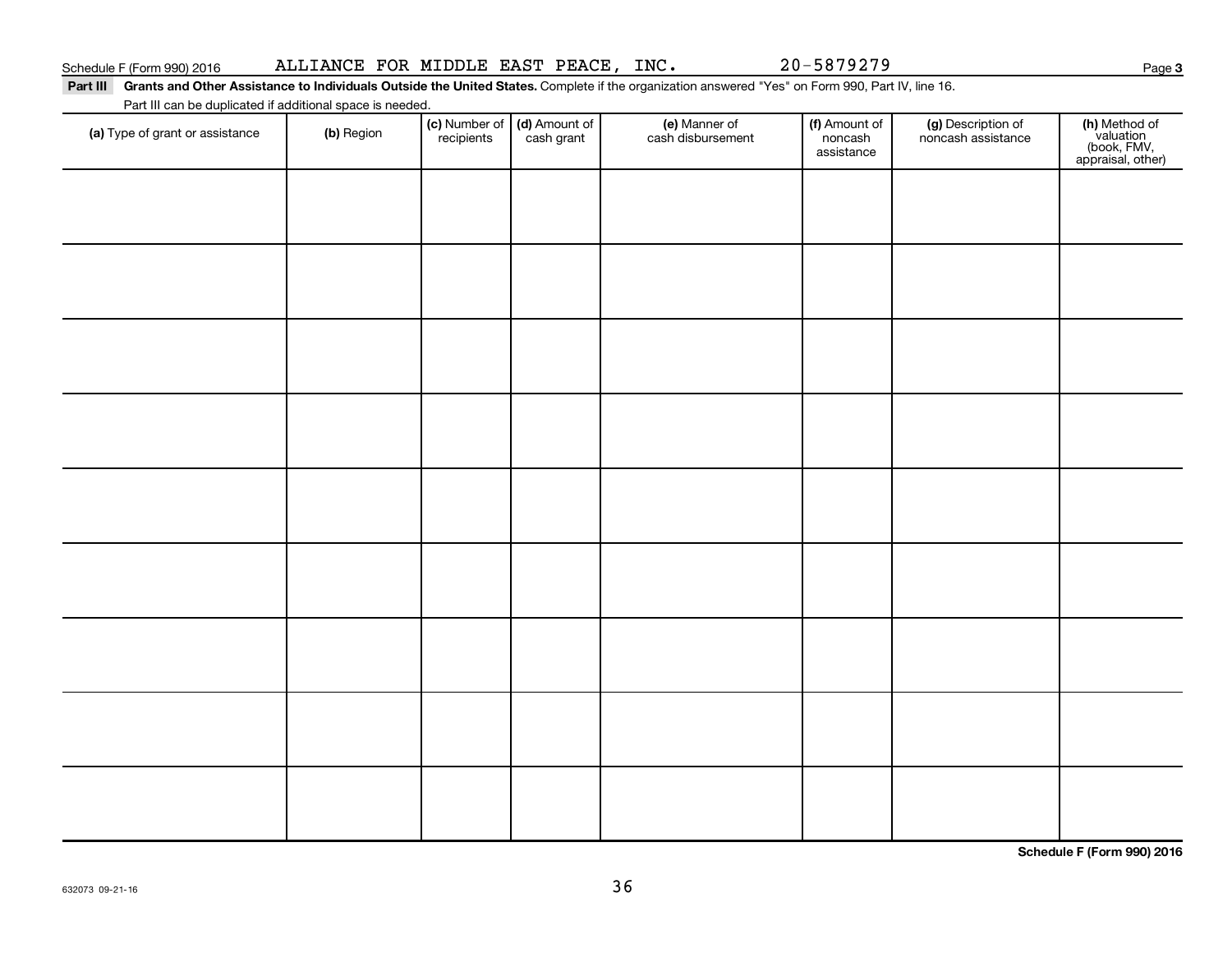| Schedule F (Form 990) 2016     | ALLIANCE FOR MIDDLE EAST |  | PEACE, | INC. | 20-5879279 | Page |
|--------------------------------|--------------------------|--|--------|------|------------|------|
| <b>Part IV   Foreign Forms</b> |                          |  |        |      |            |      |

| 1            | Was the organization a U.S. transferor of property to a foreign corporation during the tax year? If "Yes," the<br>organization may be required to file Form 926, Return by a U.S. Transferor of Property to a Foreign<br>Corporation (see Instructions for Form 926) manufactured control and the control of the control of the control of the control of the control of the control of the control of the control of the control of the control of the | Yes | $ X _{\sf No}$    |
|--------------|---------------------------------------------------------------------------------------------------------------------------------------------------------------------------------------------------------------------------------------------------------------------------------------------------------------------------------------------------------------------------------------------------------------------------------------------------------|-----|-------------------|
| $\mathbf{2}$ | Did the organization have an interest in a foreign trust during the tax year? If "Yes," the organization<br>may be required to separately file Form 3520, Annual Return To Report Transactions With Foreign<br>Trusts and Receipt of Certain Foreign Gifts, and/or Form 3520-A, Annual Information Return of Foreign<br>Trust With a U.S. Owner (see Instructions for Forms 3520 and 3520-A, do not file with Form 990) <i>managery compart</i>         | Yes | $ X _{\text{No}}$ |
| 3            | Did the organization have an ownership interest in a foreign corporation during the tax year? If "Yes,"<br>the organization may be required to file Form 5471, Information Return of U.S. Persons With Respect To                                                                                                                                                                                                                                       | Yes | $X _{N0}$         |
| 4            | Was the organization a direct or indirect shareholder of a passive foreign investment company or a<br>qualified electing fund during the tax year? If "Yes," the organization may be required to file Form 8621,<br>Information Return by a Shareholder of a Passive Foreign Investment Company or Qualified Electing Fund<br>(see Instructions for Form 8621)                                                                                          | Yes | $X _{\text{No}}$  |
| 5            | Did the organization have an ownership interest in a foreign partnership during the tax year? If "Yes,"<br>the organization may be required to file Form 8865, Return of U.S. Persons With Respect to Certain                                                                                                                                                                                                                                           | Yes | $\mid X \mid$ No  |
| 6            | Did the organization have any operations in or related to any boycotting countries during the tax year? If<br>"Yes," the organization may be required to separately file Form 5713, International Boycott Report (see                                                                                                                                                                                                                                   | Yes |                   |

**Schedule F (Form 990) 2016**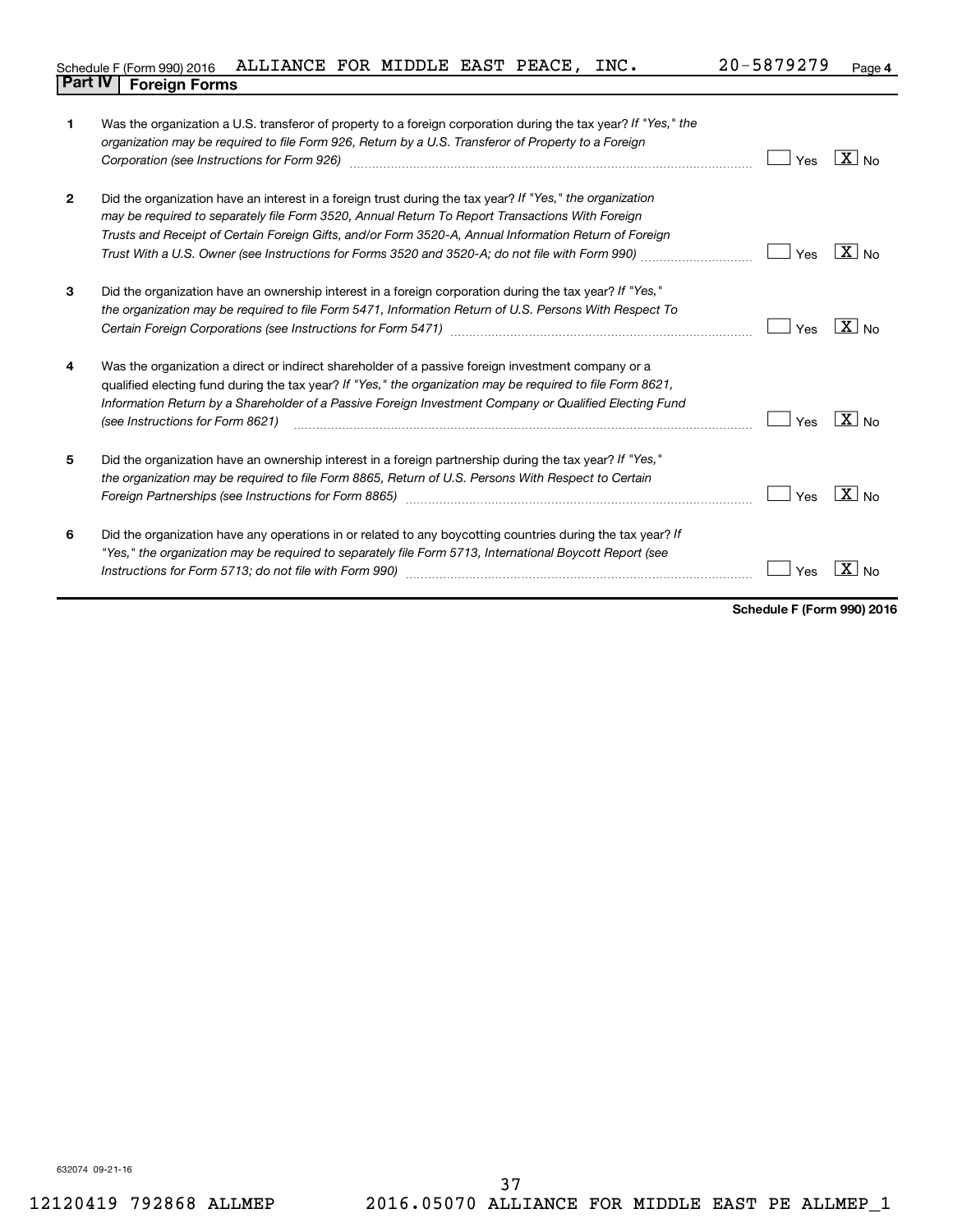|                                                                                                                                       |  | Schedule F (Form 990) 2016                                                                                                          | ALLIANCE FOR MIDDLE EAST PEACE, |  |  |  |  | INC. | $20 - 5879279$ | Page |
|---------------------------------------------------------------------------------------------------------------------------------------|--|-------------------------------------------------------------------------------------------------------------------------------------|---------------------------------|--|--|--|--|------|----------------|------|
| <b>Part V</b><br><b>Supplemental Information</b>                                                                                      |  |                                                                                                                                     |                                 |  |  |  |  |      |                |      |
|                                                                                                                                       |  | Provide the information required by Part I, line 2 (monitoring of funds); Part I, line 3, column (f) (accounting method; amounts of |                                 |  |  |  |  |      |                |      |
| investments vs. expenditures per region); Part II, line 1 (accounting method); Part III (accounting method); and Part III, column (c) |  |                                                                                                                                     |                                 |  |  |  |  |      |                |      |
| (estimated number of recipients), as applicable. Also complete this part to provide any additional information. See instructions.     |  |                                                                                                                                     |                                 |  |  |  |  |      |                |      |
|                                                                                                                                       |  |                                                                                                                                     |                                 |  |  |  |  |      |                |      |

| 632075 09-21-16        | Schedule F (Form 990) 2016                      |
|------------------------|-------------------------------------------------|
|                        | $38\,$                                          |
| 12120419 792868 ALLMEP | 2016.05070 ALLIANCE FOR MIDDLE EAST PE ALLMEP_1 |
|                        |                                                 |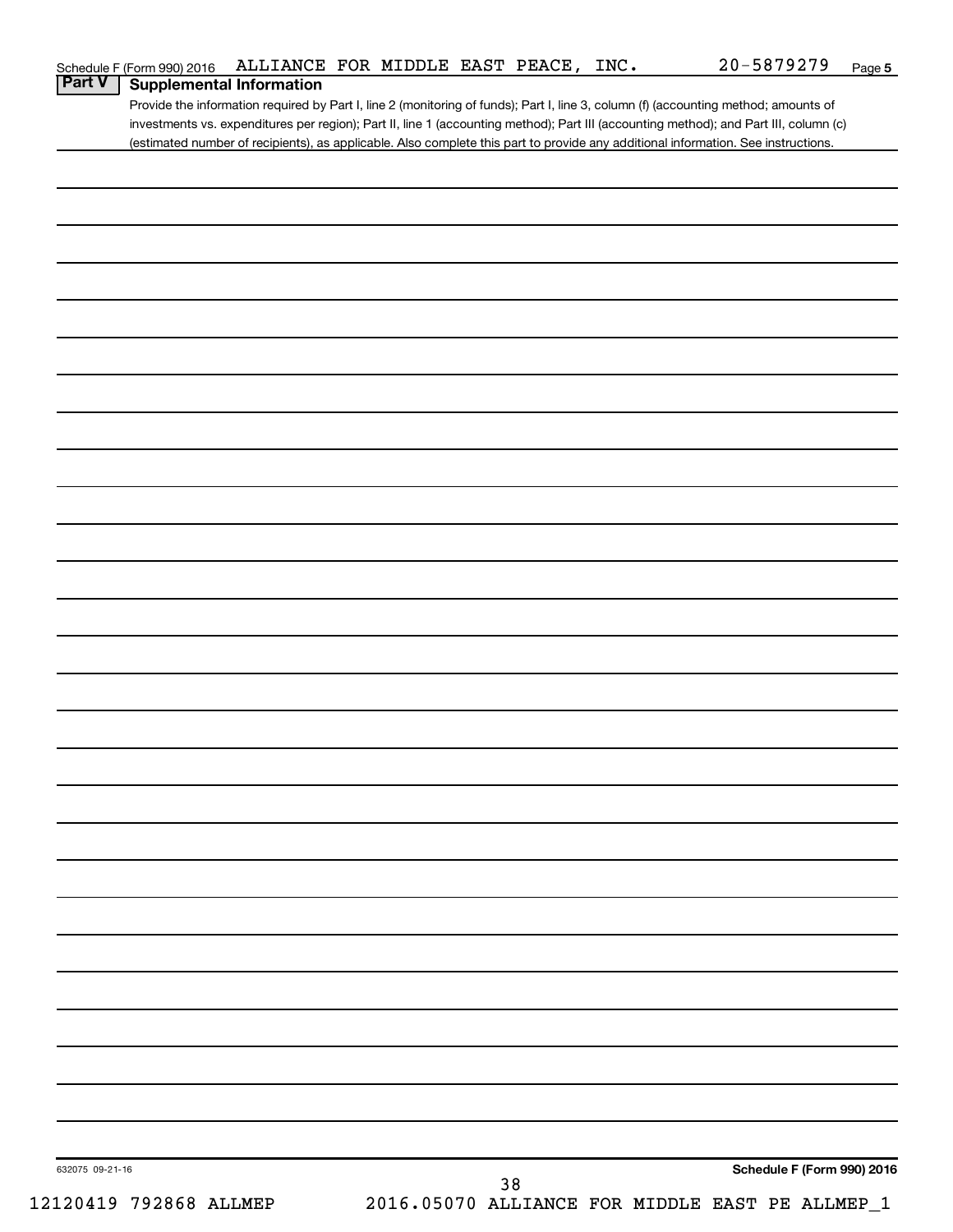**(Form 990 or 990-EZ)**

Department of the Treasury Internal Revenue Service Name of the organization

SCHEDULE O **Supplemental Information to Form 990 or 990-EZ 2016**<br>(Form 990 or 990-EZ) **2016** 

**Complete to provide information for responses to specific questions on Form 990 or 990-EZ or to provide any additional information.**

**| Attach to Form 990 or 990-EZ.**

**Information about Schedule O (Form 990 or 990-EZ) and its instructions is at WWW.irs.gov/form990.** 

OMB No. 1545-0047 **Open to Public Inspection**

ALLIANCE FOR MIDDLE EAST PEACE, INC. 20-5879279

**Employer identification number**

### FORM 990, PART I, LINE 1, DESCRIPTION OF ORGANIZATION MISSION:

RECONCILIATION.

FORM 990, PART VI, SECTION B, LINE 11B:

THE BOARD OF DIRECTORS REVIEWS THE FORM 990 BEFORE IT IS FILED

FORM 990, PART VI, SECTION B, LINE 12C:

THE BOARD OF DIRECTORS ANNUALLY REVIEWS ITS ASSOCIATIONS WITH VENDORS AND

CONTRIBUTORS TO INSURE THERE ARE NO CONFLICTS OF INTEREST

FORM 990, PART VI, SECTION B, LINE 15A:

INDEPENDENT BOARD MEMBERS APPROVE THE SALARY OF THE EXECUTIVE DIRECTOR

FORM 990, PART VI, SECTION C, LINE 19:

THE ORGANIZATION MAKES ITS GOVERNING DOCUMENTS, CONFLICT OF INTEREST POLICY AND FINANCIAL STATEMENTS AVAILABLE TO THE PUBLIC UPON REQUEST

632211 08-25-16 LHA For Paperwork Reduction Act Notice, see the Instructions for Form 990 or 990-EZ. Schedule O (Form 990 or 990-EZ) (2016)

12120419 792868 ALLMEP 2016.05070 ALLIANCE FOR MIDDLE EAST PE ALLMEP\_1 39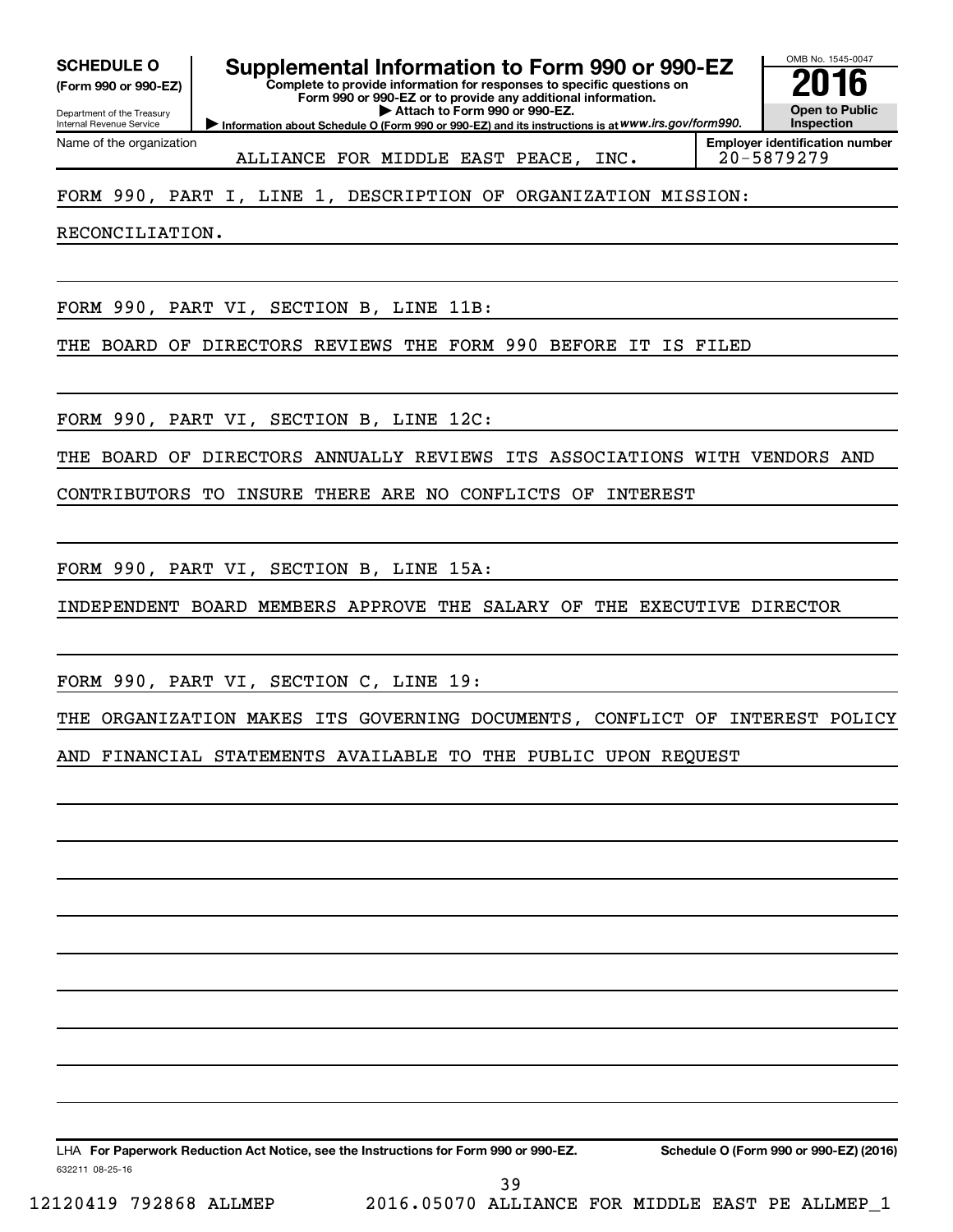### (Rev. January 2017) **Exempt Organization Return** and  $\overline{\text{C}}$  OMB No. 1545-1709 **Form 8868 Application for Automatic Extension of Time To File an**<br>**Exempt Organization Beturn**

**Enter filer's identifying number**

Department of the Treasury Internal Revenue Service

**| File a separate application for each return.**

**Information about Form 8868 and its instructions is at www.irs.gov/form8868.** 

Electronic filing (e-file). You can electronically file Form 8868 to request a 6-month automatic extension of time to file any of the filing of this form, visit www.irs.gov/efile, click on Charities & Non-Profits, and click on e-file for Charities and Non-Profits. forms listed below with the exception of Form 8870, Information Return for Transfers Associated With Certain Personal Benefit Contracts, for which an extension request must be sent to the IRS in paper format (see instructions). For more details on the electronic

### **Automatic 6-Month Extension of Time.** Only submit original (no copies needed).

All corporations required to file an income tax return other than Form 990-T (including 1120-C filers), partnerships, REMICs, and trusts must use Form 7004 to request an extension of time to file income tax returns.

|                                            |                                                                                                                                                                                                                                                                                                                                                                                                                                                                                                                                                                                                                                                                        |      |                                                                                                                                                                       |                                         | Enter mer 3 identifying number           |                         |  |  |
|--------------------------------------------|------------------------------------------------------------------------------------------------------------------------------------------------------------------------------------------------------------------------------------------------------------------------------------------------------------------------------------------------------------------------------------------------------------------------------------------------------------------------------------------------------------------------------------------------------------------------------------------------------------------------------------------------------------------------|------|-----------------------------------------------------------------------------------------------------------------------------------------------------------------------|-----------------------------------------|------------------------------------------|-------------------------|--|--|
| Type or                                    | Name of exempt organization or other filer, see instructions.                                                                                                                                                                                                                                                                                                                                                                                                                                                                                                                                                                                                          |      |                                                                                                                                                                       | Employer identification number (EIN) or |                                          |                         |  |  |
| print                                      |                                                                                                                                                                                                                                                                                                                                                                                                                                                                                                                                                                                                                                                                        |      |                                                                                                                                                                       |                                         |                                          |                         |  |  |
| File by the                                | ALLIANCE FOR MIDDLE EAST PEACE, INC.                                                                                                                                                                                                                                                                                                                                                                                                                                                                                                                                                                                                                                   |      |                                                                                                                                                                       |                                         |                                          | 20-5879279              |  |  |
| due date for<br>filing your<br>return. See | Number, street, and room or suite no. If a P.O. box, see instructions.<br>1725 I STREET NW, NO. 300                                                                                                                                                                                                                                                                                                                                                                                                                                                                                                                                                                    |      |                                                                                                                                                                       |                                         | Social security number (SSN)             |                         |  |  |
| instructions.                              | City, town or post office, state, and ZIP code. For a foreign address, see instructions.<br>WASHINGTON, DC<br>20006                                                                                                                                                                                                                                                                                                                                                                                                                                                                                                                                                    |      |                                                                                                                                                                       |                                         |                                          |                         |  |  |
|                                            | Enter the Return Code for the return that this application is for (file a separate application for each return)                                                                                                                                                                                                                                                                                                                                                                                                                                                                                                                                                        |      |                                                                                                                                                                       |                                         |                                          | $\overline{0}$<br>ı     |  |  |
| Application                                |                                                                                                                                                                                                                                                                                                                                                                                                                                                                                                                                                                                                                                                                        |      | Return Application                                                                                                                                                    |                                         |                                          | Return                  |  |  |
| Is For                                     |                                                                                                                                                                                                                                                                                                                                                                                                                                                                                                                                                                                                                                                                        | Code | Is For                                                                                                                                                                |                                         |                                          | Code                    |  |  |
|                                            | Form 990 or Form 990-EZ                                                                                                                                                                                                                                                                                                                                                                                                                                                                                                                                                                                                                                                | 01   | Form 990-T (corporation)                                                                                                                                              |                                         |                                          | 07                      |  |  |
| Form 990-BL                                |                                                                                                                                                                                                                                                                                                                                                                                                                                                                                                                                                                                                                                                                        | 02   | Form 1041 A                                                                                                                                                           |                                         |                                          | 08                      |  |  |
|                                            | Form 4720 (individual)                                                                                                                                                                                                                                                                                                                                                                                                                                                                                                                                                                                                                                                 | 03   | Form 4720 (other than individual)                                                                                                                                     |                                         |                                          | 09                      |  |  |
| Form 990-PF                                |                                                                                                                                                                                                                                                                                                                                                                                                                                                                                                                                                                                                                                                                        | 04   | Form 5227                                                                                                                                                             |                                         |                                          | 10                      |  |  |
|                                            | Form 990-T (sec. 401(a) or 408(a) trust)                                                                                                                                                                                                                                                                                                                                                                                                                                                                                                                                                                                                                               | 05   | Form 6069                                                                                                                                                             |                                         |                                          | 11                      |  |  |
|                                            | Form 990-T (trust other than above)<br>THE ORGANIZATION                                                                                                                                                                                                                                                                                                                                                                                                                                                                                                                                                                                                                | 06   | Form 8870                                                                                                                                                             |                                         |                                          | 12                      |  |  |
| $\mathbf{1}$<br>$\mathbf{2}$               | If this is for a Group Return, enter the organization's four digit Group Exemption Number (GEN) [16] . If this is for the whole group, check this<br>box $\blacktriangleright$ $\Box$ . If it is for part of the group, check this box $\blacktriangleright$ $\Box$<br>$\sim$ 1<br>I request an automatic 6-month extension of time until<br>for the organization named above. The extension is for the organization's return for:<br>$\Box$ calendar year $\qquad \qquad$ or<br>$\blacktriangleright$ $\boxed{\text{X}}$ tax year beginning SEP 1, 2016<br>If the tax year entered in line 1 is for less than 12 months, check reason:<br>Change in accounting period |      | and attach a list with the names and EINs of all members the extension is for.<br>$\overline{\text{JULY}}$ 15, 2018<br>AUG 31, 2017<br>, and ending<br>Initial return | Final return                            | , to file the exempt organization return |                         |  |  |
| За                                         | If this application is for Forms 990-BL, 990-PF, 990-T, 4720, or 6069, enter the tentative tax, less any                                                                                                                                                                                                                                                                                                                                                                                                                                                                                                                                                               |      |                                                                                                                                                                       |                                         |                                          |                         |  |  |
|                                            | nonrefundable credits. See instructions.                                                                                                                                                                                                                                                                                                                                                                                                                                                                                                                                                                                                                               |      |                                                                                                                                                                       | За                                      | \$                                       | 0.                      |  |  |
| b                                          | If this application is for Forms 990-PF, 990-T, 4720, or 6069, enter any refundable credits and                                                                                                                                                                                                                                                                                                                                                                                                                                                                                                                                                                        |      |                                                                                                                                                                       |                                         |                                          |                         |  |  |
|                                            | estimated tax payments made. Include any prior year overpayment allowed as a credit.                                                                                                                                                                                                                                                                                                                                                                                                                                                                                                                                                                                   |      |                                                                                                                                                                       | 3b                                      | \$                                       | 0.                      |  |  |
| c                                          | Balance due. Subtract line 3b from line 3a. Include your payment with this form, if required,                                                                                                                                                                                                                                                                                                                                                                                                                                                                                                                                                                          |      |                                                                                                                                                                       |                                         |                                          |                         |  |  |
|                                            | by using EFTPS (Electronic Federal Tax Payment System). See instructions.                                                                                                                                                                                                                                                                                                                                                                                                                                                                                                                                                                                              |      |                                                                                                                                                                       | Зс                                      |                                          | 0.                      |  |  |
| instructions.<br>LHA                       | Caution: If you are going to make an electronic funds withdrawal (direct debit) with this Form 8868, see Form 8453-EO and Form 8879-EO for payment<br>For Privacy Act and Paperwork Reduction Act Notice, see instructions.                                                                                                                                                                                                                                                                                                                                                                                                                                            |      |                                                                                                                                                                       |                                         |                                          | Form 8868 (Rev. 1-2017) |  |  |

623841 01-11-17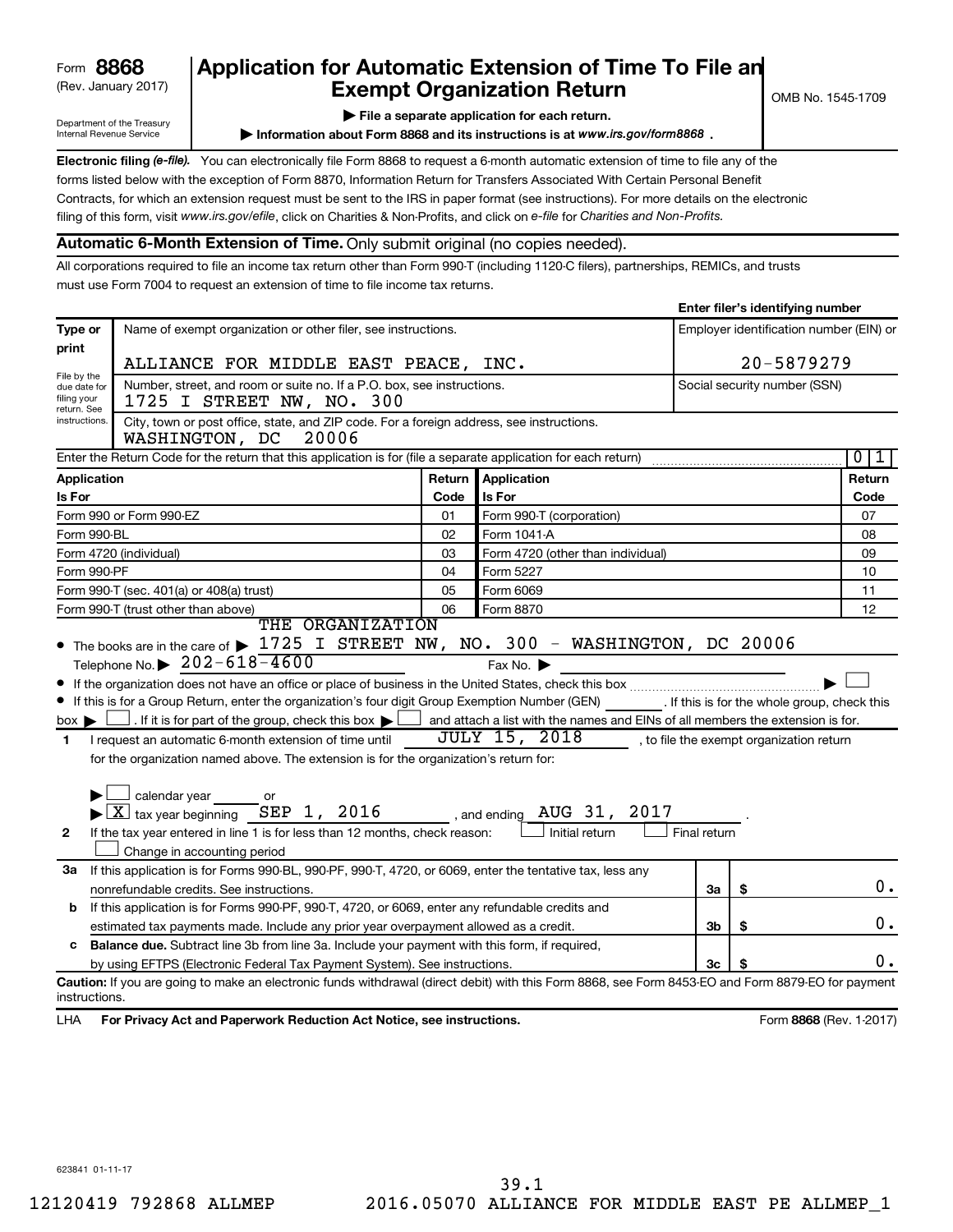|                 | <b>ILLINOIS CHARITABLE ORGANIZATION ANNUAL REPORT</b><br>For Office Use Only                                                        |                                |                      |                    | Form AG990-IL<br>Revised 3/05             |
|-----------------|-------------------------------------------------------------------------------------------------------------------------------------|--------------------------------|----------------------|--------------------|-------------------------------------------|
| PMT#            | <b>Attorney General LISA MADIGAN State of Illinois</b>                                                                              |                                |                      |                    |                                           |
|                 | Charitable Trust Bureau, 100 West Randolph<br>11th Floor, Chicago, Illinois 60601                                                   |                                |                      |                    | $CO# 01-69840582$                         |
|                 |                                                                                                                                     |                                |                      |                    | Check all items attached:                 |
| AMT             | <b>Report for the Fiscal Period:</b>                                                                                                |                                | $\boxed{\textbf{X}}$ | Copy of IRS Return |                                           |
|                 |                                                                                                                                     | <b>Make Checks</b>             |                      |                    | X Audited Financial Statements            |
|                 | Beginning 09/01/2016                                                                                                                | Payable to<br>the Illinois     |                      | Copy of Form IFC   |                                           |
| <b>INIT</b>     |                                                                                                                                     | Charity                        | $\boxed{\text{X}}$   |                    | \$15.00 Annual Report Filing Fee          |
|                 | & Ending<br>08/31/2017<br>M <sub>0</sub><br>DAY<br><b>YR</b>                                                                        | Bureau Fund                    |                      |                    | \$100.00 Late Report Filing Fee           |
|                 | Federal ID # 20-5879279<br>No                                                                                                       |                                |                      | M <sub>0</sub>     | <b>DAY</b><br><b>YR</b>                   |
|                 | $X$ Yes<br>Are contributions to the organization tax deductible?<br>LEGAL                                                           | Date Organization was created: |                      |                    |                                           |
|                 | NAME ALLIANCE FOR MIDDLE EAST PEACE, INC.                                                                                           | Year-end<br>amounts            |                      |                    |                                           |
|                 | MAIL                                                                                                                                | A) ASSETS                      |                      | $A)$ \$            | 251267.                                   |
|                 | ADDRESS 1725 I STREET NW, NO. 300                                                                                                   | <b>B) LIABILITIES</b>          |                      | $B)$ \$            | 11664.                                    |
|                 | CITY, STATE WASHINGTON, DC                                                                                                          | C) NET ASSETS                  |                      | $C)$ \$            | 239603.                                   |
|                 | ZIP CODE 20006                                                                                                                      |                                |                      |                    |                                           |
| L.              | <b>SUMMARY OF ALL REVENUE ITEMS DURING THE YEAR:</b>                                                                                | PERCENTAGE                     |                      |                    | <b>AMOUNT</b>                             |
|                 | D) PUBLIC SUPPORT, CONTRIBUTIONS & PROGRAM SERVICE REV. (GROSS AMTS.)                                                               | 87.770%                        |                      | $D)$ \$            | 332539.                                   |
|                 | GOVERNMENT GRANTS & MEMBERSHIP DUES<br>E)                                                                                           | 12.230%                        |                      | $E)$ \$            | 46335.                                    |
|                 | OTHER REVENUES<br>F)                                                                                                                |                                | $\%$                 | $F)$ \$            |                                           |
|                 |                                                                                                                                     |                                |                      |                    |                                           |
|                 | G) TOTAL REVENUE, INCOME AND CONTRIBUTIONS RECEIVED (ADD D, E, & F)                                                                 |                                | 100 %                | $G)$ \$            | 378874.                                   |
| Ш.              | SUMMARY OF ALL EXPENDITURES DURING THE YEAR:                                                                                        |                                |                      |                    |                                           |
|                 | H) OPERATING CHARITABLE PROGRAM EXPENSE                                                                                             | 69.592%                        |                      | $H)$ \$            | 339151.                                   |
|                 |                                                                                                                                     |                                |                      |                    |                                           |
|                 | EDUCATION PROGRAM SERVICE EXPENSE<br>$\vert$                                                                                        |                                | $\%$                 | $1)$ \$            |                                           |
|                 |                                                                                                                                     | 69.592%                        |                      |                    | 339151.                                   |
|                 | TOTAL CHARITABLE PROGRAM SERVICE EXPENSE (ADD H & I)<br>J)                                                                          |                                |                      | $J)$ \$            |                                           |
|                 | J1) JOINT COSTS ALLOCATED TO PROGRAM SERVICES (INCLUDED IN J):<br>\$                                                                |                                |                      |                    |                                           |
|                 |                                                                                                                                     |                                |                      |                    |                                           |
|                 | GRANTS TO OTHER CHARITABLE ORGANIZATIONS<br>K)                                                                                      |                                | $\%$                 | $K)$ \$            |                                           |
|                 |                                                                                                                                     |                                |                      |                    |                                           |
|                 | TOTAL CHARITABLE PROGRAM SERVICE EXPENDITURE (ADD J & K)<br>L)                                                                      | 69.592%                        |                      | $L)$ \$            | 339151.                                   |
|                 |                                                                                                                                     |                                |                      |                    |                                           |
|                 | M) MANAGEMENT AND GENERAL EXPENSE                                                                                                   | 16.831%                        |                      | $M)$ \$            | 82025.                                    |
|                 |                                                                                                                                     |                                |                      |                    |                                           |
|                 | N) FUNDRAISING EXPENSE                                                                                                              | 13.576%                        |                      | $N)$ \$            | 66163.                                    |
|                 |                                                                                                                                     |                                |                      |                    | 487339.                                   |
|                 | 0) TOTAL EXPENDITURES THIS PERIOD (ADD L, M, & N)                                                                                   |                                | 100 %                | $0)$ \$            |                                           |
|                 | III. SUMMARY OF ALL PAID FUNDRAISER AND CONSULTANT ACTIVITIES:                                                                      |                                |                      |                    |                                           |
|                 | (Attach Attorney General Report of Individual Fundraising Campaign-Form IFC. One for each PFR.)<br><b>PROFESSIONAL FUNDRAISERS:</b> |                                |                      |                    |                                           |
|                 | TOTAL AMOUNT RAISED BY PAID PROFESSIONAL FUNDRAISERS<br>P)                                                                          |                                | 100%                 | $P)$ \$            | 0.                                        |
|                 |                                                                                                                                     |                                |                      |                    |                                           |
|                 | TOTAL FUNDRAISERS FEES AND EXPENSES<br>$\Omega$                                                                                     |                                | $\%$                 | $Q)$ \$            |                                           |
|                 |                                                                                                                                     |                                |                      |                    |                                           |
|                 | R) NET RECEIVED BY THE CHARITY (P MINUS Q=R)                                                                                        |                                | $\%$                 | $R)$ \$            |                                           |
|                 | PROFESSIONAL FUNDRAISING CONSULTANTS;                                                                                               |                                |                      |                    |                                           |
|                 | S) TOTAL AMOUNT PAID TO PROFESSIONAL FUNDRAISING CONSULTANTS                                                                        |                                |                      | $S)$ \$            | 0.                                        |
|                 | IV. COMPENSATION TO THE (3) HIGHEST PAID PERSONS DURING THE YEAR:                                                                   |                                |                      |                    |                                           |
|                 | T) NAME, TITLE;JOEL BRAUNOLD, EXECUTIVE DIRECTOR                                                                                    |                                |                      | $T)$ \$<br>$U)$ \$ | 115000.                                   |
|                 | U) NAME, TITLE:<br>V) NAME, TITLE:                                                                                                  |                                |                      | $V)$ \$            |                                           |
|                 |                                                                                                                                     |                                |                      |                    |                                           |
| V.              | <b>CHARITABLE PROGRAM DESCRIPTION: CHARITABLE PROGRAM (3 HIGHEST BY \$ EXPENDED)</b>                                                |                                |                      |                    | List on back side of instructions<br>CODE |
|                 | W) DESCRIPTION: POLICY ANALYSIS, EDUCATION, AND ADVOCACY                                                                            |                                |                      | $W)$ #             | 100                                       |
| 698091 04-01-16 | DESCRIPTION: PUBLIC EDUCATION AND VISIBILITY<br>X)                                                                                  |                                |                      | $X)$ #             | 101                                       |
|                 | DESCRIPTION: MEETING MEMBERS NEEDS<br>Y)                                                                                            |                                |                      | $Y)$ #             | 300                                       |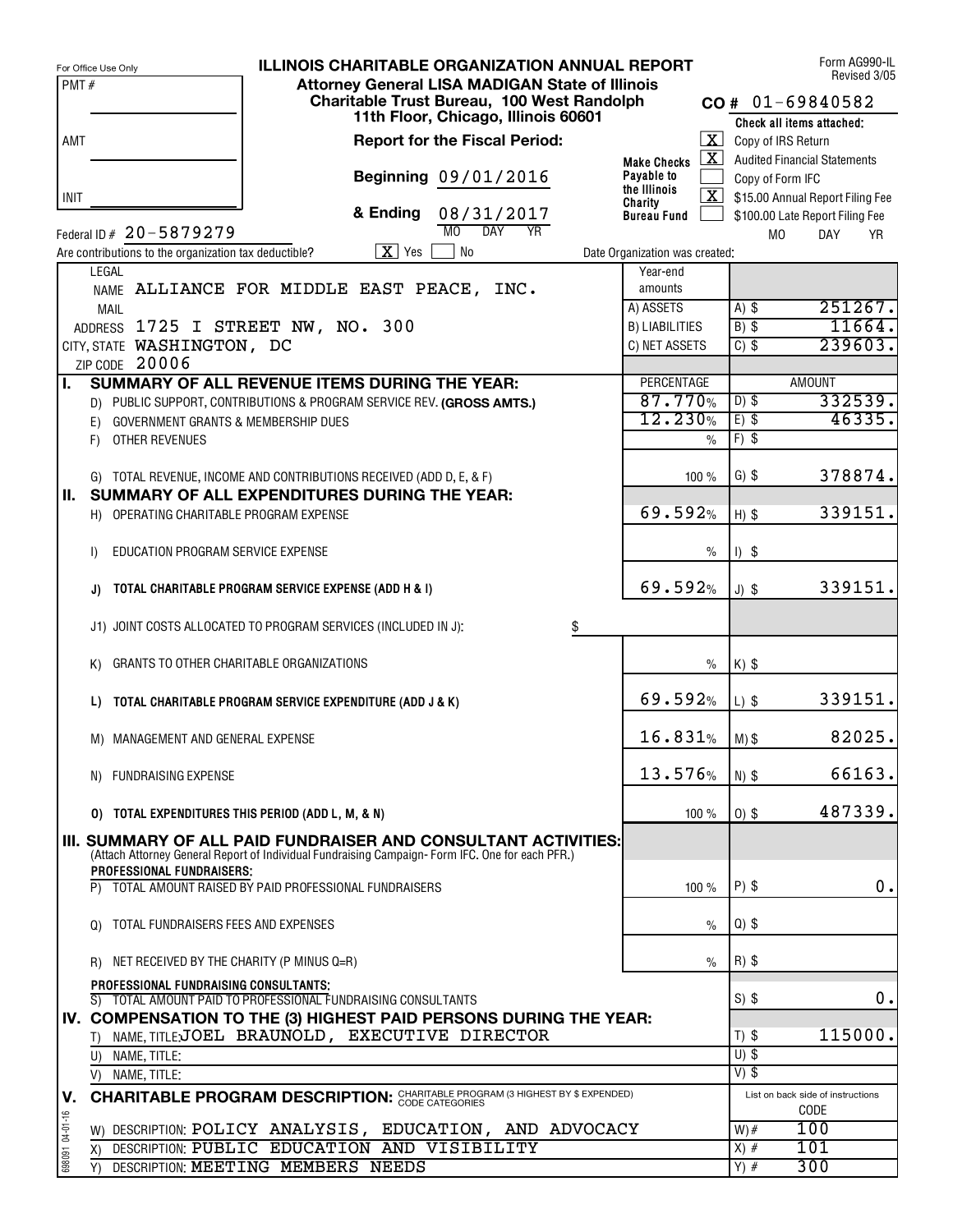|    | IF THE ANSWER TO ANY OF THE FOLLOWING IS YES, ATTACH A DETAILED EXPLANATION:                                                                                                                                                                                                                                                                                                           |     | <b>YES</b> | NO.                     |
|----|----------------------------------------------------------------------------------------------------------------------------------------------------------------------------------------------------------------------------------------------------------------------------------------------------------------------------------------------------------------------------------------|-----|------------|-------------------------|
|    |                                                                                                                                                                                                                                                                                                                                                                                        | 1.  |            | $\overline{\textbf{x}}$ |
|    | 2. HAS THE ORGANIZATION OR A CURRENT DIRECTOR, TRUSTEE, OFFICER OR EMPLOYEE THEREOF, EVER BEEN CONVICTED BY ANY<br>COURT OF ANY MISDEMEANOR INVOLVING THE MISUSE OR MISAPPROPRIATION OF FUNDS OR ANY FELONY?                                                                                                                                                                           | 2.  |            | $\overline{\textbf{x}}$ |
| 3. | DID THE ORGANIZATION MAKE A GRANT AWARD OR CONTRIBUTION TO ANY ORGANIZATION IN WHICH ANY OF ITS OFFICERS,<br>DIRECTORS OR TRUSTEES OWNS AN INTEREST; OR WAS IT A PARTY TO ANY TRANSACTION IN WHICH ANY OF ITS OFFICERS,<br>DIRECTORS OR TRUSTEES HAS A MATERIAL FINANCIAL INTEREST; OR DID ANY OFFICER, DIRECTOR OR TRUSTEE RECEIVE<br>ANYTHING OF VALUE NOT REPORTED AS COMPENSATION? | 3.  |            | х                       |
|    | HAS THE ORGANIZATION INVESTED IN ANY CORPORATE STOCK IN WHICH ANY OFFICER, DIRECTOR OR TRUSTEE OWNS MORE<br>THAN 10% OF THE OUTSTANDING SHARES?                                                                                                                                                                                                                                        | 4.  |            | $\overline{\textbf{x}}$ |
| 5. | IS ANY PROPERTY OF THE ORGANIZATION HELD IN THE NAME OF OR COMMINGLED WITH THE PROPERTY OF ANY OTHER PERSON<br>OR ORGANIZATION?                                                                                                                                                                                                                                                        | 5.  |            | х                       |
|    |                                                                                                                                                                                                                                                                                                                                                                                        | 6.  |            | х                       |
|    | 7a. DID THE ORGANIZATION ALLOCATE THE COST OF ANY SOLICITATION, MAILING, ADVERTISEMENT OR LITERATURE COSTS                                                                                                                                                                                                                                                                             | 7.  |            | X                       |
|    | 7b. IF "YES", ENTER (i) THE AGGREGATE AMOUNT OF THESE JOINT COSTS \$ ________________________; (ii) THE AMOUNT<br>ALLOCATED TO PROGRAM SERVICES \$<br>TAND (iv) THE AMOUNT ALLOCATED TO FUNDRAISING \$                                                                                                                                                                                 |     |            |                         |
|    |                                                                                                                                                                                                                                                                                                                                                                                        | 8.  |            | X                       |
| 9. | HAS THE ORGANIZATION EVER BEEN REFUSED REGISTRATION OR HAD ITS REGISTRATION OR TAX EXEMPTION SUSPENDED OR                                                                                                                                                                                                                                                                              | 9.  |            | X                       |
|    | 10. WAS THERE OR DO YOU HAVE ANY KNOWLEDGE OF ANY KICKBACK, BRIBE, OR ANY THEFT, DEFALCATION, MISAPPROPRIATION,<br>COMMINGLING OR MISUSE OF ORGANIZATIONAL FUNDS? [11] COMMINGLING COMMINGLING OR MISUSE OF ORGANIZATIONAL FUNDS?                                                                                                                                                      | 10. |            | $\overline{\textbf{x}}$ |
|    | 11. LIST THE NAME AND ADDRESS OF THE FINANCIAL INSTITUTIONS WHERE THE ORGANIZATION MAINTAINS ITS<br>THREE LARGEST ACCOUNTS:                                                                                                                                                                                                                                                            |     |            |                         |
|    | PNC BANK, PO BOX 609, PITTSBURGH, PA 15230-9738                                                                                                                                                                                                                                                                                                                                        |     |            |                         |
|    |                                                                                                                                                                                                                                                                                                                                                                                        |     |            |                         |
|    |                                                                                                                                                                                                                                                                                                                                                                                        |     |            |                         |
|    | 12. NAME AND TELEPHONE NUMBER OF CONTACT PERSON: THE ORGANIZATION - 202-618-4600                                                                                                                                                                                                                                                                                                       |     |            |                         |
|    |                                                                                                                                                                                                                                                                                                                                                                                        |     |            |                         |

### **ALL ATTACHMENTS MUST ACCOMPANY THIS REPORT - SEE INSTRUCTIONS**

UNDER PENALTY OF PERJURY, I (WE) THE UNDERSIGNED DECLARE AND CERTIFY THAT I (WE) HAVE EXAMINED THIS ANNUAL REPORT AND THE ATTACHED DOCUMENTS, INCLUDING ALL THE SCHEDULES AND STATEMENTS AND THE FACTS THEREIN STATED ARE TRUE AND COMPLETE AND FILED WITH THE ILLINOIS ATTORNEY GENERAL FOR THE PURPOSE OF HAVING THE PEOPLE OF THE STATE OF ILLINOIS RELY THEREUPON. I HEREBY FURTHER AUTHORIZE AND AGREE TO SUBMIT MYSELF AND THE REGISTRANT HEREBY TO THE JURISDICTION OF THE STATE OF ILLINOIS.

| BE SURE TO INCLUDE ALL FEES DUE:                                                 | AVI MEYERSTEIN.<br>PRESIDENT      |           |      |  |  |  |
|----------------------------------------------------------------------------------|-----------------------------------|-----------|------|--|--|--|
| 1.) REPORTS ARE DUE WITHIN SIX<br>MONTHS OF YOUR FISCAL YEAR END.                | PRESIDENT OF TRUSTEE (PRINT NAME) | SIGNATURE | DATE |  |  |  |
| 2.) FOR FEES DUE SEE INSTRUCTIONS.                                               | JOEL BRAUNOLD, TRUSTEE            |           |      |  |  |  |
| 3.) REPORTS THAT ARE LATE OR<br>INCOMPLETE ARE SUBJECT TO A<br>\$100.00 PENALTY. | TREASURER OF TRUSTEE (PRINT NAME) | SIGNATURE | DATE |  |  |  |
| 698101<br>$04 - 01 - 16$                                                         | PREPARER (PRINT NAME)             | SIGNATURE | DATE |  |  |  |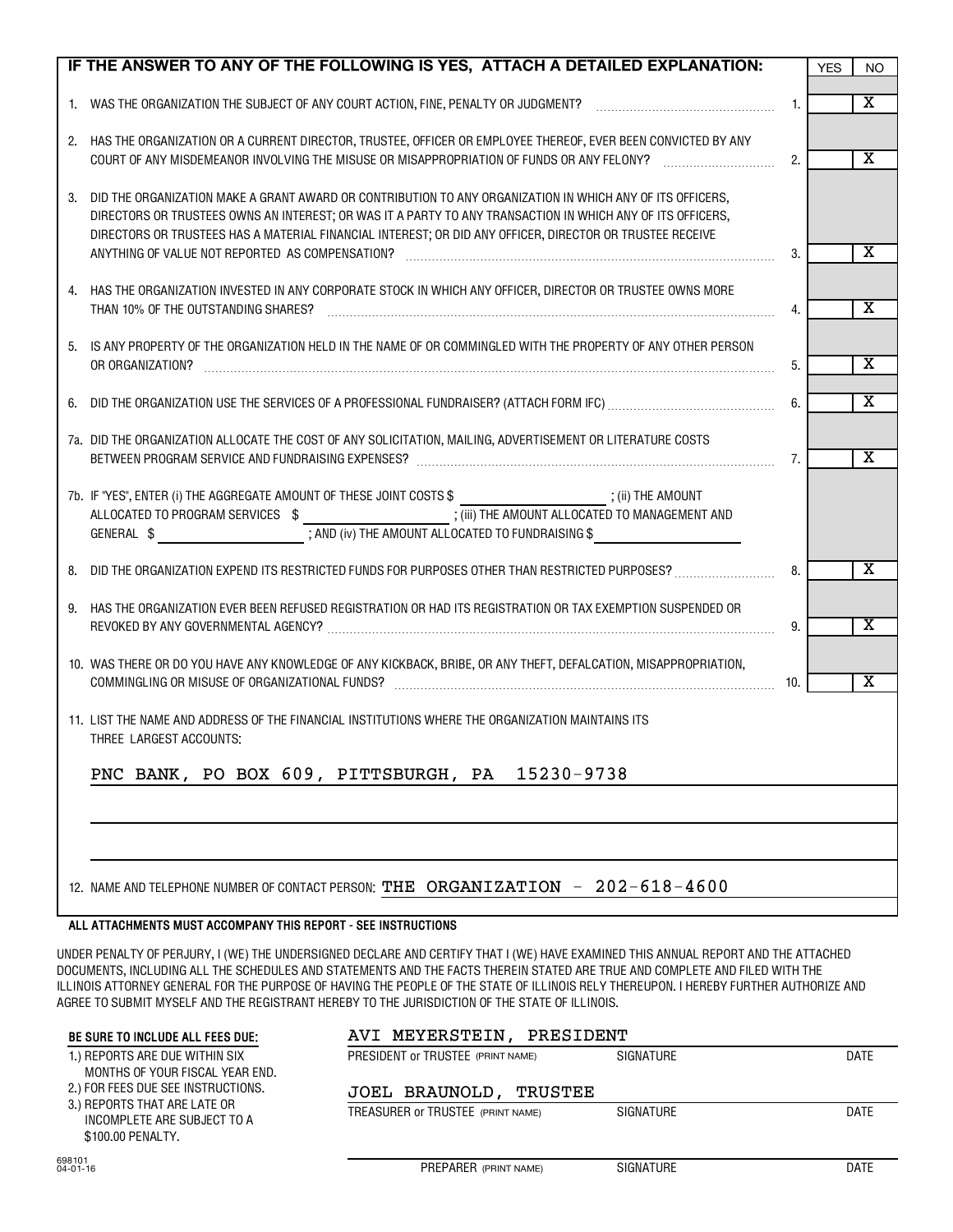NYS Annual Filing for Charitable Organizations www.CharitiesNYS.com

**Inspection**

| <b>1.General Information</b>                                                                                                                                                                                                     |                                                                                                                                                                                                                                                                                                                                                                                     |                  |                                                           |                                                                                                                                                     |  |  |  |  |  |
|----------------------------------------------------------------------------------------------------------------------------------------------------------------------------------------------------------------------------------|-------------------------------------------------------------------------------------------------------------------------------------------------------------------------------------------------------------------------------------------------------------------------------------------------------------------------------------------------------------------------------------|------------------|-----------------------------------------------------------|-----------------------------------------------------------------------------------------------------------------------------------------------------|--|--|--|--|--|
| 09/01/2016<br>and Ending (mm/dd/yyyy) 08/31/2017<br>For Fiscal Year Beginning (mm/dd/yyyy)                                                                                                                                       |                                                                                                                                                                                                                                                                                                                                                                                     |                  |                                                           |                                                                                                                                                     |  |  |  |  |  |
| Check if Applicable:<br>Address Change                                                                                                                                                                                           | Name of Organization:<br>ALLIANCE FOR MIDDLE EAST PEACE, INC.                                                                                                                                                                                                                                                                                                                       |                  |                                                           | Employer Identification Number (EIN):<br>20-5879279                                                                                                 |  |  |  |  |  |
| Name Change<br>$\overline{\mathbf{X}}$ Initial Filing                                                                                                                                                                            | Mailing Address:<br>NY Registration Number:<br>1725 I STREET NW, NO. 300                                                                                                                                                                                                                                                                                                            |                  |                                                           |                                                                                                                                                     |  |  |  |  |  |
| <b>Final Filing</b><br><b>Amended Filing</b>                                                                                                                                                                                     | City / State / ZIP:<br>20006<br>WASHINGTON, DC                                                                                                                                                                                                                                                                                                                                      |                  |                                                           |                                                                                                                                                     |  |  |  |  |  |
| Reg ID Pending                                                                                                                                                                                                                   | Website:<br>WWW.ALLMEP.ORG                                                                                                                                                                                                                                                                                                                                                          |                  |                                                           | Email:                                                                                                                                              |  |  |  |  |  |
| Check your organization's<br>Confirm your Registration Category in the<br>$\boxed{\textbf{X}}$ 7A only<br>EPTL only<br>DUAL (7A & EPTL)<br><b>EXEMPT</b><br>registration category:<br>Charities Registry at www.CharitiesNYS.com |                                                                                                                                                                                                                                                                                                                                                                                     |                  |                                                           |                                                                                                                                                     |  |  |  |  |  |
| 2. Certification                                                                                                                                                                                                                 |                                                                                                                                                                                                                                                                                                                                                                                     |                  |                                                           |                                                                                                                                                     |  |  |  |  |  |
|                                                                                                                                                                                                                                  | See instructions for certification requirements. Improper certification is a violation of law that may be subject to penalties.                                                                                                                                                                                                                                                     |                  |                                                           |                                                                                                                                                     |  |  |  |  |  |
|                                                                                                                                                                                                                                  | they are true, correct and complete in accordance with the laws of the State of New York applicable to this report.                                                                                                                                                                                                                                                                 |                  |                                                           | We certify under penalties of perjury that we reviewed this report, including all attachments, and to the best of our knowledge and belief,         |  |  |  |  |  |
| President or Authorized Officer:                                                                                                                                                                                                 |                                                                                                                                                                                                                                                                                                                                                                                     |                  | <b>JOEL BRAUNOLD</b><br>EXECUTIVE DIRECTOR                |                                                                                                                                                     |  |  |  |  |  |
| Chief Financial Officer or Treasurer:                                                                                                                                                                                            | Signature                                                                                                                                                                                                                                                                                                                                                                           |                  | Print Name and Title<br>MICHAEL YOUNG<br><b>TREASURER</b> | Date                                                                                                                                                |  |  |  |  |  |
|                                                                                                                                                                                                                                  | Signature                                                                                                                                                                                                                                                                                                                                                                           |                  | <b>Print Name and Title</b>                               | Date                                                                                                                                                |  |  |  |  |  |
| 3. Annual Reporting Exemption                                                                                                                                                                                                    |                                                                                                                                                                                                                                                                                                                                                                                     |                  |                                                           |                                                                                                                                                     |  |  |  |  |  |
|                                                                                                                                                                                                                                  |                                                                                                                                                                                                                                                                                                                                                                                     |                  |                                                           | Check the exemption(s) that apply to your filing. If your organization is claiming an exemption under one category (7A or EPTL only filers) or both |  |  |  |  |  |
|                                                                                                                                                                                                                                  |                                                                                                                                                                                                                                                                                                                                                                                     |                  |                                                           | categories (DUAL filers) that apply to your registration, complete only parts 1, 2, and 3, and submit the certified Char500. No fee, schedules, or  |  |  |  |  |  |
|                                                                                                                                                                                                                                  |                                                                                                                                                                                                                                                                                                                                                                                     |                  |                                                           | additional attachments are required. If you cannot claim an exemption or are a DUAL filer that claims only one exemption, you must file applicable  |  |  |  |  |  |
|                                                                                                                                                                                                                                  | schedules and attachments and pay applicable fees.                                                                                                                                                                                                                                                                                                                                  |                  |                                                           |                                                                                                                                                     |  |  |  |  |  |
|                                                                                                                                                                                                                                  | 3a. 7A filing exemption: Total contributions from NY State including residents, foundations, government agencies, etc, did not<br>exceed \$25,000 and the organization did not engage a professional fund raiser (PFR) or fund raising counsel (FRC) to solicit<br>contributions during the fiscal year. Or the organization qualifies for another 7A exemption (see instructions). |                  |                                                           |                                                                                                                                                     |  |  |  |  |  |
|                                                                                                                                                                                                                                  | during the fiscal year.                                                                                                                                                                                                                                                                                                                                                             |                  |                                                           | 3b. EPTL filing exemption: Gross receipts did not exceed \$25,000 and the market value of assets did not exceed \$25,000 at any time                |  |  |  |  |  |
| 4. Schedules and Attachments                                                                                                                                                                                                     |                                                                                                                                                                                                                                                                                                                                                                                     |                  |                                                           |                                                                                                                                                     |  |  |  |  |  |
| See the following page                                                                                                                                                                                                           |                                                                                                                                                                                                                                                                                                                                                                                     |                  |                                                           |                                                                                                                                                     |  |  |  |  |  |
| for a checklist of                                                                                                                                                                                                               | Yes                                                                                                                                                                                                                                                                                                                                                                                 |                  |                                                           |                                                                                                                                                     |  |  |  |  |  |
| schedules and                                                                                                                                                                                                                    | $\boxed{X}$ No 4a. Did your organization use a professional fund raiser, fund raising counsel or commercial co-venturer<br>for fund raising activity in NY State? If yes, complete Schedule 4a.                                                                                                                                                                                     |                  |                                                           |                                                                                                                                                     |  |  |  |  |  |
| attachments to                                                                                                                                                                                                                   |                                                                                                                                                                                                                                                                                                                                                                                     |                  |                                                           |                                                                                                                                                     |  |  |  |  |  |
| $\boxed{\mathbf{X}}$ No 4b. Did the organization receive government grants? If yes, complete Schedule 4b.<br>Yes<br>complete your filing.                                                                                        |                                                                                                                                                                                                                                                                                                                                                                                     |                  |                                                           |                                                                                                                                                     |  |  |  |  |  |
| 5. Fee                                                                                                                                                                                                                           |                                                                                                                                                                                                                                                                                                                                                                                     |                  |                                                           |                                                                                                                                                     |  |  |  |  |  |
| See the checklist on the                                                                                                                                                                                                         | 7A filing fee:                                                                                                                                                                                                                                                                                                                                                                      | EPTL filing fee: | Total fee:                                                |                                                                                                                                                     |  |  |  |  |  |
| next page to calculate your                                                                                                                                                                                                      |                                                                                                                                                                                                                                                                                                                                                                                     |                  |                                                           | Make a single check or money order                                                                                                                  |  |  |  |  |  |
| fee(s). Indicate fee(s) you                                                                                                                                                                                                      |                                                                                                                                                                                                                                                                                                                                                                                     |                  |                                                           | payable to:                                                                                                                                         |  |  |  |  |  |
| are submitting here:                                                                                                                                                                                                             | 25.<br>\$                                                                                                                                                                                                                                                                                                                                                                           | \$               | 25.<br>\$                                                 | "Department of Law"                                                                                                                                 |  |  |  |  |  |
|                                                                                                                                                                                                                                  |                                                                                                                                                                                                                                                                                                                                                                                     |                  |                                                           |                                                                                                                                                     |  |  |  |  |  |

668451 12-29-16 1019 CHAR500 Annual Filing for Charitable Organizations (Updated December 2016) Page 1 2